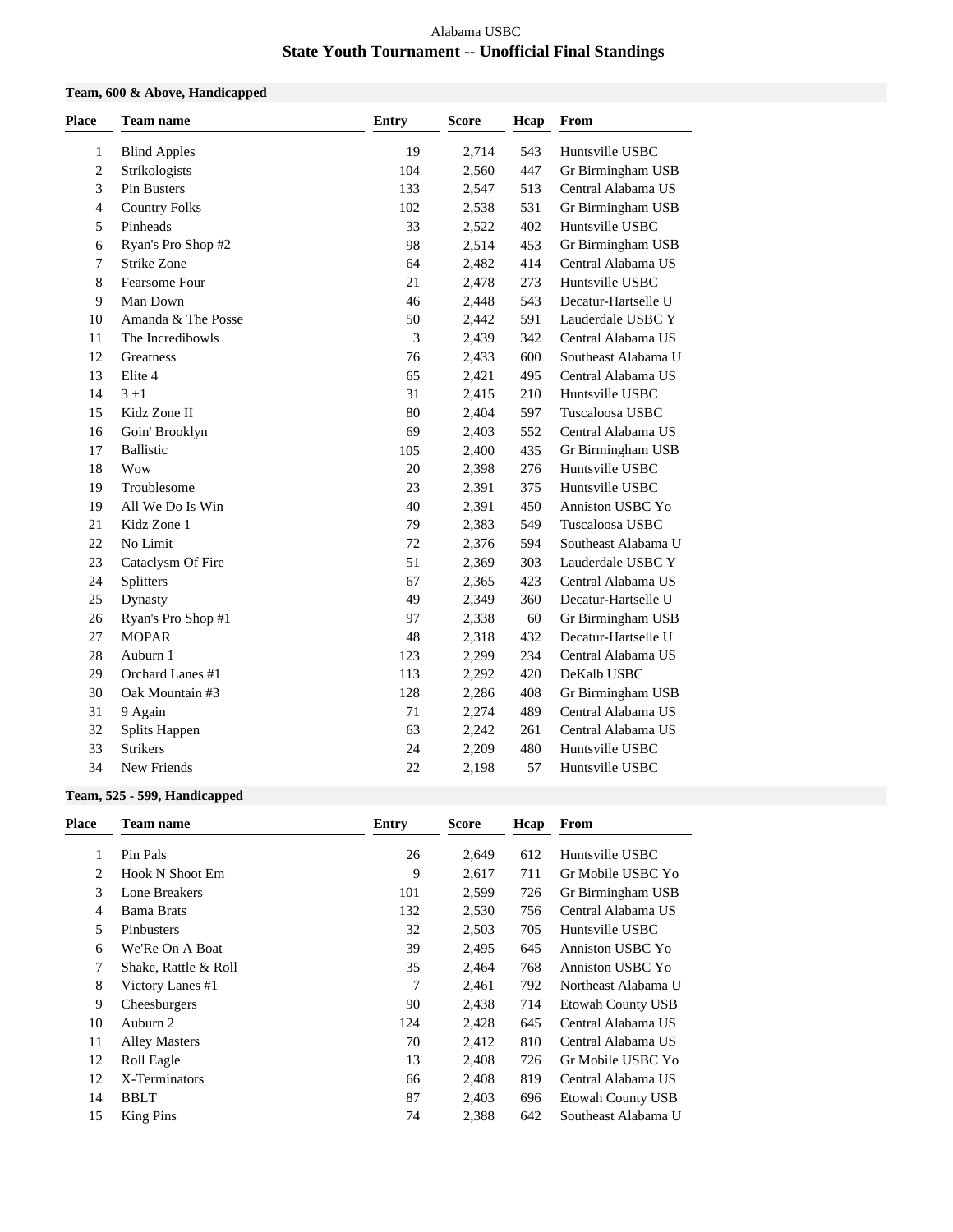| Huntsville USBC<br>17 Split Happens<br>747<br>2.369<br>25<br>Huntsville USBC<br>18 High Hopes<br>711<br>2.351<br>18<br>Huntsville USBC<br><b>Flaming Pins</b><br>2.328<br>636<br>-19<br>34 | 16 A Team Divided | 91 | 2.382 | 711 | Etowah County USB |
|--------------------------------------------------------------------------------------------------------------------------------------------------------------------------------------------|-------------------|----|-------|-----|-------------------|
|                                                                                                                                                                                            |                   |    |       |     |                   |
|                                                                                                                                                                                            |                   |    |       |     |                   |
|                                                                                                                                                                                            |                   |    |       |     |                   |

# **Team, 375-524, Handicapped**

| <b>Place</b> | <b>Team name</b>         | <b>Entry</b>   | <b>Score</b> | Hcap  | From                |
|--------------|--------------------------|----------------|--------------|-------|---------------------|
| 1            | Jerk Bowlers             | 114            | 2,650        | 1,038 | Gr Birmingham USB   |
| 2            | Kidz Zone V              | 83             | 2,642        | 1,236 | Tuscaloosa USBC     |
| 3            | Covington Co. Rollers    | 122            | 2,628        | 1,215 | Covington County U  |
| 4            | Kidz Zone III            | 81             | 2,615        | 1,026 | Tuscaloosa USBC     |
| 5            | Pin Crushers             | 129            | 2,609        | 882   | Huntsville USBC     |
| 6            | Silly Four               | 15             | 2,590        | 1,272 | Huntsville USBC     |
| 7            | Pin Killers              | 103            | 2,585        | 870   | Gr Birmingham USB   |
| 8            | <b>Reese Marlow</b>      | $\overline{4}$ | 2,573        | 1,203 | Central Alabama US  |
| 9            | Ryan's Pro Shop #3       | 99             | 2,565        | 594   | Gr Birmingham USB   |
| 10           | Livin' On A Spare        | 121            | 2,552        | 1,035 | Covington County U  |
| 11           | 7 Split                  | 68             | 2,547        | 1,062 | Central Alabama US  |
| 12           | Auburn 4                 | 126            | 2,545        | 1,095 | Central Alabama US  |
| 13           | Team Dynamite            | 93             | 2,542        | 900   | Etowah County USB   |
| 14           | The Legion               | 89             | 2,537        | 870   | Etowah County USB   |
| 15           | Alley Leaders            | 130            | 2,536        | 1,161 | Huntsville USBC     |
| 16           | Go For It                | 41             | 2,532        | 945   | Anniston USBC Yo    |
| 17           | Victory Lanes #2         | 8              | 2,531        | 1,056 | Northeast Alabama U |
| 18           | Aces High                | 16             | 2,528        | 1,152 | Huntsville USBC     |
| 19           | <b>Strike Force</b>      | $\mathbf{1}$   | 2,520        | 942   | Chattahoochee Valle |
| 20           | Camellia Belles          | 11             | 2,506        | 1,218 | Gr Mobile USBC Yo   |
| 21           | Pick Uo Artists          | 55             | 2,504        | 1,197 | Central Alabama US  |
| 22           | Kidz Zone IV             | 82             | 2,499        | 1,182 | Tuscaloosa USBC     |
| 23           | Ryan's Pro Shop #4       | 100            | 2,495        | 1,131 | Gr Birmingham USB   |
| 24           | Kidz Zone VI             | 84             | 2,492        | 834   | Tuscaloosa USBC     |
| 25           | <b>Blazin Alley Cats</b> | 5              | 2,486        | 957   | Central Alabama US  |
| 26           | 3 Roses & A Thorn        | 92             | 2,473        | 972   | Etowah County USB   |
| 27           | Auburn 3                 | 125            | 2,471        | 1,116 | Central Alabama US  |
| 28           | Ocrchard Lanes #2        | 111            | 2,469        | 1,071 | DeKalb USBC         |
| 29           | <b>Bowling Champions</b> | 115            | 2,459        | 924   | Gr Birmingham USB   |
| 30           | Good Luck Charm          | 17             | 2,458        | 996   | Huntsville USBC     |
| 31           | Enchilada                | 42             | 2,450        | 879   | Anniston USBC Yo    |
| 32           | 3 Roses And A Thorn      | 107            | 2,429        | 1,167 | Gr Birmingham USB   |
| 33           | Mary Parrish             | 27             | 2,424        | 915   | Huntsville USBC     |
| 34           | Standards                | 37             | 2,416        | 1,185 | Anniston USBC Yo    |
| 35           | Dominators               | 119            | 2,413        | 1,095 | Gr Mobile USBC Yo   |
| 36           | Dee Dee Colley           | $\sqrt{2}$     | 2,399        | 909   | Chattahoochee Valle |
| 37           | Mary Parrish             | $30\,$         | 2,381        | 843   | Huntsville USBC     |
| 38           | Just For Fun             | 131            | 2,371        | 945   | Huntsville USBC     |
| 39           | Donald Bradley           | 75             | 2,362        | 1,104 | Southeast Alabama U |
| 40           | The G Girls              | 95             | 2,323        | 1,224 | Etowah County USB   |
| 41           | <b>Bama Bound</b>        | 43             | 2,308        | 858   | Anniston USBC Yo    |
| 42           | The Wildcats             | $28\,$         | 2,218        | 1,107 | Huntsville USBC     |

### **Team, 374 & Below, Handicapped**

| Place | <b>Team name</b>    | Entry | <b>Score</b> | Hcap        | From                |
|-------|---------------------|-------|--------------|-------------|---------------------|
|       | Slammers            | 62    |              | 2.770 1.542 | Central Alabama US  |
|       | The Gamers          | 6     | 2.751        | 1.398       | Central Alabama US  |
|       | Rock-N-Roll Bowlers | 60    |              | 2.737 1.314 | Central Alabama US  |
| 4     | <b>Bowling Fury</b> | 47    | 2.724        | 1.317       | Decatur-Hartselle U |
|       | Pinheads            | 57    | 2.688        | 1.584       | Central Alabama US  |
| 6.    | Leland Lanes #2     | 44    | 2.680        | 1.605       | Tuscaloosa USBC     |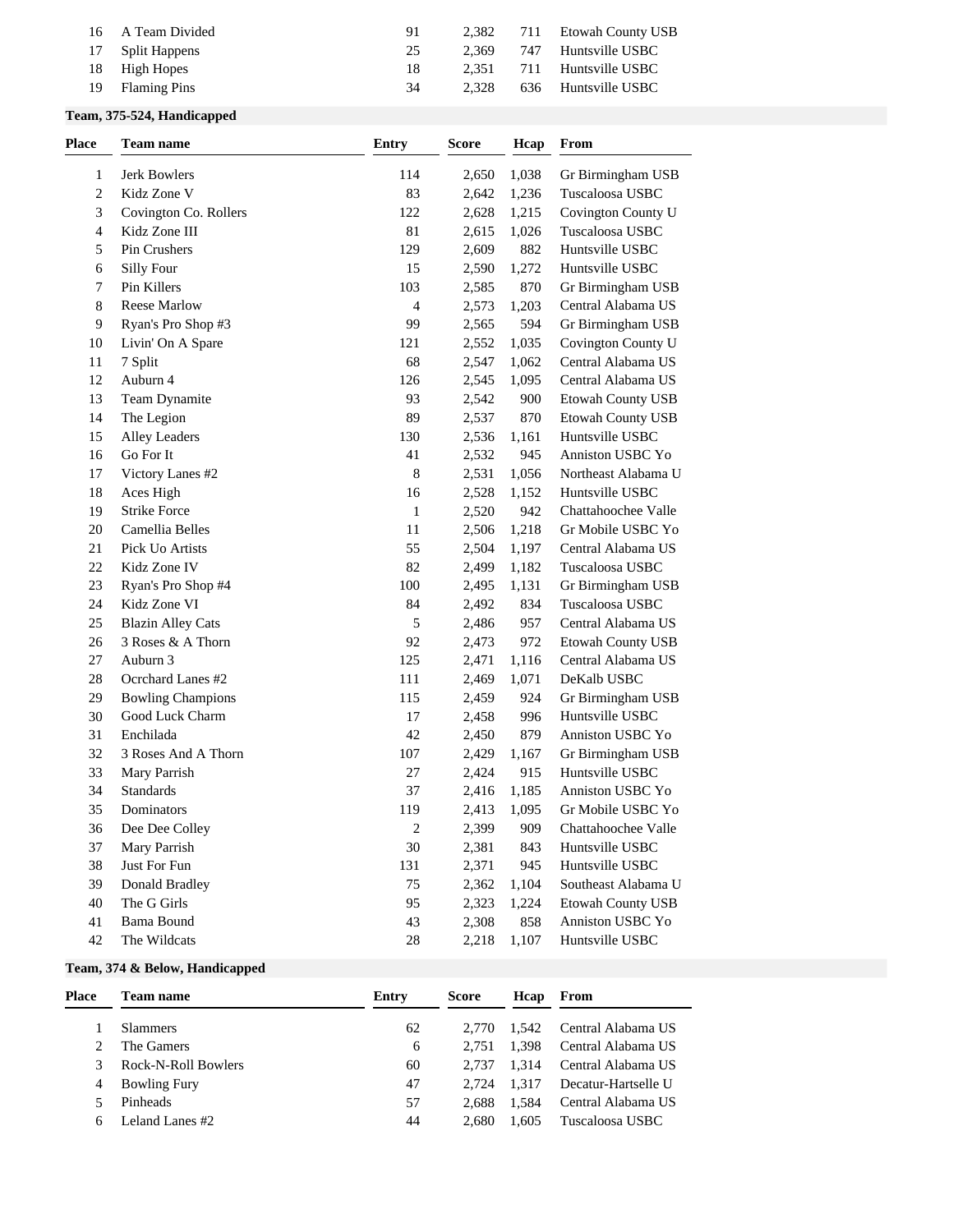| 7  | The Lady Bowlers             | 29  | 2,639 | 1,425 | Huntsville USBC          |
|----|------------------------------|-----|-------|-------|--------------------------|
| 8  | Rockers                      | 94  | 2,625 | 1,479 | <b>Etowah County USB</b> |
| 9  | <b>Steelers</b>              | 36  | 2,601 | 1,392 | Anniston USBC Yo         |
| 10 | <b>Bryson's Bruisers</b>     | 10  | 2,599 | 1,338 | Gr Mobile USBC Yo        |
| 11 | No Split                     | 59  | 2,586 | 1,494 | Central Alabama US       |
| 12 | Leland Lanes #1              | 45  | 2,573 | 1,410 | Tuscaloosa USBC          |
| 13 | <b>Enterprise Pinbusters</b> | 77  | 2,570 | 1,551 | Southeast Alabama U      |
| 14 | The WILD Ones                | 73  | 2,561 | 1,311 | Southeast Alabama U      |
| 15 | A & W                        | 58  | 2,559 | 1,299 | Central Alabama US       |
| 16 | <b>Bowl Weevils</b>          | 78  | 2,548 | 1,500 | Southeast Alabama U      |
| 17 | Crimson Eagles               | 88  | 2,541 | 1,713 | Etowah County USB        |
| 18 | <b>Bowling Kittenz</b>       | 38  | 2,521 | 1,506 | Anniston USBC Yo         |
| 19 | Melissa Hutchinson           | 56  | 2,498 | 1,290 | Central Alabama US       |
| 20 | <b>Flame Throwers</b>        | 61  | 2,471 | 1,287 | Central Alabama US       |
| 21 | Little Guys                  | 14  | 2,469 | 1,359 | Huntsville USBC          |
| 22 | Vestavia Strikers            | 106 | 2,459 | 1,287 | Gr Birmingham USB        |
| 23 | Bama Burn                    | 12  | 2,453 | 1,305 | Gr Mobile USBC Yo        |
| 24 | Orchard Lanes #3             | 112 | 2,445 | 1,419 | DeKalb USBC              |
| 25 | Scooby Doo                   | 86  | 2,444 | 1,641 | <b>Etowah County USB</b> |
| 26 | Four Amigos                  | 109 | 2,349 | 1,518 | Gr Birmingham USB        |

# **Doubles, 350 & Over, Handicapped**

| Place | <b>Team name</b>                                | <b>Entry</b> | <b>Score</b> | Hcap | From               |
|-------|-------------------------------------------------|--------------|--------------|------|--------------------|
| 1     | Echols, William K / Matthews, James<br>W        | 64           | 1,284        | 78   | Central Alabama US |
| 2     | Preston, Stephen P / Roos, Jonathan E           | 33           | 1,277        | 105  | Huntsville USBC    |
| 3     | Long, Rachael N / Garton, William<br>"Cody"     | 31           | 1,246        | 75   | Huntsville USBC    |
| 4     | Derico, Olivia C / Huffman, Adonus D            | 3            | 1,242        | 108  | Central Alabama US |
| 5     | Jeffries, Stanley / Stockard,<br>Christopher R  | 97           | 1,239        | 24   | Gr Birmingham USB  |
| 6     | Potter, Travis L / Nottingham, Charles<br>K     | 20           | 1,228        | 78   | Huntsville USBC    |
| 7     | Mullins, Billy J, III / Towry, Chris D          | 31           | 1,212        | 135  | Huntsville USBC    |
| 8     | Carriker, David A / Ferraz, Blake A             | 63           | 1,189        | 69   | Central Alabama US |
| 9     | Traylor, Jazmine M / Traylor, O'Dell J          | 97           | 1,178        | 105  | Gr Birmingham USB  |
| 10    | Haddock, Eli B / LaRue, Richard A               | 123          | 1,139        | 72   | Central Alabama US |
| 11    | Thomas, Emily D / Mckenzie, Logan<br>A          | 113          | 1,110        | 129  | DeKalb USBC        |
| 12    | Conforti, Nicholas M / Perry, Mitchell<br>A     | 21           | 1,074        | 39   | Huntsville USBC    |
| 13    | McCall, Justin E / Pettit, B K                  | 69           | 1,069        | 105  | Central Alabama US |
| 14    | Stricklin, Johnny C / Stricklin, Brett A,<br>Sr | 50           | 953          | 39   | Lauderdale USBC Y  |

# **Doubles, 275-349, Handicapped**

| <b>Place</b> | <b>Team name</b>                        | Entry | Score | Hcap | From                     |
|--------------|-----------------------------------------|-------|-------|------|--------------------------|
|              | Easterling, Katherine / Hutchins, Brent | 102   | 1.396 | 285  | Gr Birmingham USB        |
|              | D                                       |       |       |      |                          |
|              | Duncan, Dylan P / Godfrey, Cody J       | 91    | 1,357 | 357  | <b>Etowah County USB</b> |
| 3            | Perry, Jody D / Conforti, Daniel J      | 19    | 1.349 | 213  | Huntsville USBC          |
| 4            | Gibbs, Raheem M / Gibbs, Austin T       | 89    | 1,345 | 255  | <b>Etowah County USB</b> |
|              | McNeeley, Christian T / Gomez,          | 9     | 1,325 | 372  | Gr Mobile USBC Yo        |
|              | Anthony E                               |       |       |      |                          |
| 6            | Grondin, Joseph A / Simersky, Mikal     | 66    | 1.316 | 207  | Central Alabama US       |
|              | H                                       |       |       |      |                          |
|              | Finch, Adam / Ferris, Brendan A         | 19    | 1.314 | 330  | Huntsville USBC          |
| 8            | Conway, Lane / Gibson, Johnathan B      | 79    | 1.304 | 336  | Tuscaloosa USBC          |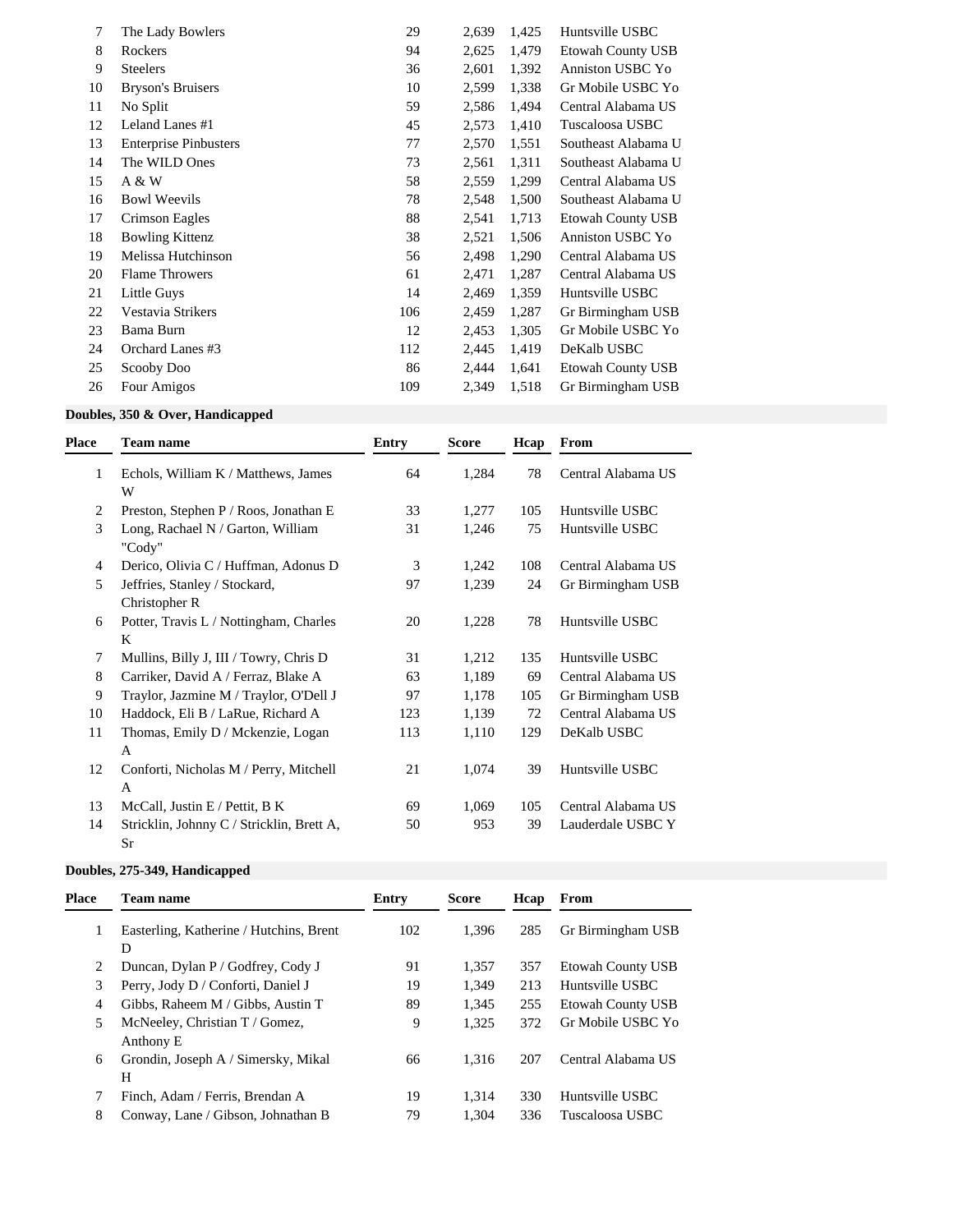| 9  | Perez, Brandon / Stewart, Shelton M        | 46     | 1,288 | 279 | Decatur-Hartselle U |
|----|--------------------------------------------|--------|-------|-----|---------------------|
| 10 | Dennis, Vaughn / Rowser, Michael           | 99     | 1,287 | 372 | Gr Birmingham USB   |
| 11 | Adams, Ross E / Adams, Ruth C              | 127    | 1,256 | 342 | Central Alabama US  |
| 12 | Myers, Alton W / Howard, Jacob T           | 9      | 1,252 | 339 | Gr Mobile USBC Yo   |
| 13 | Mason, Charlene M / Swaim, Michelle        | 18     | 1,244 | 297 | Huntsville USBC     |
|    | A                                          |        |       |     |                     |
| 14 | Cox, Daniel / Davis, Parker                | 13     | 1,242 | 288 | Gr Mobile USBC Yo   |
| 15 | Walp, Kerry E / Tillery, Hunter            | 132    | 1,241 | 357 | Central Alabama US  |
| 15 | Barnes, Kimberlee D / Hooper, Derek        | 74     | 1,241 | 309 | Southeast Alabama U |
|    | H                                          |        |       |     |                     |
| 17 | Taylor, Aaron J / De Ramus, Chelsea        | 101    | 1,232 | 357 | Gr Birmingham USB   |
|    | D                                          |        |       |     |                     |
| 18 | Hamilton, Corderius L / Goss,              | 98     | 1,231 | 252 | Gr Birmingham USB   |
|    | Mitchell J                                 |        |       |     |                     |
| 18 | Burt, Sebastian C / Hicks, Justin N        | 113    | 1,231 | 291 | DeKalb USBC         |
| 20 | Mc Willie, Xavier C / Scott, Andrew        | 103    | 1,228 | 360 | Gr Birmingham USB   |
|    | B                                          |        |       |     |                     |
| 21 | Barnes, Terrence / Jones, Gregory J, Jr    | 101    | 1,225 | 369 | Gr Birmingham USB   |
| 22 | Mann, Buddy / Hicks, Charles A             | 46     | 1,223 | 264 | Decatur-Hartselle U |
| 23 | Davis, Patrick / Knight, Tre               | 98     | 1,222 | 246 | Gr Birmingham USB   |
| 24 | Clanton, Megan L / Smith, Joseph C         | 79     | 1,219 | 213 | Tuscaloosa USBC     |
|    | Birch, William (Andrew) / Stephens,        | 69     | 1,217 | 282 | Central Alabama US  |
| 25 |                                            |        |       |     |                     |
|    | Stormy D                                   |        |       |     |                     |
| 26 | Dunn, Marshall D / McGathy, Darla<br>D, II | 39     | 1,216 | 171 | Anniston USBC Yo    |
|    |                                            |        |       |     |                     |
| 26 | Page, Steven T / Milner, Austin C          | 67     | 1,216 | 279 | Central Alabama US  |
| 28 | Cahoon, Tyler / Desselle, Timothy C        | 65     | 1,215 | 237 | Central Alabama US  |
| 29 | Coleman, Charles L / Bailey, Keelin        | 80     | 1,209 | 336 | Tuscaloosa USBC     |
| 30 | Rocha, Joel N / Dirksen, Bryan A           | 72     | 1,205 | 237 | Southeast Alabama U |
| 31 | Crews, Blake / Pair, Tasha M               | 26     | 1,201 | 204 | Huntsville USBC     |
| 31 | Scott, Danielle N / Moore, Tyler M         | 133    | 1,201 | 240 | Central Alabama US  |
| 33 | Peacock, Courtney L / Malysse,             | 76     | 1,197 | 279 | Southeast Alabama U |
|    | Cameron M                                  |        |       |     |                     |
| 33 | Dilbeck, Michelle N / Hicks, Jarrod        | 104    | 1,197 | 279 | Gr Birmingham USB   |
| 35 | Hahn, Christi Jo C / Clark,                | 74     | 1,187 | 333 | Southeast Alabama U |
|    | Christopher D                              |        |       |     |                     |
| 36 | McNish, Logan A / Despres, Jordan M        | 72     | 1,186 | 357 | Southeast Alabama U |
| 37 | Vickers, Bryant D / Hahn, Craig A          | 76     | 1,184 | 321 | Southeast Alabama U |
| 38 | Stanbridge, Julie E / Folks, Tavares D     | 80     | 1,181 | 261 | Tuscaloosa USBC     |
| 39 | King, Michael R / Kramer, Ryan             | 65     | 1,180 | 258 | Central Alabama US  |
| 39 | Nguyen, Alpha T / Mason, James E           | $20\,$ | 1,180 | 198 | Huntsville USBC     |
| 41 | Ward, Joseph C / Headrick, Spencer S       | 7      | 1,178 | 276 | Northeast Alabama U |
| 42 | Sanderson, Hayley O / Lewis, Deon J        | 33     | 1,176 | 297 | Huntsville USBC     |
| 43 | Jennings, Dakota B / Williams, Tyler       | 93     | 1,171 | 345 | Etowah County USB   |
|    | G                                          |        |       |     |                     |
| 44 | Foote, Nathan W / Foote, Michael J         | 43     | 1,169 | 309 | Anniston USBC Yo    |
| 45 | Hollander, Michael J / Hughes, Mark        | 51     | 1,167 | 264 | Lauderdale USBC Y   |
|    | A                                          |        |       |     |                     |
| 45 | Falk, Austin S / Smith, Dakota W           | 35     | 1,167 | 273 | Anniston USBC Yo    |
| 45 | Martin, Daniel C / Vinson, Catherine       | 123    | 1,167 | 162 | Central Alabama US  |
|    | L                                          |        |       |     |                     |
| 48 | Waggoner-Ross, Connie D / Echols,          | 67     |       | 231 | Central Alabama US  |
|    | Joshua B                                   |        | 1,160 |     |                     |
|    |                                            |        |       |     |                     |
| 48 | Cutter, Amy / Chynoweth, Jon A             | 129    | 1,160 | 345 | Huntsville USBC     |
| 48 | Fulghum, Justin P / Goodman, Sean K        | 49     | 1,160 | 156 | Decatur-Hartselle U |
| 51 | Grubbs, Trevor M / Allen, Douglas H        | 39     | 1,159 | 237 | Anniston USBC Yo    |
| 52 | Alexander, Caree J / Prewitt, Derrick      | 48     | 1,157 | 315 | Decatur-Hartselle U |
|    | W                                          |        |       |     |                     |
| 52 | Stephan, Alex D / Seivers, Wayne M         | 34     | 1,157 | 201 | Huntsville USBC     |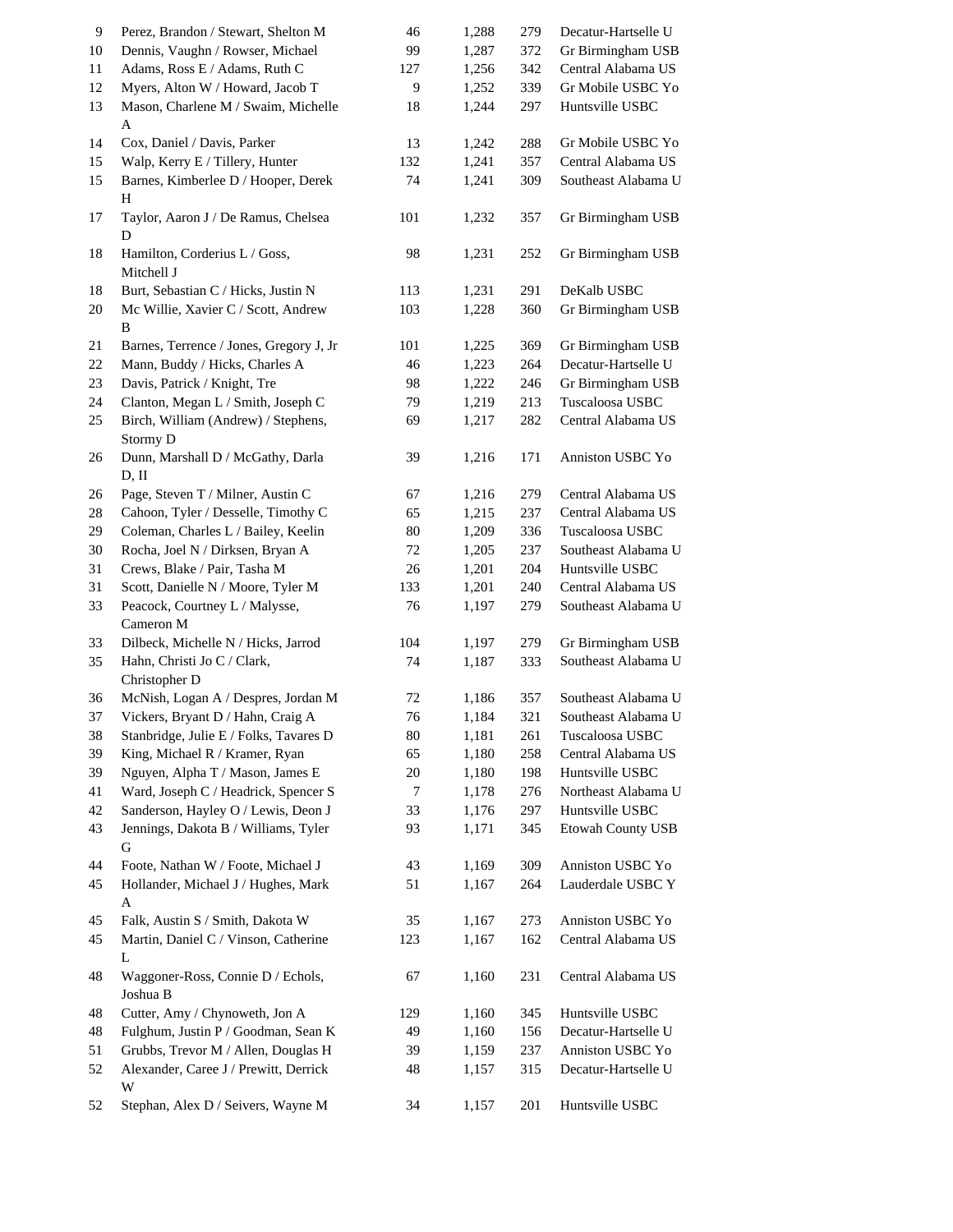| 54 | Putman, Bradley S / Brown, Darrien    | 32  | 1,156 | 375 | Huntsville USBC          |
|----|---------------------------------------|-----|-------|-----|--------------------------|
| 55 | Washington, Emily / Marlow, Zachary   | 3   | 1,155 | 234 | Central Alabama US       |
|    | R                                     |     |       |     |                          |
| 56 | Nguyen, Aaron T / Nottingham, Aaron   | 21  | 1,152 | 243 | Huntsville USBC          |
|    |                                       |     |       |     |                          |
| 57 | Hicks, Michael C, II / Ginn, Matt     | 40  | 1,144 | 216 | Anniston USBC Yo         |
| 58 | Hill, Payton R / Wicks, Jacob A       | 90  | 1,140 | 330 | <b>Etowah County USB</b> |
| 59 | Harris, Kenneth T / Turner, Qu'Tarius | 32  | 1,139 | 330 | Huntsville USBC          |
|    | T                                     |     |       |     |                          |
| 60 | Adrian, David R / Bass, Caleb J       | 124 | 1,136 | 180 | Central Alabama US       |
| 61 | Jones, Autumn S / McCormick,          | 40  | 1,131 | 255 | Anniston USBC Yo         |
|    | <b>Braydenton S</b>                   |     |       |     |                          |
| 62 | Hamilton, Matthew W / Prewitt, Shane  | 49  | 1,129 | 204 | Decatur-Hartselle U      |
| 63 | Meader, Beth E / Garrett, Brian P     | 87  | 1,125 | 282 | <b>Etowah County USB</b> |
| 64 | Duke, Jeffery S / Shepherd, Jarret S  | 27  | 1,118 | 366 | Huntsville USBC          |
| 65 | Kendall, Ryan / Kendall, Greg         | 128 | 1,115 | 153 | Gr Birmingham USB        |
| 66 | Blake, Carla N / Dickerson, Christa M | 84  | 1,112 | 363 | Tuscaloosa USBC          |
| 67 | Wright, Jared A / Parrish, Olivia J   | 25  | 1,097 | 291 | Huntsville USBC          |
| 68 | Hamm, Sherman W / Carpenter, Seth     | 71  | 1.083 | 252 | Central Alabama US       |
| 69 | Anders, Savannah G / Stage, Tiffany   | 30  | 1,068 | 279 | Huntsville USBC          |
|    | $\mathbf N$                           |     |       |     |                          |
| 70 | Fell, Will / Van, Andrew              | 104 | 1,056 | 168 | Gr Birmingham USB        |
| 71 | Latham, John E / Pugh, Charles C      | 102 | 987   | 246 | Gr Birmingham USB        |
| 72 | Goldsby, Ariana M / Muhammad,         | 63  | 904   | 192 | Central Alabama US       |
|    | Zakir                                 |     |       |     |                          |

## **Doubles, 200 Thru 274, Handicapped**

| Place | <b>Team name</b>                                      | <b>Entry</b> | <b>Score</b> | Hcap | From                     |
|-------|-------------------------------------------------------|--------------|--------------|------|--------------------------|
| 1     | Wells, DeCarri / Schlichter, Joey                     | 114          | 1,395        | 552  | Gr Birmingham USB        |
| 2     | Nguyen, Abraham T / Pruka, Brian O                    | 16           | 1,387        | 537  | Huntsville USBC          |
| 3     | Broyles, Isaiah A / Parker, Cody                      | 111          | 1,373        | 480  | DeKalb USBC              |
| 4     | Humphryes, Garrett E / Pritchett,<br><b>Brandon C</b> | 81           | 1,360        | 477  | Tuscaloosa USBC          |
| 5     | Henagan, Dalton / Duke, Sydney                        | 122          | 1,347        | 531  | Covington County U       |
| 6     | Humphryes, Collin M / Watkins,<br>Garrett             | 81           | 1,335        | 549  | Tuscaloosa USBC          |
| 7     | Roos, Alexandra R / Lundy, Matt A                     | 34           | 1,329        | 435  | Huntsville USBC          |
| 8     | Cazalas, Steven C / McKay, Kyle                       | 13           | 1,322        | 438  | Gr Mobile USBC Yo        |
| 9     | Bates, William M / Windham, Austin<br>D               | 70           | 1,307        | 402  | Central Alabama US       |
| 10    | Layman, Rachel A / McGough,<br>William T              | 64           | 1,292        | 426  | Central Alabama US       |
| 11    | Garmon, Dakota B / Hill, Taylor                       | 92           | 1,289        | 384  | <b>Etowah County USB</b> |
| 12    | Thompson, Courtney K / Davidson,<br>Adelina H         | 17           | 1,287        | 582  | Huntsville USBC          |
| 13    | Carmack, Chandler A / Whitman,<br>Brendan W           | 55           | 1,286        | 579  | Central Alabama US       |
| 14    | Beggs, Matt / Kimbril, Andrew                         | 91           | 1,285        | 513  | Etowah County USB        |
| 15    | Grondin, Don / Till, Austin P                         | 70           | 1,284        | 438  | Central Alabama US       |
| 16    | Lewis, Sierra T / Aericko, Karrington                 | 26           | 1,278        | 408  | Huntsville USBC          |
| 16    | McDaniel, Joshua M / Wilcher, Sean                    | 126          | 1,278        | 468  | Central Alabama US       |
| 18    | Elkins, Rachel L / Carroll, Tanner                    | 90           | 1,273        | 384  | Etowah County USB        |
| 19    | Garrett, Omario / Lloyd, Melanie                      | 121          | 1,268        | 408  | Covington County U       |
| 19    | Latner, John D / Crumpton, Marshall<br>M              | 5            | 1,268        | 486  | Central Alabama US       |
| 19    | Gibbs, T'Kyrah D / Garmon, Emily A                    | 95           | 1,268        | 555  | Etowah County USB        |
| 22    | Kelley, Blake / Ozier, Kyle                           | 68           | 1,266        | 426  | Central Alabama US       |
| 23    | Parker, Rachael M / Fox, Haley N                      | 92           | 1,261        | 588  | <b>Etowah County USB</b> |
| 24    | Jones, Alex M / Emerson, Lucus M                      | 130          | 1,251        | 564  | Huntsville USBC          |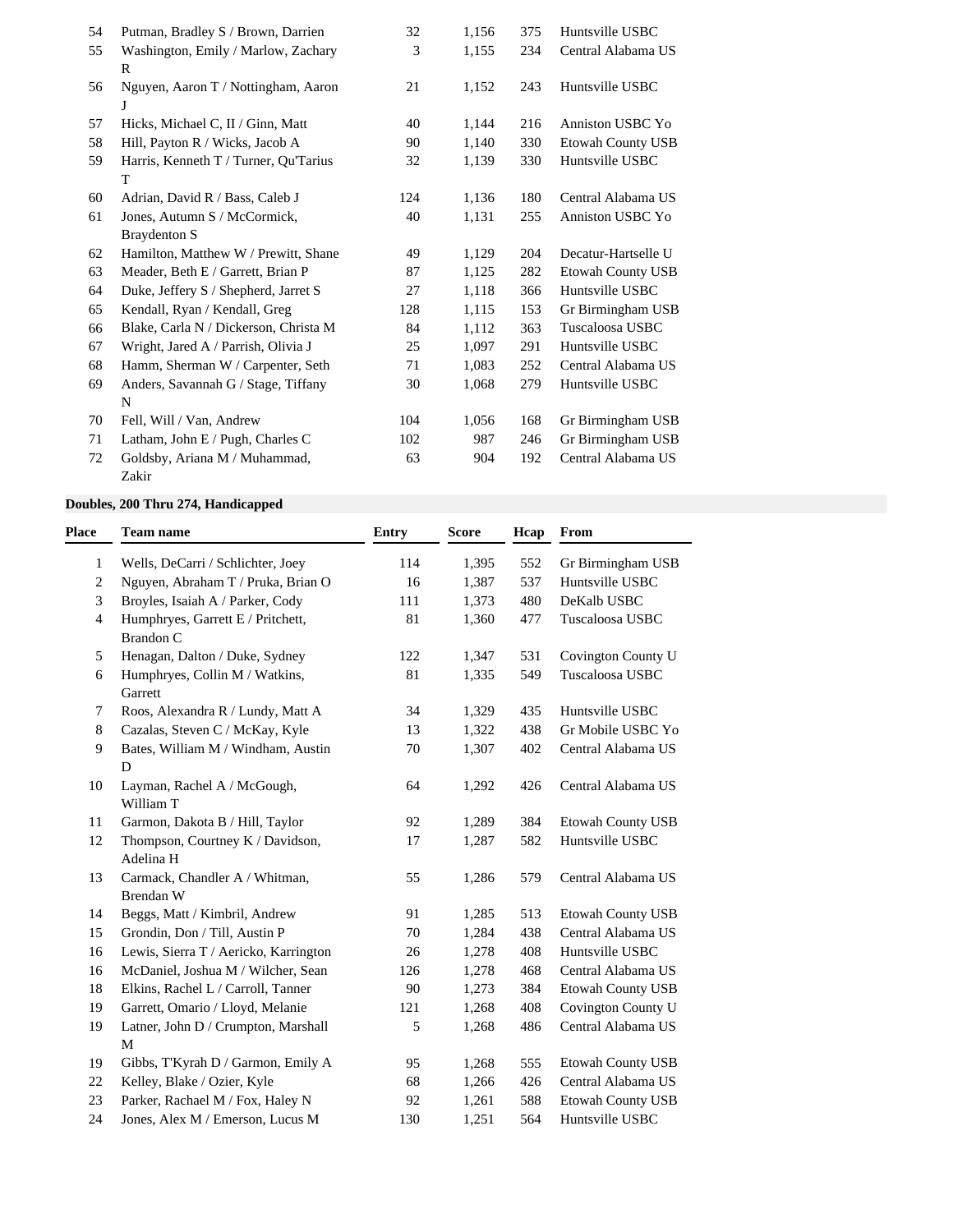| 24       | Wilcher, Austin T / Lightfoot, Jason                                     | 124          | 1,251          | 465        | Central Alabama US                     |
|----------|--------------------------------------------------------------------------|--------------|----------------|------------|----------------------------------------|
|          | М                                                                        |              |                |            |                                        |
| 24       | Cox, Simeon A / Blake, William A                                         | 84           | 1,251          | 471        | Tuscaloosa USBC                        |
| 27       | Hicks, Elisabeth A / Niblett, Tyler                                      | 119          | 1,250          | 546        | Gr Mobile USBC Yo                      |
| 27       | Bond, Jason / Nolen, Micah D                                             | 1            | 1,250          | 459        | Chattahoochee Valle                    |
| 29       | Baggett, Benjamin / Colley, Dustin J                                     | $\mathbf{1}$ | 1,249          | 483        | Chattahoochee Valle                    |
| 30       | Dismukes, Bryson A / Osburn,                                             | 10           | 1,248          | 597        | Gr Mobile USBC Yo                      |
|          | Anthony                                                                  |              |                |            |                                        |
| 31       | Mcguire, Ceara N / Steyer, Christian J                                   | 4            | 1,243          | 597        | Central Alabama US                     |
| 31       | Haight, Matthew S / Brown, Gavin E<br>Lawrence, Amanda N / Beavers, Alex | 12           | 1,243          | 573        | Gr Mobile USBC Yo<br>Lauderdale USBC Y |
| 33       |                                                                          | 50           | 1,242          | 465        |                                        |
| 33<br>35 | Smith, Colton L / Green, Joshua C<br>Wildes, Jeremiah A / Franks, Dakota | 35<br>37     | 1,242<br>1,241 | 495<br>468 | Anniston USBC Yo<br>Anniston USBC Yo   |
|          | M                                                                        |              |                |            |                                        |
| 36       | Patterson, Collin A / Patterson, Ethan                                   | 125          | 1,238          | 543        | Central Alabama US                     |
|          | S                                                                        |              |                |            |                                        |
| 37       | Reboul, Joshua T / Pearson, Ricardo J,                                   | 18           | 1,237          | 414        | Huntsville USBC                        |
|          | Ш                                                                        |              |                |            |                                        |
| 38       | Guess, Nickolas W / Putman, Race J                                       | 8            | 1,236          | 474        | Northeast Alabama U                    |
| 39       | Trudeau, Nathaniel S / Wall, Michael                                     | 129          | 1,235          | 537        | Huntsville USBC                        |
| 40       | Overby, April / Dean, Erika N                                            | 111          | 1,233          | 591        | DeKalb USBC                            |
| 41       | Guettler, Leo / Roos, Timothy A                                          | 30           | 1,232          | 564        | Huntsville USBC                        |
| 42       | Levasseur, Nathaniel / Saunders,                                         | 100          | 1,230          | 429        | Gr Birmingham USB                      |
|          | Travis C                                                                 |              |                |            |                                        |
| 43       | King, Toquan / Nash, Dazohnna                                            | 25           | 1,228          | 456        | Huntsville USBC                        |
| 44       | Johnson, Hannah B / Winslett, Mariah                                     | 125          | 1,227          | 573        | Central Alabama US                     |
|          | M                                                                        |              |                |            |                                        |
| 45       | Schultz, Ben J / Towns, Jeremy                                           | 5            | 1,222          | 471        | Central Alabama US                     |
| 46       | Schlichter, Sammy / Smith, Melisa A                                      | 115          | 1,220          | 525        | Gr Birmingham USB                      |
| 46       | Jones, Tori C / Coleman, Christopher                                     | 103          | 1,220          | 543        | Gr Birmingham USB                      |
|          | $\mathbb{R}$                                                             |              |                |            |                                        |
| 48       | Burgess, Blake R / Stiles, Jackson                                       | 28           | 1,218          | 540        | Huntsville USBC                        |
| 49       | McCormick, Mandy A / Boggs,                                              | 41           | 1,215          | 534        | Anniston USBC Yo                       |
|          | Courtney L                                                               |              |                |            |                                        |
| 49       | Clarkson, Michael W / Stroup, Taylor                                     | 45           | 1,215          | 558        | Tuscaloosa USBC                        |
|          | B                                                                        |              |                |            |                                        |
| 51       | Garrett, Timothy S / Smith, Selena N                                     | 87           | 1,213          | 417        | Etowah County USB                      |
| 52       | Davis, Myliq / Roos, Gregory J                                           | 28           | 1,212          | 567        | Huntsville USBC                        |
| 53       | Gaquerel, Callie E / Cleckler,                                           | 107          | 1,211          | 444        | Gr Birmingham USB                      |
|          | Courtney                                                                 |              |                |            |                                        |
| 54       | Jones, Abby S / Cox, Danielle                                            | 11           | 1,210          | 543        | Gr Mobile USBC Yo                      |
| 54       | Roberta, John M / Willoughby, Kyle                                       | 116          | 1,210          | 402        | Gr Birmingham USB                      |
| 56       | Thompson, Lee / Wilborn, Kalli                                           | 7            | 1,209          | 516        | Northeast Alabama U                    |
| 57       | Glover, Logan G / Stinson, Thomas C                                      | 75           | 1,206          | 486        | Southeast Alabama U                    |
| 58       | Elkins, Trevor A / Hughes, Alex J                                        | 51           | 1,205          | 417        | Lauderdale USBC Y                      |
| 59       | Durden, Shane / Carriker, Joshua A                                       | 60           | 1,201          | 576        | Central Alabama US                     |
| 60       | Rodgers, Luke / Wallace, Savannah E                                      | 132          | 1,200          | 399        | Central Alabama US                     |
| 61       | Thorniley, Preston E / Henry, Ned                                        | 131          | 1,197          | 426        | Huntsville USBC                        |
| 62       | Shaw, Thomas A / Ajoloko, Thaddeus                                       | 83           | 1,194          | 507        | Tuscaloosa USBC                        |
|          | $\mathbf O$                                                              |              |                |            |                                        |
| 62       | Walker, Hannah N / Reece, Katie L                                        | 82           | 1,194          | 534        | Tuscaloosa USBC                        |
| 64       | Reaves, Jacob B / Lee, Jordan D                                          | 36           | 1,193          | 564        | Anniston USBC Yo                       |
| 65       | Nguyen, Sarah M / Nguyen, Sharon M                                       | 17           | 1,190          | 414        | Huntsville USBC                        |
| 66       | McCormick, Jack S / Buchanan,                                            | 43           | 1,184          | 549        | Anniston USBC Yo                       |
|          | Alexandria G                                                             |              |                |            |                                        |
| 67       | Manuel, Blake P / Arkuszeski,                                            | 68           | 1,177          | 399        | Central Alabama US                     |
|          | Destinee R<br>Demas, Tristen E / Hayes, Jordan D                         |              |                |            | Central Alabama US                     |
| 67<br>69 | Gilmore, Warren T / Pippen, Adam                                         | 61<br>66     | 1,177<br>1,173 | 435<br>474 | Central Alabama US                     |
|          |                                                                          |              |                |            |                                        |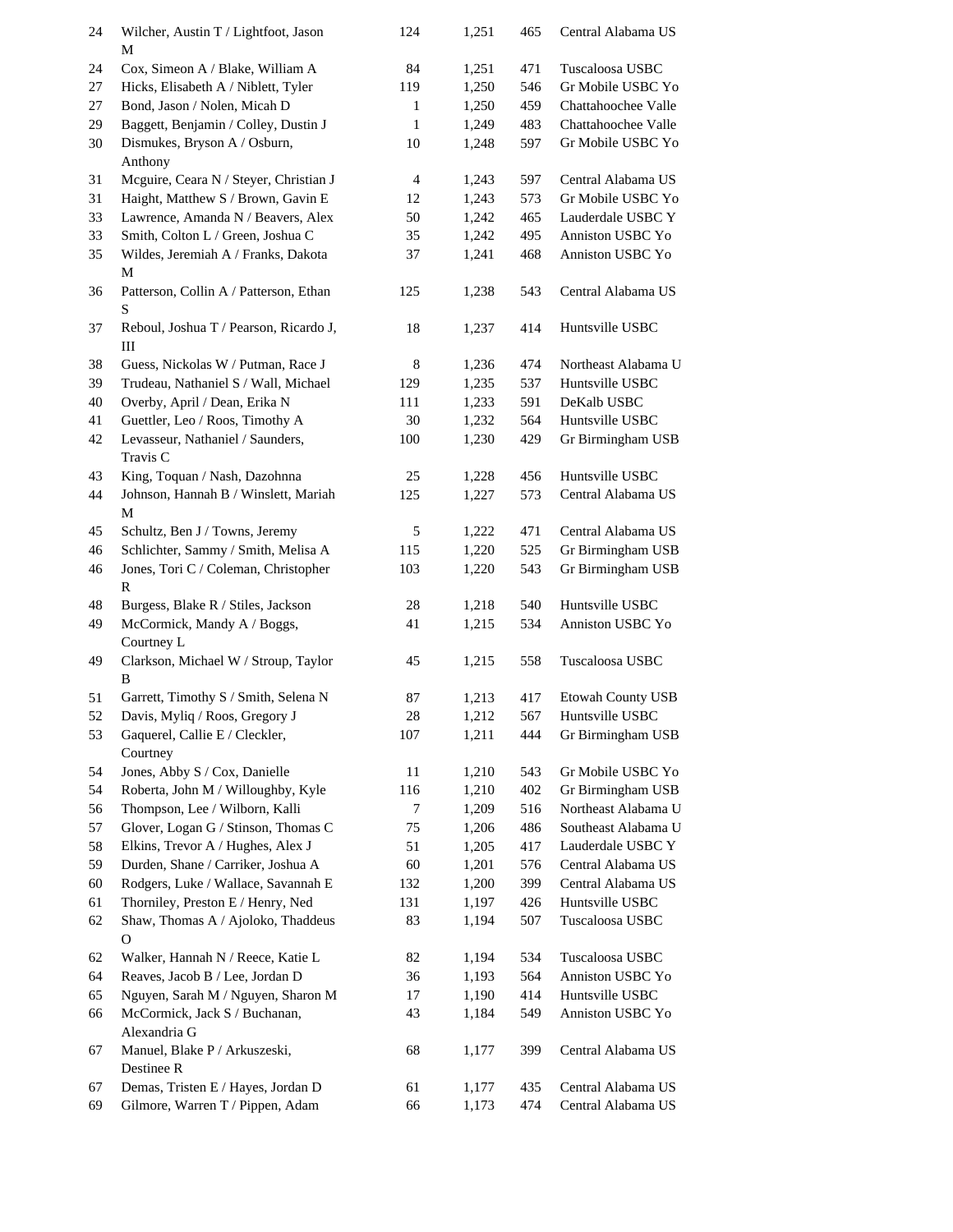| 69 | Potter, Rhiannon N / Farber, Jackie D | 131 | 1.173 | 519 | Huntsville USBC          |
|----|---------------------------------------|-----|-------|-----|--------------------------|
| 71 | Crews, Brandon K / Thomas, Zac        | 27  | 1.172 | 549 | Huntsville USBC          |
| 72 | Hanson, Andrew R / Doyle, Nick D      | 93  | 1.169 | 555 | <b>Etowah County USB</b> |
| 73 | McCormick, McKenzie M / Russell,      | 41  | 1,152 | 411 | Anniston USBC Yo         |
|    | Stefanie M                            |     |       |     |                          |
| 74 | Putman, Chloe M / Hollaway,           | 8   | 1.146 | 582 | Northeast Alabama U      |
|    | Elizabeth N                           |     |       |     |                          |
| 75 | Roberts, Nicole / Bradley, Randall L  | 2   | 1.142 | 393 | Chattahoochee Valle      |
| 76 | Kilgore, Brett C / Goens, Logan C     | 130 | 1.127 | 597 | Huntsville USBC          |
| 77 | Franks, Carson L / McDill, Ryan M     | 42  | 1,072 | 378 | Anniston USBC Yo         |
| 78 | Benjamin, David / Buker, Ryan         | 119 | 1.069 | 549 | Gr Mobile USBC Yo        |
|    |                                       |     |       |     |                          |

### **Doubles, 199 & Below, Handicapped**

| Place        | <b>Team name</b>                                                        | <b>Entry</b> | <b>Score</b> | Hcap | From                           |
|--------------|-------------------------------------------------------------------------|--------------|--------------|------|--------------------------------|
| $\mathbf{1}$ | Lloyd, Grant / Lloyd, Parker                                            | 121          | 1,453        | 627  | Covington County U             |
| 2            | Henderson, Madison P / Carter, Logan                                    | 62           | 1,431        | 879  | Central Alabama US             |
|              | M                                                                       |              |              |      |                                |
| 3            | Clarkson, Christopher J / Winters,                                      | 45           | 1,399        | 852  | Tuscaloosa USBC                |
|              | Derrian Z                                                               |              |              |      |                                |
| 4            | Cash, Christopher / Blair, Brayden A                                    | 88           | 1,390        | 867  | Etowah County USB              |
| 5            | Goodwin, Tanner J / Simms, Hunter J                                     | 10           | 1,388        | 741  | Gr Mobile USBC Yo              |
| 6            | McGowan, Sydney R / Best, Meghan                                        | 59           | 1,380        | 807  | Central Alabama US             |
|              | ${\bf E}$                                                               |              |              |      |                                |
| 7            | Arnaud, Frankie S / Pasquarella,                                        | 77           | 1,362        | 921  | Southeast Alabama U            |
|              | Andrew W                                                                |              |              |      |                                |
| 8            | Hampton, Mallory K / Belletete,                                         | 47           | 1,357        | 672  | Decatur-Hartselle U            |
|              | Conner J                                                                |              |              |      |                                |
| 9            | Saunders, Troy A / Hayes, Parker L                                      | 110          | 1,343        | 777  | Gr Birmingham USB              |
| 9            | Titus, Dezmond D / Griggs, Cameron                                      | 6            | 1,343        | 696  | Central Alabama US             |
|              | R                                                                       |              |              |      |                                |
| 11           | Hobbie, Arlend / Titus, Damon D                                         | 6            | 1,341        | 702  | Central Alabama US             |
| 12           | Simpson, Allison / Simpson, Kimberly                                    | 47           | 1,339        | 645  | Decatur-Hartselle U            |
| 12           | Plott, D'Andre J / Boykin, Andre D, Jr                                  | 36           | 1,339        | 828  | Anniston USBC Yo               |
| 14           | Piatt, Elizabeth A / Piatt, Houstion D                                  | 114          | 1,338        | 648  | Gr Birmingham USB              |
| 15           | Imes, Liberty J / Harrison, Katie L                                     | 57           | 1,337        | 855  | Central Alabama US             |
| 15           | Cowart, Zachary T / Cowart, Andrew                                      | 61           | 1,337        | 708  | Central Alabama US             |
|              | T                                                                       |              |              |      |                                |
| 17           | Wright, Jacob / Marshal, Kacey M                                        | 60           | 1,334        | 744  | Central Alabama US             |
| 18           | Davis, Caleb N / Williams, Kolter M                                     | 15           | 1,333        | 606  | Huntsville USBC                |
| 19           | Little, Brittni / Gibbs, Alexiea N                                      | 94           | 1,330        | 693  | Etowah County USB              |
| 20           | Henderson, Mariah P / Betker,                                           | 62           | 1,318        | 663  | Central Alabama US             |
|              | Jonathan B                                                              |              |              |      |                                |
| 21           | Stroup, Taylor B / Bryant, Nathaniel                                    | 38           | 1,317        | 714  | Anniston USBC Yo               |
|              | John H                                                                  |              |              |      |                                |
| 21           | Keef, Joshua L / Keef, Emmalee M<br>Samuel, Marissa L / Almacen, Kierra | 112          | 1,317        | 807  | DeKalb USBC<br>Tuscaloosa USBC |
| 23           | A                                                                       | 44           | 1,314        | 891  |                                |
| 24           | Gajda, Anthony L / Oden, Sarah E                                        | 94           | 1,308        | 783  | Etowah County USB              |
| 25           | Albritton, Woodie A / Lawshe, Matt K                                    | 12           | 1,302        | 732  | Gr Mobile USBC Yo              |
| 26           | Kenon, Maurice A / Roberts, James R                                     | 16           | 1,299        | 615  | Huntsville USBC                |
| 27           | Collier, Joseph / Cyree, Julian D                                       | 14           | 1,298        | 816  | Huntsville USBC                |
| 28           | Clontz, Jennifer N / East, Jared                                        | 86           | 1,297        | 828  | Etowah County USB              |
| 29           | Godwin, Harlin / Godwin, Taylor M                                       | $77 \,$      | 1,294        | 771  | Southeast Alabama U            |
| 29           | Nichols, Clay J / Kuhn, Corey R                                         | 57           | 1,294        | 729  | Central Alabama US             |
| 31           | Bucklin, Brooklyn P / Bradley, Eva M                                    | 73           | 1,293        | 642  | Southeast Alabama U            |
| 32           | Smith, Cabella M / Jones, Andreana R                                    | 29           | 1,292        | 792  | Huntsville USBC                |
| 33           | Reynolds, Austin C / Schieffer,                                         | $78\,$       | 1,276        | 696  | Southeast Alabama U            |
|              | Charles S                                                               |              |              |      |                                |
| 34           | Farris, William A / Trammel, Cameron                                    | 58           | 1,275        | 759  | Central Alabama US             |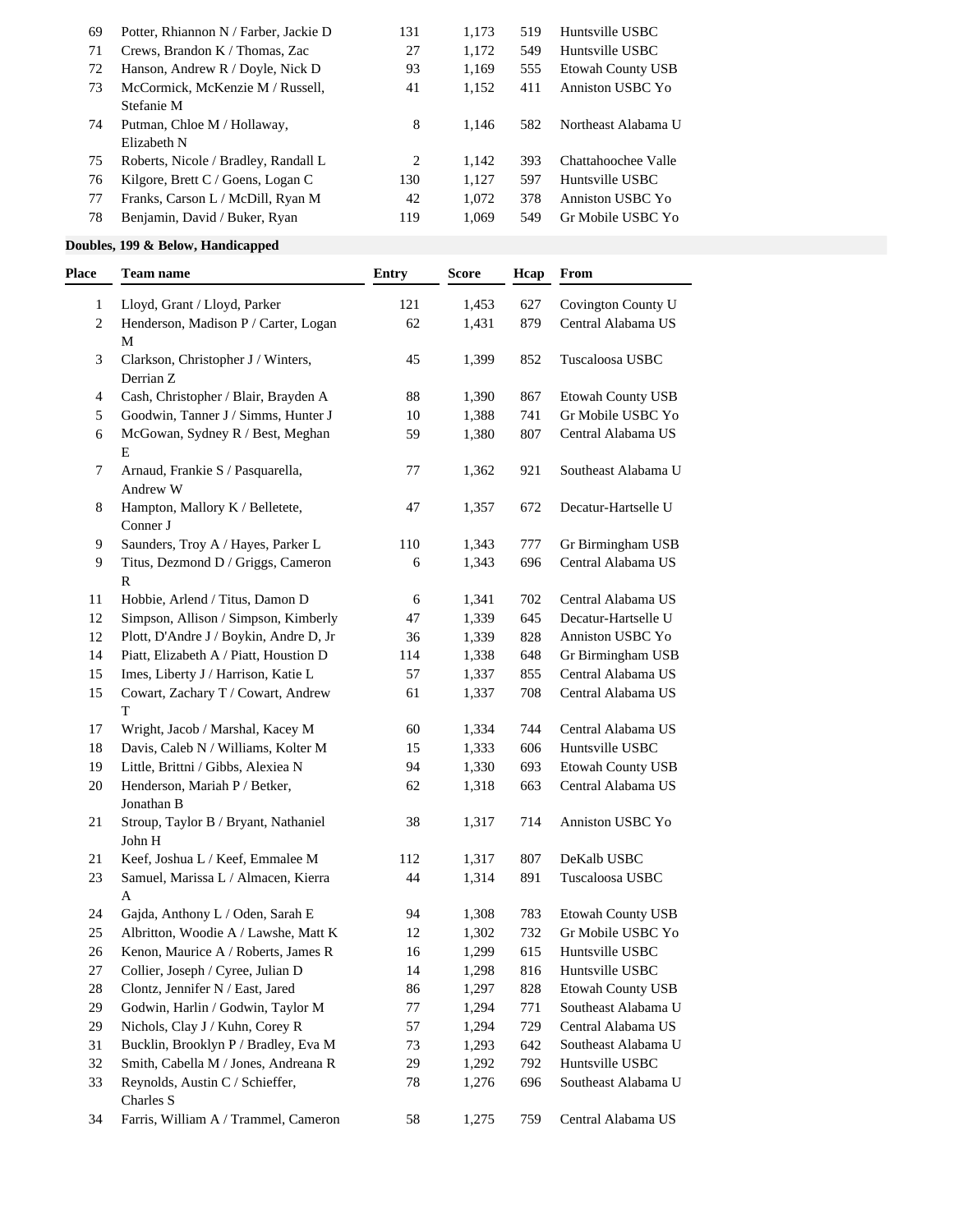| 35 | Grooms, Zachary / Woodham, Brady      | 122            | 1,273 | 684 | Covington County U  |
|----|---------------------------------------|----------------|-------|-----|---------------------|
| 36 | Sanford, Audrey V / Taylor, Matthew   | 88             | 1,267 | 846 | Etowah County USB   |
|    | R                                     |                |       |     |                     |
| 37 | Dowdle, Devin H / Smith, Ethan R      | 118            | 1,263 | 663 | Gr Birmingham USB   |
| 38 | Bryant, Zoe I / Lee, Brooklynn R      | 38             | 1,259 | 792 | Anniston USBC Yo    |
| 39 | Medlock, Austin S / Brown, Bowen D    | 112            | 1,253 | 612 | DeKalb USBC         |
| 40 | Fair, Jessica N / Ward, Kristen G     | 44             | 1,252 | 714 | Tuscaloosa USBC     |
| 41 | Jacks, Joshua C / Toole, Alex C       | 106            | 1,251 | 684 | Gr Birmingham USB   |
| 42 | Hanke, Chloe G / Hileman, Catlyn R    | 11             | 1,249 | 675 | Gr Mobile USBC Yo   |
| 43 | Bishop, William A / Estes, Zachary E  | 73             | 1,242 | 669 | Southeast Alabama U |
| 44 | Coley, Elizabeth A / Kirsch, Abbie    | 37             | 1,241 | 717 | Anniston USBC Yo    |
| 45 | Mckeon, Madisyn K / Garden, Kelli M   | 15             | 1,233 | 666 | Huntsville USBC     |
| 46 | Mcguire, Kaylee J / Schultz, Shelby T | 4              | 1,230 | 606 | Central Alabama US  |
| 47 | Holcomb, Lizzy L / Burnham, Emri L    | 29             | 1,228 | 633 | Huntsville USBC     |
| 48 | White, Alyssa M / White, Lindsey M    | 58             | 1,226 | 648 | Central Alabama US  |
| 49 | Reierson, Kellsy / Wortman, Jocelyn   | 126            | 1,224 | 753 | Central Alabama US  |
| 50 | Gerson, Mia C / Dempsey, Dylan C      | 106            | 1,223 | 603 | Gr Birmingham USB   |
| 50 | Cahoon, Nicholas K / Martin, Shelby   | 56             | 1,223 | 612 | Central Alabama US  |
|    | V                                     |                |       |     |                     |
| 52 | Harper, Garett / Goldstein, Marc S    | 109            | 1,222 | 741 | Gr Birmingham USB   |
| 53 | Davis, Stephen D / Mullens, Danielle  | 107            | 1,220 | 723 | Gr Birmingham USB   |
|    | M                                     |                |       |     |                     |
| 54 | Poe, Carson M / Poe, Alexander M      | 82             | 1,219 | 648 | Tuscaloosa USBC     |
| 55 | Colotario, Michael / Bolton, James R  | 71             | 1,211 | 624 | Central Alabama US  |
| 56 | Shaw, Lauren E / Nolen, Jonah C       | $\overline{c}$ | 1,209 | 825 | Chattahoochee Valle |
| 57 | McKnight, Alyssa C / Carmack,         | 55             | 1,206 | 618 | Central Alabama US  |
|    | Elizabeth E                           |                |       |     |                     |
| 57 | Shaw, Lauren E / Lambros, Nicholas    | 83             | 1,206 | 729 | Tuscaloosa USBC     |
|    | A                                     |                |       |     |                     |
| 59 | Bradley, Daultyn A / Hyde, Nicholas J | 75             | 1,201 | 618 | Southeast Alabama U |
| 60 | Ozier, Victoria K / Durden, Adam      | 59             | 1,194 | 663 | Central Alabama US  |
| 61 | Martin, Zachary A / Moore, Devin T    | 56             | 1,191 | 678 | Central Alabama US  |
| 62 | Clontz, Grace Ann N / Clontz, Jessica | 86             | 1,190 | 813 | Etowah County USB   |
|    | K                                     |                |       |     |                     |
| 63 | Gibbs, Shy'Ere K / Gibbs, Kynzlon N   | 95             | 1,187 | 669 | Etowah County USB   |
| 64 | Gibbs, Kevin D / Cornelius, Joshua L  | 89             | 1,173 | 615 | Etowah County USB   |
| 65 | Hayes, Lane / Mullinax, Morgan J      | 100            | 1,163 | 702 | Gr Birmingham USB   |

### **Bumper Singles, Girls, Handicapped**

| <b>Place</b> | <b>Team name</b>     | Entry | <b>Score</b> | Hcap | From                     |
|--------------|----------------------|-------|--------------|------|--------------------------|
|              | Daugherty, Madison A | 52    | 445          | 266  | Central Alabama US       |
| 2            | Simpson, Jenna       | 52    | 434          | 250  | Central Alabama US       |
| 3            | Betances, Dallas M   | 53    | 431          | 274  | Central Alabama US       |
| 4            | Hicks, Lillian R     | 120   | 429          | 268  | Gr Mobile USBC Yo        |
| 5            | Watts, Kaylee L      | 53    | 426          | 264  | Central Alabama US       |
| 6            | Bradley, Angel E     | 108   | 422          | 262  | Gr Birmingham USB        |
|              | Wilson, Samantha     | 53    | 420          | 258  | Central Alabama US       |
| 8            | White, Emily M       | 52    | 412          | 262  | Central Alabama US       |
| 9            | Sherrell, Cora J     | 96    | 408          | 270  | <b>Etowah County USB</b> |
| 10           | Fisher, Amy K        | 54    | 387          | 218  | Central Alabama US       |
| 11           | Mullens, Hannah M    | 108   | 384          | 256  | Gr Birmingham USB        |

## **Bumper Singles, Boys, Handicapped**

| Place | Team name            | Entry | Score |      | Heap From               |
|-------|----------------------|-------|-------|------|-------------------------|
|       | Evans, Keanu J       | 85    | 489   |      | 362 Southeast Alabama U |
|       | Paige, Deron S       | 53    | 422   | 226  | Central Alabama US      |
|       | Hill, Brandon C      | 96    | 411   | 228  | Etowah County USB       |
|       | Daugherty, Michael T | 52    | 411   | 250. | Central Alabama US      |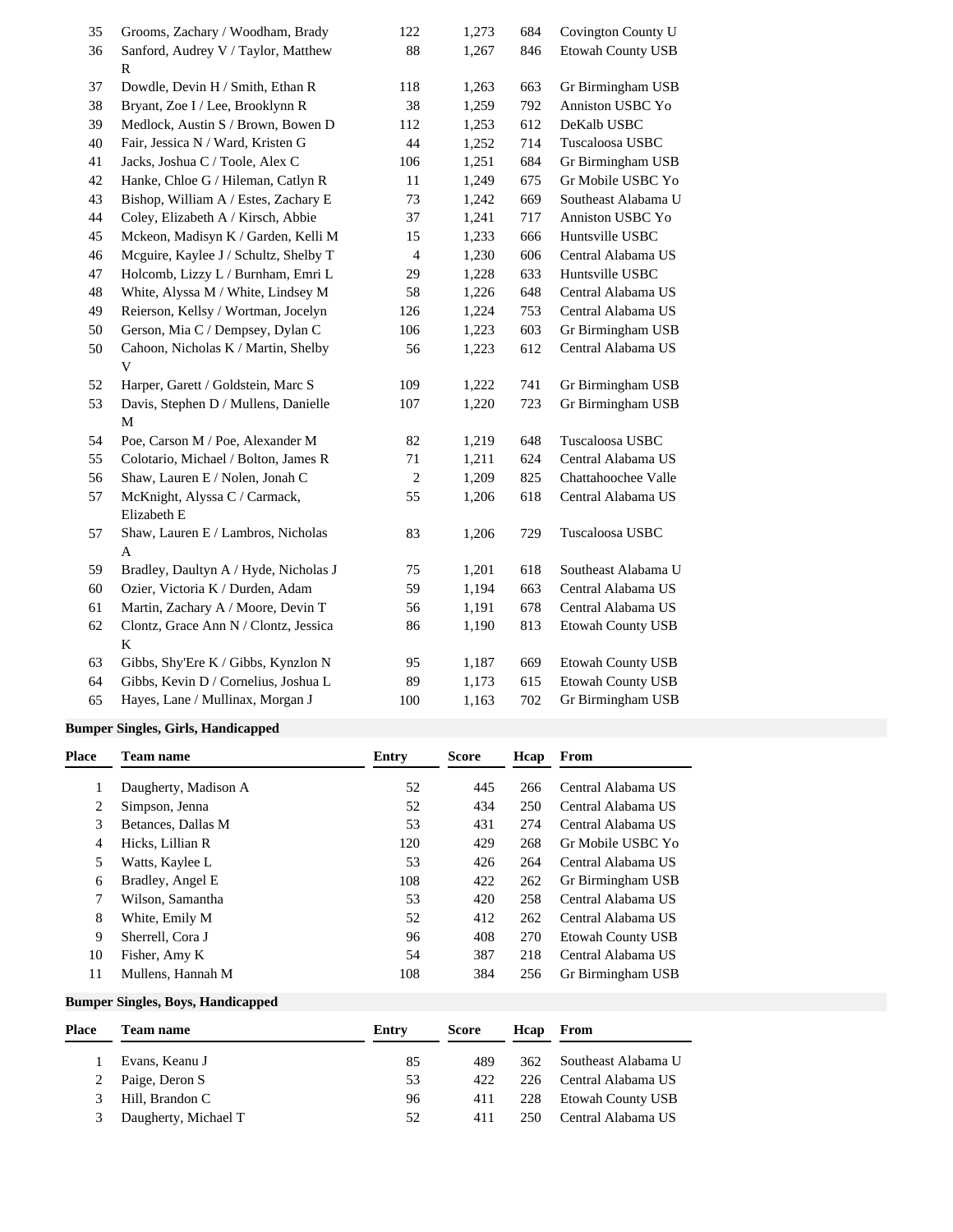### **Singles, Boys - 175 & Over, Handicapped**

| Place        | <b>Team name</b>        | <b>Entry</b> | <b>Score</b> | Hcap | From                |
|--------------|-------------------------|--------------|--------------|------|---------------------|
| $\mathbf{1}$ | Marlow, Zachary R       | 3            | 697          | 66   | Central Alabama US  |
| 2            | Matthews, James W       | 64           | 685          |      | Central Alabama US  |
| 3            | Smith, Joseph C         | 79           | 655          | 72   | Tuscaloosa USBC     |
| 4            | Nguyen, Alpha T         | 20           | 652          | 39   | Huntsville USBC     |
| 5            | Nottingham, Charles K   | 20           | 646          | 45   | Huntsville USBC     |
| 6            | McCormick, Braydenton S | 40           | 642          | 42   | Anniston USBC Yo    |
| 7            | Garrett, Omario         | 121          | 641          | 72   | Covington County U  |
| 8            | Grondin, Joseph A       | 66           | 639          | 42   | Central Alabama US  |
| 8            | Martin, Daniel C        | 123          | 639          | 69   | Central Alabama US  |
| 10           | Mckenzie, Logan A       | 113          | 631          | 42   | DeKalb USBC         |
| 11           | Potter, Travis L        | 20           | 624          | 33   | Huntsville USBC     |
| 12           | Conforti, Nicholas M    | 21           | 623          | 3    | Huntsville USBC     |
| 13           | Hicks, Jarrod           | 104          | 621          | 36   | Gr Birmingham USB   |
| 14           | Pettit, B K             | 69           | 619          | 9    | Central Alabama US  |
| 15           | Dirksen, Bryan A        | 72           | 613          | 30   | Southeast Alabama U |
| 16           | Stockard, Christopher R | 97           | 611          |      | Gr Birmingham USB   |
| 17           | Davis, Parker           | 13           | 610          | 60   | Gr Mobile USBC Yo   |
| 18           | Traylor, O'Dell J       | 97           | 605          |      | Gr Birmingham USB   |
| 19           | Kendall, Ryan           | 128          | 603          | 42   | Gr Birmingham USB   |
| 20           | Folks, Tavares D        | 80           | 602          | 63   | Tuscaloosa USBC     |
| 21           | Stricklin, Brett A, Sr  | 50           | 596          |      | Lauderdale USBC Y   |
| 21           | Ferraz, Blake A         | 63           | 596          | 36   | Central Alabama US  |
| 23           | Haddock, Eli B          | 123          | 591          | 9    | Central Alabama US  |
| 24           | Crews, Blake            | 26           | 587          | 51   | Huntsville USBC     |
| 25           | Adrian, David R         | 124          | 586          | 57   | Central Alabama US  |
| 26           | Perry, Mitchell A       | $21\,$       | 582          | 36   | Huntsville USBC     |
| 26           | Nguyen, Aaron T         | $21\,$       | 582          | 48   | Huntsville USBC     |
| 28           | Prewitt, Shane          | 49           | 575          | 75   | Decatur-Hartselle U |
| 29           | Huffman, Adonus D       | 3            | 568          | 39   | Central Alabama US  |
| 30           | Roos, Jonathan E        | 33           | 564          | 18   | Huntsville USBC     |
| 31           | Hicks, Michael C, II    | 40           | 560          | 66   | Anniston USBC Yo    |
| 32           | LaRue, Richard A        | 123          | 555          | 63   | Central Alabama US  |
| 33           | Hicks, Justin N         | 113          | 554          | 60   | DeKalb USBC         |
| 33           | Prewitt, Derrick W      | 48           | 554          | 75   | Decatur-Hartselle U |
| 35           | Goodman, Sean K         | 49           | 539          | 42   | Decatur-Hartselle U |
| 36           | Carriker, David A       | 63           | 538          | 33   | Central Alabama US  |
| 37           | Wright, Jared A         | 25           | 533          | 72   | Huntsville USBC     |
| 38           | Jeffries, Stanley       | 97           | 524          | 24   | Gr Birmingham USB   |
| 39           | Hollander, Michael J    | 51           | 519          | 69   | Lauderdale USBC Y   |
| 40           | Mullins, Billy J, III   | 31           | 513          | 9    | Huntsville USBC     |
| 40           | Dunn, Marshall D        | 39           | 513          | 24   | Anniston USBC Yo    |
| 42           | Rodgers, Luke           | 132          | 511          | 51   | Central Alabama US  |
| 43           | Garton, William "Cody"  | 31           | 497          |      | Huntsville USBC     |
| 44           | Stricklin, Johnny C     | 50           | 493          | 39   | Lauderdale USBC Y   |
| 45           | Muhammad, Zakir         | 63           | 490          | 54   | Central Alabama US  |
| 46           | Stephan, Alex D         | 34           | 485          | 18   | Huntsville USBC     |

### **Singles, Boys - 140-174, Handicapped**

| Place | <b>Team name</b>   | Entry | <b>Score</b> | Hcap | From                |
|-------|--------------------|-------|--------------|------|---------------------|
|       | Gibbs, Raheem M    | 89    | 711          | 96   | Etowah County USB   |
|       | Demas, Tristen E   | 61    | 711          |      | Central Alabama US  |
|       | Vickers, Bryant D  | 76    | 708          | 159  | Southeast Alabama U |
| 4     | Hutchins, Brent D  | 102   | 706          | 123  | Gr Birmingham USB   |
|       | Fell. Will         | 104   | 705          | 78   | Gr Birmingham USB   |
| 6     | Malysse, Cameron M | 76    | 694          | 87   | Southeast Alabama U |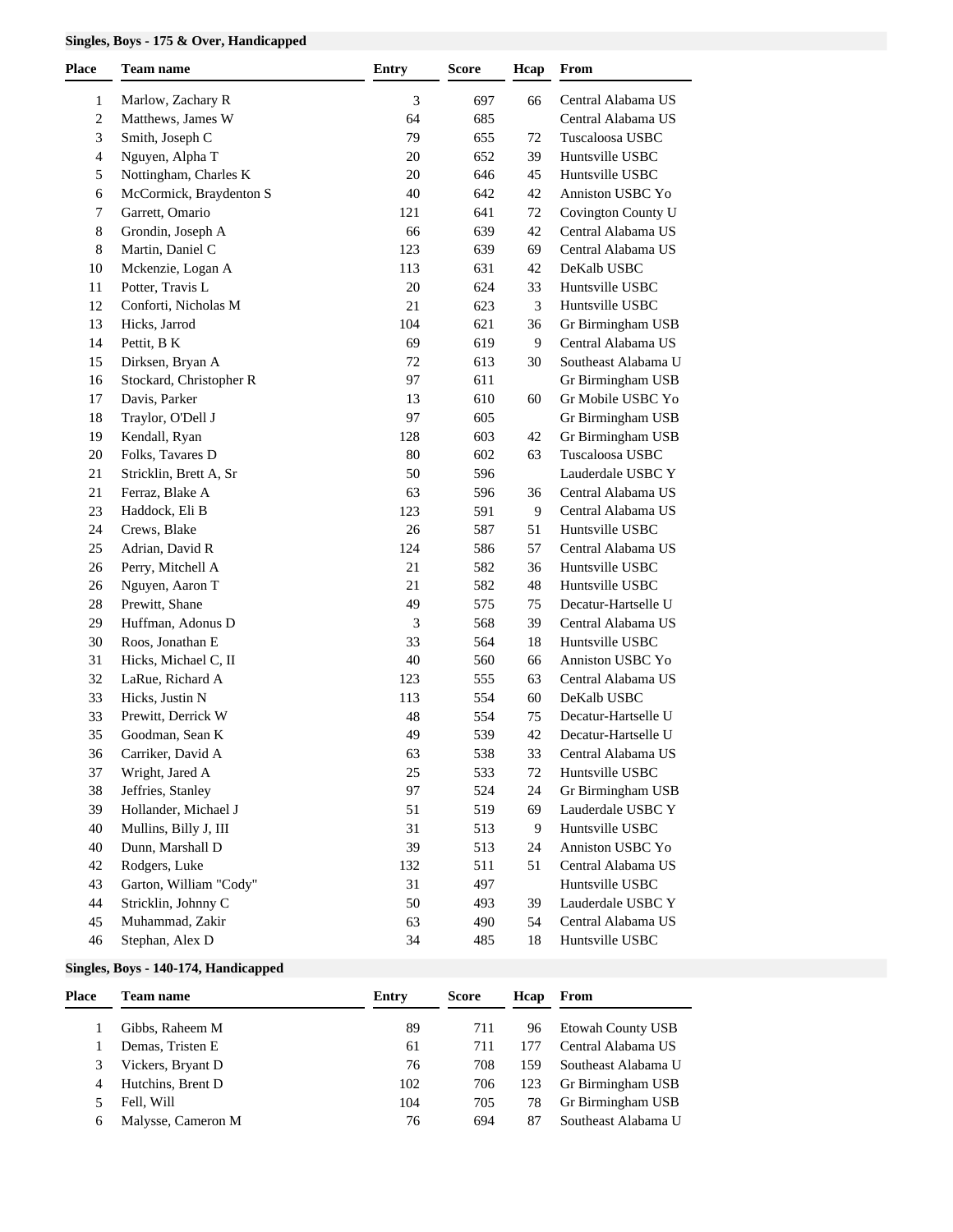| 7  | Finch, Adam             | 19  | 686 | 144 | Huntsville USBC          |
|----|-------------------------|-----|-----|-----|--------------------------|
| 8  | Gibbs, Austin T         | 89  | 680 | 159 | <b>Etowah County USB</b> |
| 9  | Windham, Austin D       | 70  | 675 | 168 | Central Alabama US       |
| 10 | Duncan, Dylan P         | 91  | 662 | 165 | <b>Etowah County USB</b> |
| 11 | Saunders, Travis C      | 100 | 660 | 150 | Gr Birmingham USB        |
| 12 | Page, Steven T          | 67  | 654 | 159 | Central Alabama US       |
| 13 | King, Michael R         | 65  | 653 | 159 | Central Alabama US       |
| 14 | Hamilton, Matthew W     | 49  | 651 | 129 | Decatur-Hartselle U      |
| 15 | Lewis, Deon J           | 33  | 649 | 135 | Huntsville USBC          |
| 16 | Shepherd, Jarret S      | 27  | 648 | 171 | Huntsville USBC          |
| 17 | Echols, William K       | 64  | 645 | 78  | Central Alabama US       |
|    | King, Toquan            |     |     |     | Huntsville USBC          |
| 18 |                         | 25  | 643 | 174 |                          |
| 19 | Hooper, Derek H         | 74  | 641 | 102 | Southeast Alabama U      |
| 20 | Wicks, Jacob A          | 90  | 637 | 177 | Etowah County USB        |
| 20 | Echols, Joshua B        | 67  | 637 | 87  | Central Alabama US       |
| 22 | Knight, Tre             | 98  | 635 | 96  | Gr Birmingham USB        |
| 23 | Conforti, Daniel J      | 19  | 634 | 108 | Huntsville USBC          |
| 24 | Simersky, Mikal H       | 66  | 633 | 165 | Central Alabama US       |
| 25 | Niblett, Tyler          | 119 | 632 | 156 | Gr Mobile USBC Yo        |
| 26 | Pearson, Ricardo J, III | 18  | 627 | 117 | Huntsville USBC          |
| 26 | Hamilton, Corderius L   | 98  | 627 | 147 | Gr Birmingham USB        |
| 28 | Howard, Jacob T         | 9   | 625 | 177 | Gr Mobile USBC Yo        |
| 28 | Hahn, Craig A           | 76  | 625 | 162 | Southeast Alabama U      |
| 28 | Kendall, Greg           | 128 | 625 | 111 | Gr Birmingham USB        |
| 31 | Van, Andrew             | 104 | 621 | 90  | Gr Birmingham USB        |
| 32 | Pugh, Charles C         | 102 | 619 | 108 | Gr Birmingham USB        |
| 33 | Putman, Race J          | 8   | 618 | 171 | Northeast Alabama U      |
| 34 | Ginn, Matt              | 40  | 617 | 150 | Anniston USBC Yo         |
| 35 | Adams, Ross E           | 127 | 611 | 123 | Central Alabama US       |
| 36 | Davis, Patrick          | 98  | 610 | 150 | Gr Birmingham USB        |
| 37 | Perez, Brandon          | 46  | 609 | 129 | Decatur-Hartselle U      |
| 37 | Clark, Christopher D    | 74  | 609 | 153 | Southeast Alabama U      |
| 39 | Perry, Jody D           | 19  | 608 | 105 | Huntsville USBC          |
| 39 | Green, Joshua C         | 35  | 608 | 162 | Anniston USBC Yo         |
| 39 | Franks, Carson L        | 42  | 608 | 177 | Anniston USBC Yo         |
| 42 | Scott, Andrew B         | 103 | 606 | 123 | Gr Birmingham USB        |
| 43 | Jones, Gregory J, Jr    | 101 | 605 | 147 | Gr Birmingham USB        |
| 43 | Moore, Tyler M          | 133 | 605 | 138 | Central Alabama US       |
| 45 | Gibson, Johnathan B     | 79  | 600 | 105 | Tuscaloosa USBC          |
| 46 | Hicks, Charles A        | 46  | 598 | 111 | Decatur-Hartselle U      |
| 47 | Foote, Michael J        | 43  | 597 | 117 | Anniston USBC Yo         |
| 48 | Roberta, John M         | 116 | 593 | 123 | Gr Birmingham USB        |
| 48 | Turner, Qu'Tarius T     | 32  | 593 | 126 | Huntsville USBC          |
| 50 | Headrick, Spencer S     | 7   | 588 | 93  | Northeast Alabama U      |
| 51 | Myers, Alton W          | 9   | 587 | 162 | Gr Mobile USBC Yo        |
| 51 | Gomez, Anthony E        | 9   | 587 | 141 | Gr Mobile USBC Yo        |
| 53 | Hamm, Sherman W         | 71  | 584 | 123 | Central Alabama US       |
| 54 | Elkins, Trevor A        | 51  | 581 | 126 | Lauderdale USBC Y        |
| 55 | Goss, Mitchell J        | 98  | 580 | 105 | Gr Birmingham USB        |
| 56 | Stewart, Shelton M      | 46  | 576 | 150 | Decatur-Hartselle U      |
| 57 | Birch, William (Andrew) | 69  | 574 | 144 | Central Alabama US       |
| 58 | Garrett, Timothy S      | 87  | 572 | 81  | Etowah County USB        |
| 59 | Chynoweth, Jon A        | 129 | 567 | 168 | Huntsville USBC          |
| 59 | Bailey, Keelin          | 80  | 567 | 114 | Tuscaloosa USBC          |
| 59 | Hill, Payton R          | 90  | 567 | 153 | Etowah County USB        |
| 62 | Tillery, Hunter         | 132 | 565 | 132 | Central Alabama US       |
| 63 | Mann, Buddy             | 46  | 564 | 153 | Decatur-Hartselle U      |
| 64 | Smith, Dakota W         | 35  | 563 | 171 | Anniston USBC Yo         |
| 64 | Desselle, Timothy C     | 65  | 563 | 141 | Central Alabama US       |
|    |                         |     |     |     |                          |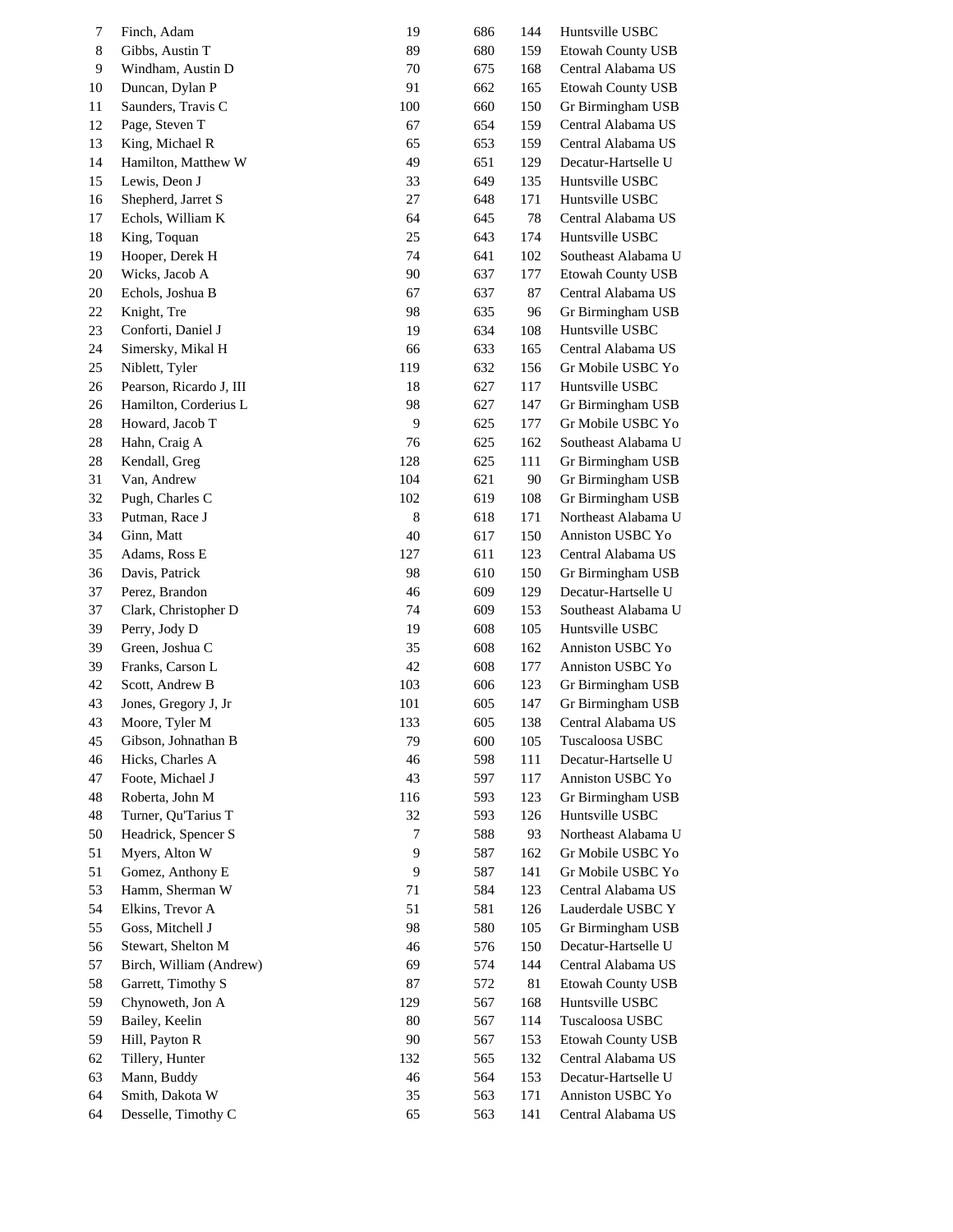| 64 | Despres, Jordan M  | 72  | 563 | 159 | Southeast Alabama U      |
|----|--------------------|-----|-----|-----|--------------------------|
| 67 | McKay, Kyle        | 13  | 552 | 165 | Gr Mobile USBC Yo        |
| 68 | Henry, Ned         | 131 | 551 | 105 | Huntsville USBC          |
| 69 | Towry, Chris D     | 31  | 547 | 126 | Huntsville USBC          |
| 70 | McCall, Justin E   | 69  | 545 | 96  | Central Alabama US       |
| 71 | Bass, Caleb J      | 124 | 542 | 123 | Central Alabama US       |
| 72 | Mason, James E     | 20  | 540 | 159 | Huntsville USBC          |
| 73 | Cahoon, Tyler      | 65  | 536 | 96  | Central Alabama US       |
| 74 | Carpenter, Seth    | 71  | 535 | 129 | Central Alabama US       |
| 75 | Rowser, Michael    | 99  | 532 | 168 | Gr Birmingham USB        |
| 75 | Latham, John E     | 102 | 532 | 138 | Gr Birmingham USB        |
| 77 | Franks, Dakota M   | 37  | 530 | 165 | Anniston USBC Yo         |
| 78 | Grubbs, Trevor M   | 39  | 528 | 117 | Anniston USBC Yo         |
| 79 | Preston, Stephen P | 33  | 523 | 87  | Huntsville USBC          |
| 80 | Falk, Austin S     | 35  | 522 | 102 | Anniston USBC Yo         |
| 80 | Kramer, Ryan       | 65  | 522 | 99  | Central Alabama US       |
| 82 | Williams, Tyler G  | 93  | 517 | 102 | Etowah County USB        |
| 83 | Fulghum, Justin P  | 49  | 516 | 114 | Decatur-Hartselle U      |
| 84 | Allen, Douglas H   | 39  | 512 | 120 | Anniston USBC Yo         |
| 85 | Milner, Austin C   | 67  | 498 | 120 | Central Alabama US       |
| 86 | Garrett, Brian P   | 87  | 475 | 78  | <b>Etowah County USB</b> |

## **Singles, Boys -101-139, Handicapped**

| <b>Place</b> | <b>Team name</b>       | <b>Entry</b> | <b>Score</b> | Hcap | From                     |
|--------------|------------------------|--------------|--------------|------|--------------------------|
| $\mathbf{1}$ | Humphryes, Garrett E   | 81           | 737          | 285  | Tuscaloosa USBC          |
| 2            | Barnes, Terrence       | 101          | 726          | 222  | Gr Birmingham USB        |
| 3            | Lightfoot, Jason M     | 124          | 723          | 240  | Central Alabama US       |
| 3            | Carriker, Joshua A     | 60           | 723          | 255  | Central Alabama US       |
| 5            | Mc Willie, Xavier C    | 103          | 720          | 237  | Gr Birmingham USB        |
| 6            | Thomas, Zac            | 27           | 717          | 282  | Huntsville USBC          |
| 7            | Davis, Myliq           | 28           | 712          | 276  | Huntsville USBC          |
| 8            | Putman, Bradley S      | 32           | 704          | 189  | Huntsville USBC          |
| 9            | Parker, Cody           | 111          | 699          | 228  | DeKalb USBC              |
| 10           | Bates, William M       | 70           | 684          | 234  | Central Alabama US       |
| 11           | Gibbs, Kevin D         | 89           | 679          | 261  | Etowah County USB        |
| 12           | McNeeley, Christian T  | $\mathbf{9}$ | 678          | 231  | Gr Mobile USBC Yo        |
| 13           | McGough, William T     | 64           | 674          | 228  | Central Alabama US       |
| 14           | Cazalas, Steven C      | 13           | 672          | 273  | Gr Mobile USBC Yo        |
| 15           | Carroll, Tanner        | 90           | 669          | 213  | <b>Etowah County USB</b> |
| 16           | Seivers, Wayne M       | 34           | 667          | 183  | Huntsville USBC          |
| 17           | Belletete, Conner J    | 47           | 664          | 297  | Decatur-Hartselle U      |
| 17           | Ozier, Kyle            | 68           | 664          | 183  | Central Alabama US       |
| 19           | Hayes, Jordan D        | 61           | 663          | 258  | Central Alabama US       |
| 20           | Roos, Timothy A        | 30           | 662          | 198  | Huntsville USBC          |
| 21           | Latner, John D         | 5            | 659          | 291  | Central Alabama US       |
| 22           | Ajoloko, Thaddeus O    | 83           | 658          | 243  | Tuscaloosa USBC          |
| 22           | Cox, Simeon A          | 84           | 658          | 279  | Tuscaloosa USBC          |
| 22           | Jennings, Dakota B     | 93           | 658          | 243  | Etowah County USB        |
| 25           | Coleman, Charles L     | 80           | 657          | 222  | Tuscaloosa USBC          |
| 26           | Hughes, Alex J         | 51           | 653          | 291  | Lauderdale USBC Y        |
| 26           | Rocha, Joel N          | 72           | 653          | 207  | Southeast Alabama U      |
| 28           | Stroup, Taylor B       | 45           | 652          | 261  | Tuscaloosa USBC          |
| 29           | Schlichter, Joey       | 114          | 651          | 285  | Gr Birmingham USB        |
| 30           | Nolen, Micah D         | $\mathbf{1}$ | 650          | 213  | Chattahoochee Valle      |
| 31           | Coleman, Christopher R | 103          | 648          | 237  | Gr Birmingham USB        |
| 31           | Willoughby, Kyle       | 116          | 648          | 279  | Gr Birmingham USB        |
| 33           | Stinson, Thomas C      | 75           | 645          | 243  | Southeast Alabama U      |
| 33           | Lundy, Matt A          | 34           | 645          | 216  | Huntsville USBC          |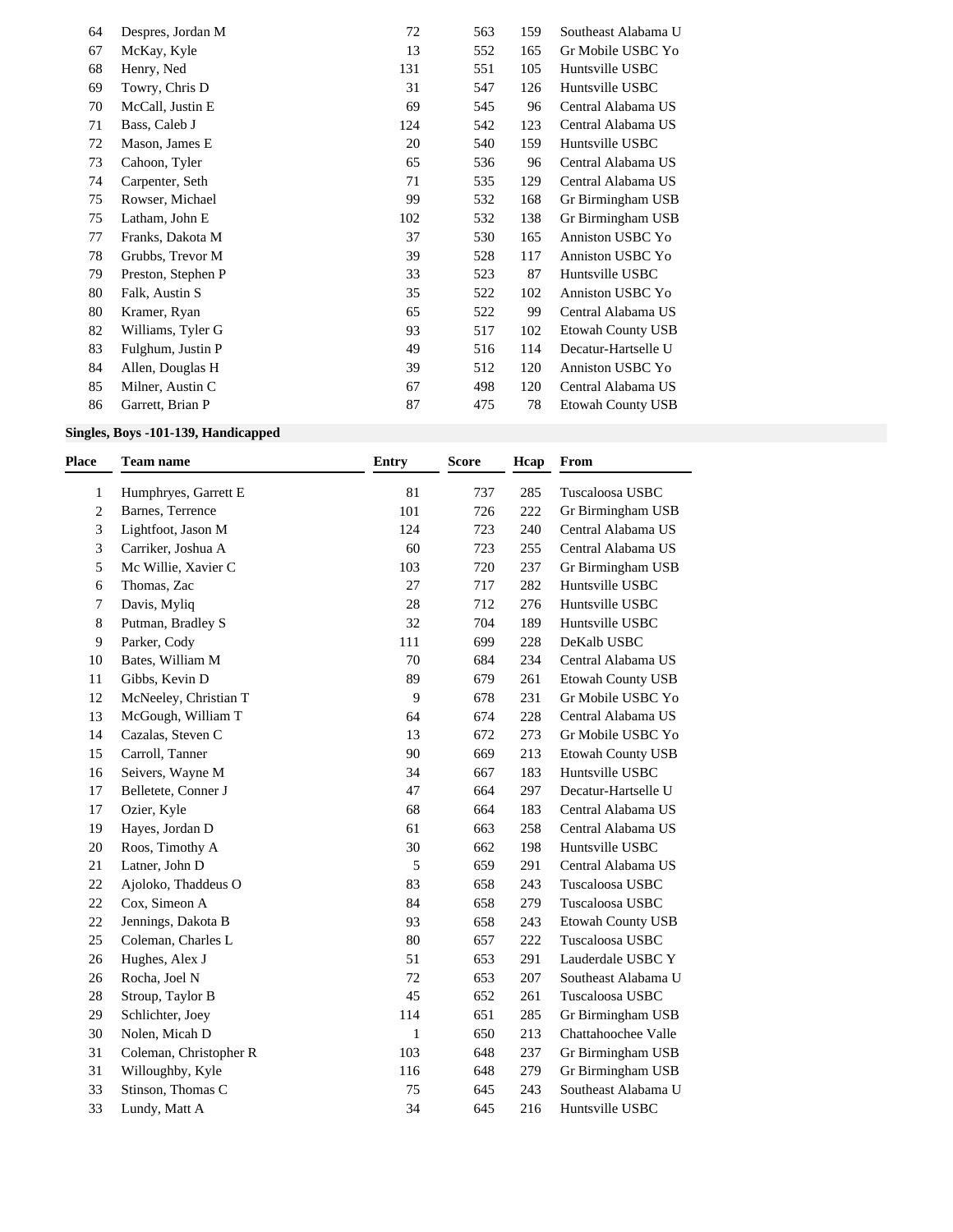| 35       | Cox, Daniel          | 13           | 644 | 228 | Gr Mobile USBC Yo        |
|----------|----------------------|--------------|-----|-----|--------------------------|
| 36       | Bond, Jason          | $\mathbf{1}$ | 643 | 246 | Chattahoochee Valle      |
| 36       | Gilmore, Warren T    | 66           | 643 | 243 | Central Alabama US       |
| 36       | Wells, DeCarri       | 114          | 643 | 267 | Gr Birmingham USB        |
| 36       | Patterson, Ethan S   | 125          | 643 | 270 | Central Alabama US       |
| 40       | Beavers, Alex        | 50           | 642 | 201 | Lauderdale USBC Y        |
| 41       | Crumpton, Marshall M | 5            | 641 | 195 | Central Alabama US       |
| 42       | Pruka, Brian O       | 16           | 640 | 258 | Huntsville USBC          |
| 43       | Till, Austin P       | 70           | 637 | 234 | Central Alabama US       |
| 43       | Towns, Jeremy        | 5            | 637 | 204 | Central Alabama US       |
| 45       | Nottingham, Aaron J  | 21           | 636 | 195 | Huntsville USBC          |
| 46       | Williams, Kolter M   | 15           | 635 | 243 | Huntsville USBC          |
|          | Glover, Logan G      | 75           | 635 | 243 | Southeast Alabama U      |
| 46<br>48 | Clarkson, Michael W  | 45           | 634 | 297 | Tuscaloosa USBC          |
|          | Wilcher, Sean        |              |     |     | Central Alabama US       |
| 48       |                      | 126          | 634 | 264 | Northeast Alabama U      |
| 50       | Ward, Joseph C       | 7            | 632 | 183 |                          |
| 51       | Taylor, Aaron J      | 101          | 631 | 207 | Gr Birmingham USB        |
| 52       | Hughes, Mark A       | 51           | 629 | 195 | Lauderdale USBC Y        |
| 53       | Baggett, Benjamin    | $\mathbf{1}$ | 628 | 192 | Chattahoochee Valle      |
| 54       | Hanson, Andrew R     | 93           | 627 | 249 | <b>Etowah County USB</b> |
| 55       | Emerson, Lucus M     | 130          | 626 | 213 | Huntsville USBC          |
| 56       | Patterson, Collin A  | 125          | 625 | 273 | Central Alabama US       |
| 56       | Toole, Alex C        | 106          | 625 | 267 | Gr Birmingham USB        |
| 58       | Grondin, Don         | 70           | 624 | 204 | Central Alabama US       |
| 59       | Garmon, Dakota B     | 92           | 623 | 195 | <b>Etowah County USB</b> |
| 60       | Kenon, Maurice A     | 16           | 621 | 243 | Huntsville USBC          |
| 61       | Carmack, Chandler A  | 55           | 620 | 276 | Central Alabama US       |
| 61       | Wilcher, Austin T    | 124          | 620 | 225 | Central Alabama US       |
| 63       | Goens, Logan C       | 130          | 618 | 264 | Huntsville USBC          |
| 64       | Reboul, Joshua T     | 18           | 617 | 297 | Huntsville USBC          |
| 64       | Wall, Michael        | 129          | 617 | 186 | Huntsville USBC          |
| 66       | Conway, Lane         | 79           | 616 | 231 | Tuscaloosa USBC          |
| 67       | Dennis, Vaughn       | 99           | 615 | 204 | Gr Birmingham USB        |
| 67       | Steyer, Christian J  | 4            | 615 | 294 | Central Alabama US       |
| 69       | Osburn, Anthony      | 10           | 614 | 297 | Gr Mobile USBC Yo        |
| 70       | Brown, Darrien       | 32           | 605 | 186 | Huntsville USBC          |
| 71       | Kimbril, Andrew      | 91           | 602 | 249 | <b>Etowah County USB</b> |
| 72       | Shaw, Thomas A       | 83           | 601 | 264 | Tuscaloosa USBC          |
| 73       | Colley, Dustin J     | 1            | 600 | 291 | Chattahoochee Valle      |
| 73       | Beggs, Matt          | 91           | 600 | 264 | <b>Etowah County USB</b> |
| 75       | Broyles, Isaiah A    | 111          | 598 | 252 | DeKalb USBC              |
| 76       | Schlichter, Sammy    | 115          | 597 | 264 | Gr Birmingham USB        |
| 77       | Hyde, Nicholas J     | 75           | 596 | 264 | Southeast Alabama U      |
| 77       | Hill, Taylor         | 92           | 596 | 189 | <b>Etowah County USB</b> |
| 79       | Nguyen, Abraham T    | 16           | 595 | 279 | Huntsville USBC          |
| 80       | Kelley, Blake        | 68           | 593 | 243 | Central Alabama US       |
| 81       | McNish, Logan A      | 72           | 591 | 198 | Southeast Alabama U      |
| 81       | Buker, Ryan          | 119          | 591 | 246 | Gr Mobile USBC Yo        |
| 83       | Ferris, Brendan A    | 19           | 589 | 186 | Huntsville USBC          |
| 84       | Stiles, Jackson      | $28\,$       | 587 | 219 | Huntsville USBC          |
| 85       | Reaves, Jacob B      | 36           | 583 | 246 | Anniston USBC Yo         |
| 85       | Schultz, Ben J       | 5            | 583 | 267 | Central Alabama US       |
| 85       | Watkins, Garrett     | 81           | 583 | 246 | Tuscaloosa USBC          |
| 88       | Brown, Bowen D       | 112          | 582 | 297 | DeKalb USBC              |
| 89       | Duke, Jeffery S      | 27           | 580 | 195 | Huntsville USBC          |
| 90       | Pippen, Adam         | 66           | 575 | 231 | Central Alabama US       |
| 90       | Levasseur, Nathaniel | 100          | 575 | 279 | Gr Birmingham USB        |
| 90       | McDill, Ryan M       | 42           | 575 | 201 | Anniston USBC Yo         |
| 93       | Burt, Sebastian C    | 113          | 573 | 231 | DeKalb USBC              |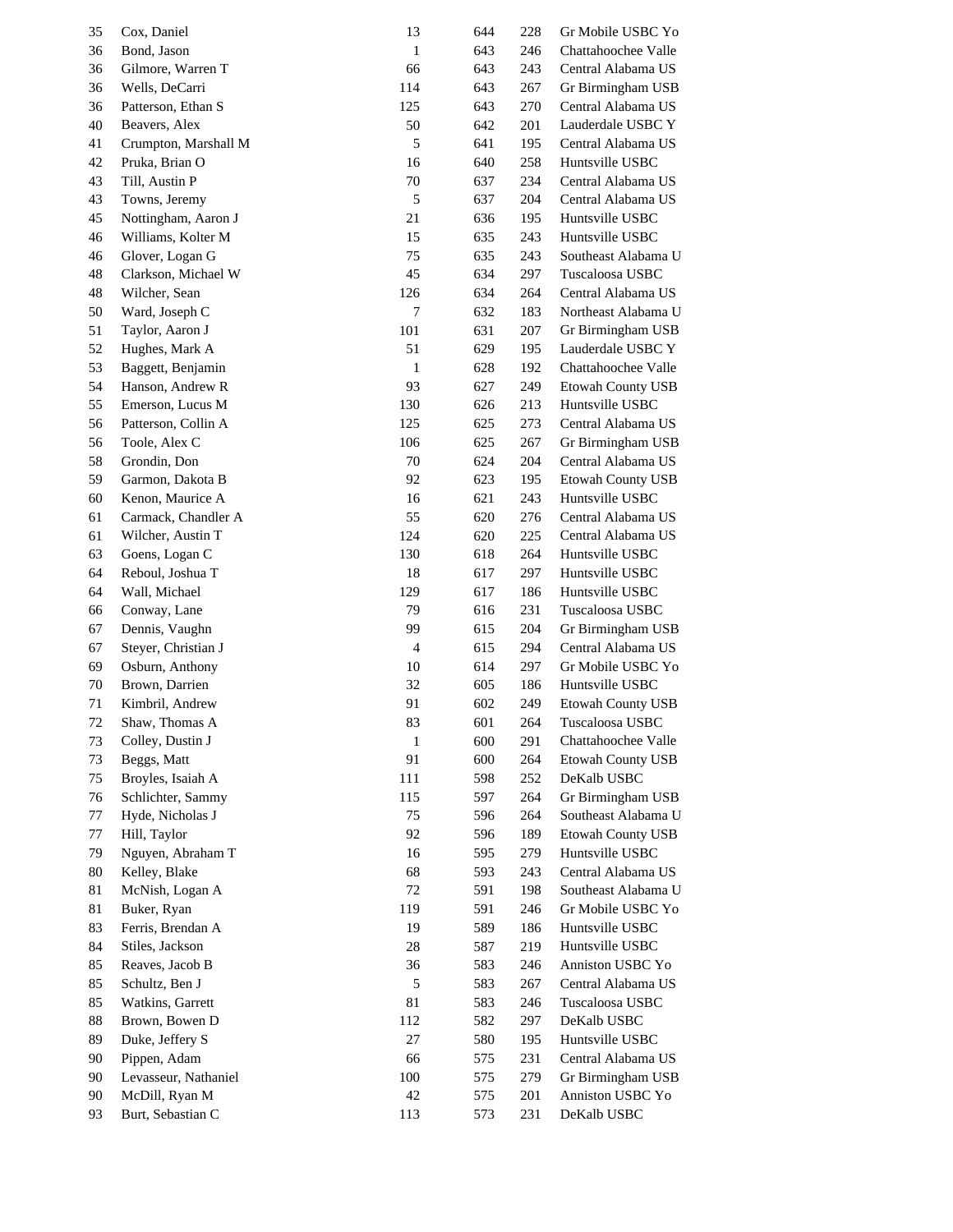| 94  | Roos, Gregory J      | 28 | 571 | 291 | Huntsville USBC          |
|-----|----------------------|----|-----|-----|--------------------------|
| 94  | Godfrey, Cody J      | 91 | 571 | 192 | <b>Etowah County USB</b> |
| 96  | McCormick, Jack S    | 43 | 568 | 255 | Anniston USBC Yo         |
| 97  | Brown, Gavin E       | 12 | 567 | 240 | Gr Mobile USBC Yo        |
| 98  | Harris, Kenneth T    | 32 | 566 | 204 | Huntsville USBC          |
| 99  | Poe, Alexander M     | 82 | 560 | 285 | Tuscaloosa USBC          |
| 100 | Blake, William A     | 84 | 550 | 192 | Tuscaloosa USBC          |
| 100 | Manuel, Blake P      | 68 | 550 | 219 | Central Alabama US       |
| 102 | Foote, Nathan W      | 43 | 541 | 192 | Anniston USBC Yo         |
| 103 | Pritchett, Brandon C | 81 | 531 | 192 | Tuscaloosa USBC          |
| 104 | Crews, Brandon K     | 27 | 528 | 267 | Huntsville USBC          |
| 105 | Colotario, Michael   | 71 | 509 | 204 | Central Alabama US       |

## **Singles, Boys 0-100, Handicapped**

| Place        | <b>Team name</b>         | <b>Entry</b>     | Score | Hcap | From                |
|--------------|--------------------------|------------------|-------|------|---------------------|
| $\mathbf{1}$ | Lloyd, Parker            | 121              | 758   | 306  | Covington County U  |
| 2            | Simms, Hunter J          | $10\,$           | 754   | 360  | Gr Mobile USBC Yo   |
| 3            | Griggs, Cameron R        | 6                | 736   | 315  | Central Alabama US  |
| 4            | Blair, Brayden A         | $88\,$           | 728   | 450  | Etowah County USB   |
| 5            | Doyle, Nick D            | 93               | 722   | 306  | Etowah County USB   |
| 6            | Cowart, Andrew T         | 61               | 715   | 330  | Central Alabama US  |
| 7            | Lloyd, Grant             | 121              | 714   | 321  | Covington County U  |
| 8            | Cyree, Julian D          | 14               | 705   | 447  | Huntsville USBC     |
| 9            | Taylor, Matthew R        | $88\,$           | 704   | 372  | Etowah County USB   |
| 10           | Smith, Colton L          | 35               | 702   | 333  | Anniston USBC Yo    |
| 11           | Guettler, Leo            | 30               | 691   | 366  | Huntsville USBC     |
| 11           | Farris, William A        | 58               | 691   | 420  | Central Alabama US  |
| 13           | Goodwin, Tanner J        | 10               | 690   | 381  | Gr Mobile USBC Yo   |
| 14           | Poe, Carson M            | 82               | 688   | 363  | Tuscaloosa USBC     |
| 15           | Bryant, Nathaniel John H | 38               | 687   | 453  | Anniston USBC Yo    |
| 15           | Humphryes, Collin M      | 81               | 687   | 303  | Tuscaloosa USBC     |
| 17           | Woodham, Brady           | 122              | 684   | 372  | Covington County U  |
| 18           | Durden, Shane            | 60               | 683   | 321  | Central Alabama US  |
| 19           | Winters, Derrian Z       | 45               | 682   | 414  | Tuscaloosa USBC     |
| 20           | Boykin, Andre D, Jr      | 36               | 680   | 438  | Anniston USBC Yo    |
| 21           | Bolton, James R          | 71               | 671   | 420  | Central Alabama US  |
| 22           | Hayes, Parker L          | 110              | 669   | 372  | Gr Birmingham USB   |
| 22           | Titus, Damon D           | 6                | 669   | 369  | Central Alabama US  |
| 24           | Hobbie, Arlend           | 6                | 667   | 333  | Central Alabama US  |
| 25           | Dowdle, Devin H          | 118              | 665   | 351  | Gr Birmingham USB   |
| 26           | Medlock, Austin S        | 112              | 663   | 315  | DeKalb USBC         |
| 26           | Betker, Jonathan B       | 62               | 663   | 348  | Central Alabama US  |
| 28           | Nolen, Jonah C           | $\boldsymbol{2}$ | 661   | 444  | Chattahoochee Valle |
| 29           | Gajda, Anthony L         | 94               | 658   | 333  | Etowah County USB   |
| 29           | East, Jared              | 86               | 658   | 432  | Etowah County USB   |
| 31           | Davis, Caleb N           | 15               | 655   | 363  | Huntsville USBC     |
| 31           | Nichols, Clay J          | 57               | 655   | 363  | Central Alabama US  |
| 33           | Lee, Jordan D            | 36               | 654   | 318  | Anniston USBC Yo    |
| 33           | Jacks, Joshua C          | 106              | 654   | 417  | Gr Birmingham USB   |
| 35           | Trudeau, Nathaniel S     | 129              | 653   | 351  | Huntsville USBC     |
| 36           | Haight, Matthew S        | 12               | 651   | 333  | Gr Mobile USBC Yo   |
| 37           | Carter, Logan M          | 62               | 649   | 447  | Central Alabama US  |
| 38           | Piatt, Houstion D        | 114              | 647   | 300  | Gr Birmingham USB   |
| 39           | Hayes, Lane              | 100              | 645   | 375  | Gr Birmingham USB   |
| 39           | Cahoon, Nicholas K       | 56               | 645   | 348  | Central Alabama US  |
| 41           | Plott, D'Andre J         | 36               | 644   | 390  | Anniston USBC Yo    |
| 41           | Moore, Devin T           | 56               | 644   | 339  | Central Alabama US  |
| 43           | Whitman, Brendan W       | 55               | 643   | 303  | Central Alabama US  |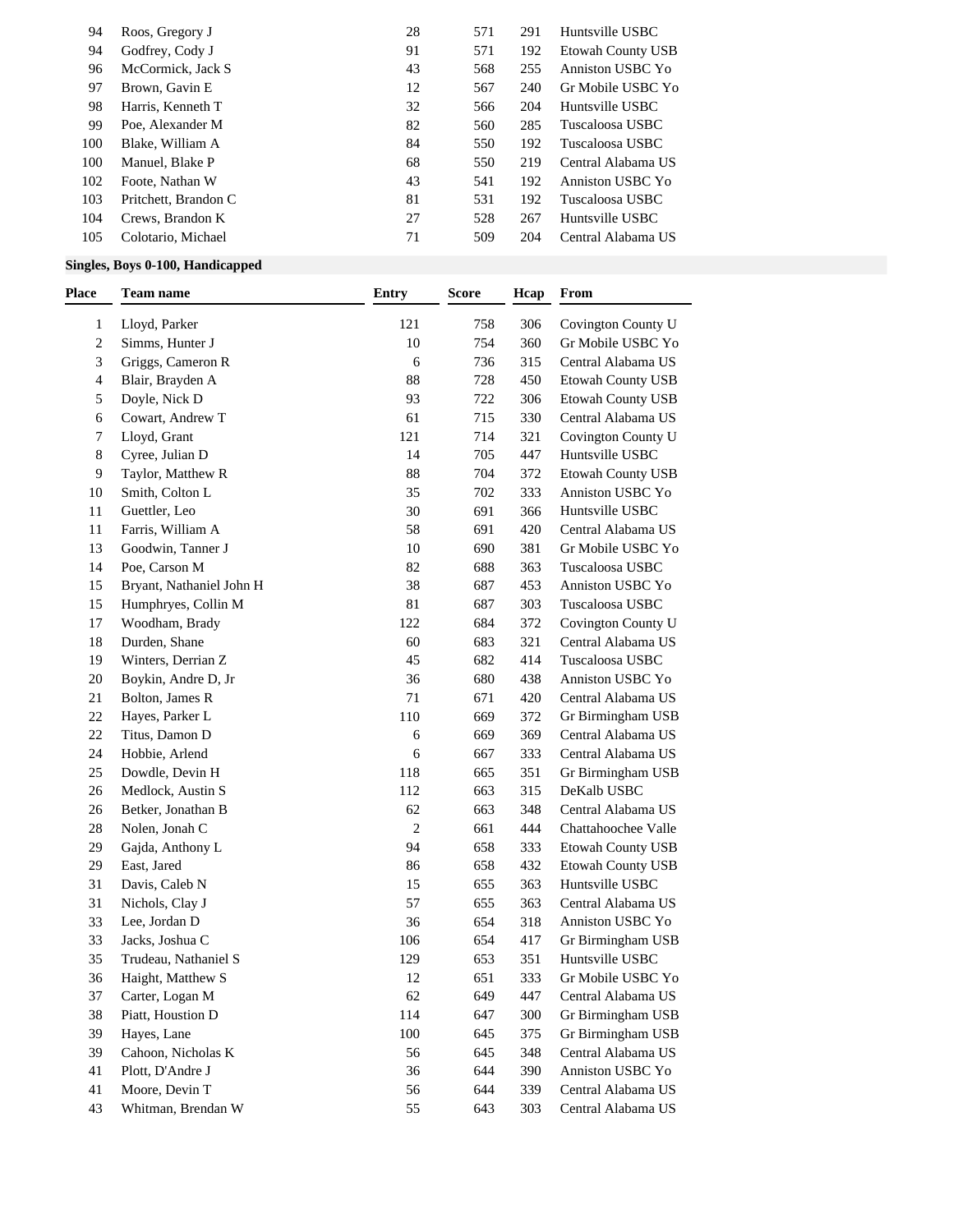| 44 | Schieffer, Charles S    | 78      | 642 | 372 | Southeast Alabama U      |
|----|-------------------------|---------|-----|-----|--------------------------|
| 45 | Clarkson, Christopher J | 45      | 640 | 438 | Tuscaloosa USBC          |
| 46 | Titus, Dezmond D        | 6       | 638 | 381 | Central Alabama US       |
| 47 | Wildes, Jeremiah A      | 37      | 626 | 303 | Anniston USBC Yo         |
| 48 | Guess, Nickolas W       | 8       | 625 | 303 | Northeast Alabama U      |
| 49 | Benjamin, David         | 119     | 624 | 303 | Gr Mobile USBC Yo        |
| 49 | Reynolds, Austin C      | 78      | 624 | 324 | Southeast Alabama U      |
| 49 | Jones, Alex M           | 130     | 624 | 351 | Huntsville USBC          |
| 52 | Davis, Stephen D        | 107     | 623 | 345 | Gr Birmingham USB        |
| 53 | Cash, Christopher       | 88      | 622 | 417 | <b>Etowah County USB</b> |
| 54 | Cornelius, Joshua L     | 89      | 621 | 354 | <b>Etowah County USB</b> |
| 55 | Kuhn, Corey R           | 57      | 619 | 366 | Central Alabama US       |
| 56 | Lawshe, Matt K          | 12      | 618 | 318 | Gr Mobile USBC Yo        |
| 57 | Estes, Zachary E        | 73      | 613 | 336 | Southeast Alabama U      |
| 58 | Saunders, Troy A        | 110     | 612 | 405 | Gr Birmingham USB        |
| 59 | Thorniley, Preston E    | 131     | 611 | 321 | Huntsville USBC          |
| 59 | Pasquarella, Andrew W   | $77 \,$ | 611 | 450 | Southeast Alabama U      |
| 61 | Lambros, Nicholas A     | 83      | 608 | 348 | Tuscaloosa USBC          |
| 61 | Keef, Joshua L          | 112     | 608 | 447 | DeKalb USBC              |
| 63 | Durden, Adam            | 59      | 607 | 348 | Central Alabama US       |
| 64 | Roberts, James R        | 16      | 605 | 372 | Huntsville USBC          |
| 65 | Dismukes, Bryson A      | 10      | 604 | 300 | Gr Mobile USBC Yo        |
| 66 | Smith, Ethan R          | 118     | 596 | 312 | Gr Birmingham USB        |
| 66 | Wright, Jacob           | 60      | 596 | 342 | Central Alabama US       |
| 68 | Albritton, Woodie A     | 12      | 595 | 414 | Gr Mobile USBC Yo        |
| 69 | Cowart, Zachary T       | 61      | 591 | 378 | Central Alabama US       |
| 70 | Trammel, Cameron        | 58      | 590 | 339 | Central Alabama US       |
| 71 | Harper, Garett          | 109     | 587 | 351 | Gr Birmingham USB        |
| 72 | Bishop, William A       | 73      | 583 | 333 | Southeast Alabama U      |
| 73 | Goldstein, Marc S       | 109     | 581 | 390 | Gr Birmingham USB        |
| 74 | Dempsey, Dylan C        | 106     | 563 | 318 | Gr Birmingham USB        |
| 75 | Kilgore, Brett C        | 130     | 560 | 333 | Huntsville USBC          |
| 75 | Bradley, Daultyn A      | 75      | 560 | 354 | Southeast Alabama U      |
| 77 | Grooms, Zachary         | 122     | 557 | 312 | Covington County U       |
| 78 | Collier, Joseph         | 14      | 556 | 369 | Huntsville USBC          |
| 79 | Burgess, Blake R        | 28      | 531 | 321 | Huntsville USBC          |
| 80 | Martin, Zachary A       | 56      | 529 | 339 | Central Alabama US       |

### **Singles, Girls - 140 & Over, Handicapped**

| Place | <b>Team name</b>      | Entry | Score | Hcap | From                     |
|-------|-----------------------|-------|-------|------|--------------------------|
| 1     | Long, Rachael N       | 31    | 684   | 75   | Huntsville USBC          |
| 2     | Thomas, Emily D       | 113   | 678   | 87   | DeKalb USBC              |
| 3     | Derico, Olivia C      | 3     | 668   | 69   | Central Alabama US       |
| 4     | Stephens, Stormy D    | 69    | 642   | 138  | Central Alabama US       |
| 5     | Duke, Sydney          | 122   | 631   | 147  | Covington County U       |
| 6     | Mason, Charlene M     | 18    | 629   | 180  | Huntsville USBC          |
| 7     | Cutter, Amy           | 129   | 628   | 177  | Huntsville USBC          |
| 8     | Easterling, Katherine | 102   | 627   | 162  | Gr Birmingham USB        |
| 9     | Pair, Tasha M         | 26    | 626   | 153  | Huntsville USBC          |
| 10    | Washington, Emily     | 3     | 607   | 168  | Central Alabama US       |
| 11    | Clanton, Megan L      | 79    | 605   | 141  | Tuscaloosa USBC          |
| 11    | Stage, Tiffany N      | 30    | 605   | 78   | Huntsville USBC          |
| 13    | Elkins, Rachel L      | 90    | 597   | 171  | <b>Etowah County USB</b> |
| 14    | De Ramus, Chelsea D   | 101   | 590   | 150  | Gr Birmingham USB        |
| 15    | Scott, Danielle N     | 133   | 584   | 102  | Central Alabama US       |
| 16    | Dickerson, Christa M  | 84    | 580   | 123  | Tuscaloosa USBC          |
| 17    | Goldsby, Ariana M     | 63    | 578   | 138  | Central Alabama US       |
| 18    | Hahn, Christi Jo C    | 74    | 576   | 180  | Southeast Alabama U      |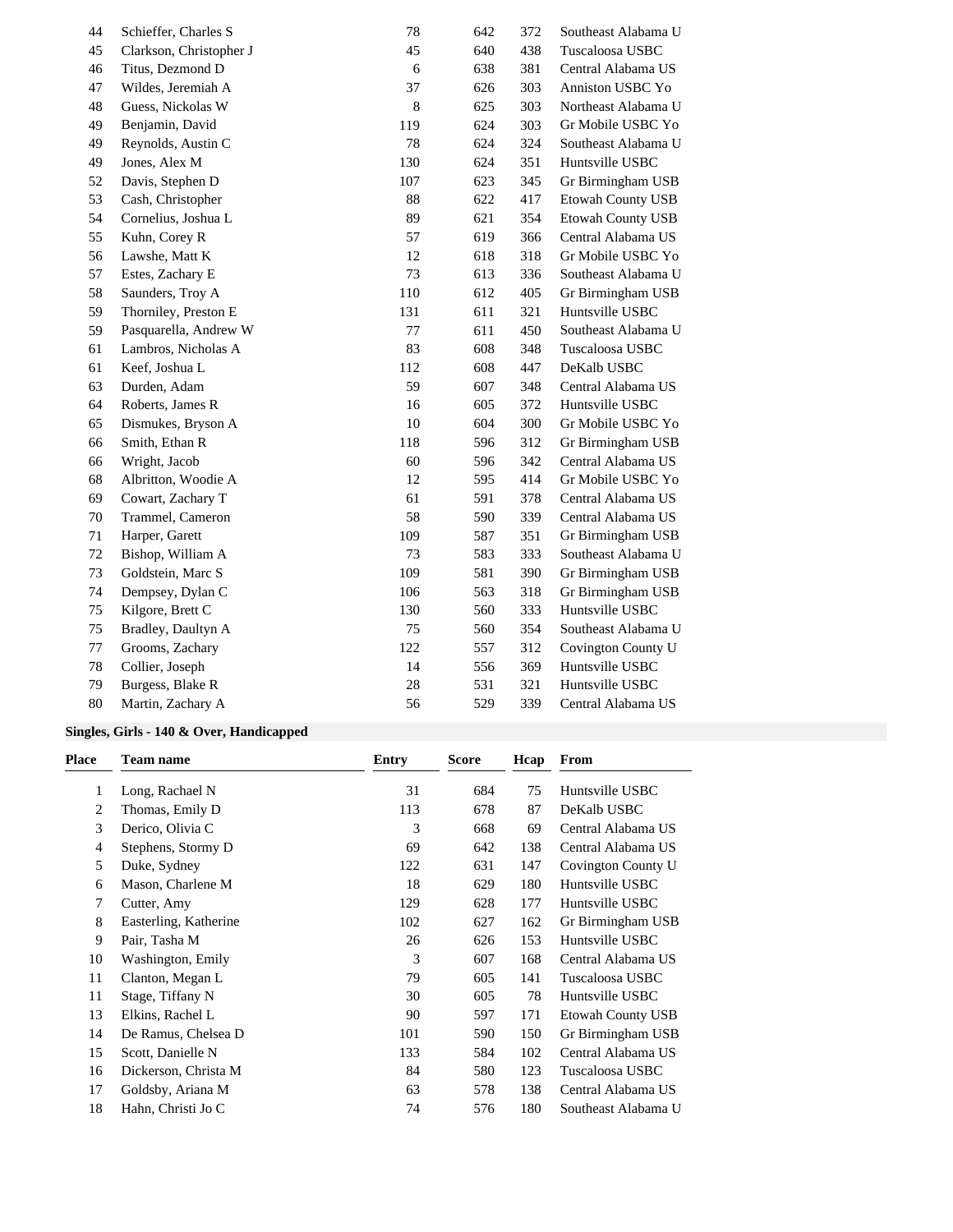| 19<br>20 | Arkuszeski, Destinee R<br>Traylor, Jazmine M | 68<br>97 | 567<br>556 | 180<br>105 | Central Alabama US<br>Gr Birmingham USB |
|----------|----------------------------------------------|----------|------------|------------|-----------------------------------------|
| 21       | Waggoner-Ross, Connie D                      | 67       | 552        | 144        | Central Alabama US                      |
| 22       | McGathy, Darla D, II                         | 39       | 538        | 147        | Anniston USBC Yo                        |
| 23       | Swaim, Michelle A                            | 18       | 537        | 117        | Huntsville USBC                         |
| 24       | Vinson, Catherine L                          | 123      | 527        | 93         | Central Alabama US                      |
| 25       | Sanderson, Hayley O                          | 33       | 509        | 162        | Huntsville USBC                         |

### **Singles, Girls - 120-139, Handicapped**

| <b>Place</b> | <b>Team name</b>      | <b>Entry</b>   | <b>Score</b> | Hcap | From                     |
|--------------|-----------------------|----------------|--------------|------|--------------------------|
| 1            | Walp, Kerry E         | 132            | 705          | 225  | Central Alabama US       |
| 2            | Roberts, Nicole       | $\overline{c}$ | 694          | 213  | Chattahoochee Valle      |
| 3            | Parrish, Olivia J     | 25             | 687          | 219  | Huntsville USBC          |
| 4            | Russell, Stefanie M   | 41             | 647          | 213  | Anniston USBC Yo         |
| 5            | Adams, Ruth C         | 127            | 635          | 219  | Central Alabama US       |
| 6            | Thompson, Courtney K  | 17             | 634          | 222  | Huntsville USBC          |
| 7            | Lewis, Sierra T       | 26             | 628          | 183  | Huntsville USBC          |
| 8            | Layman, Rachel A      | 64             | 627          | 198  | Central Alabama US       |
| 9            | McCormick, McKenzie M | 41             | 625          | 198  | Anniston USBC Yo         |
| 10           | Farber, Jackie D      | 131            | 621          | 219  | Huntsville USBC          |
| 11           | Cox, Danielle         | 11             | 611          | 225  | Gr Mobile USBC Yo        |
| 12           | Nguyen, Sharon M      | 17             | 602          | 228  | Huntsville USBC          |
| 13           | Nguyen, Sarah M       | 17             | 599          | 186  | Huntsville USBC          |
| 14           | Cleckler, Courtney    | 107            | 598          | 192  | Gr Birmingham USB        |
| 15           | Peacock, Courtney L   | 76             | 597          | 192  | Southeast Alabama U      |
| 16           | Barnes, Kimberlee D   | 74             | 588          | 207  | Southeast Alabama U      |
| 17           | Blake, Carla N        | 84             | 579          | 240  | Tuscaloosa USBC          |
| 17           | Alexander, Caree J    | 48             | 579          | 240  | Decatur-Hartselle U      |
| 19           | Roos, Alexandra R     | 34             | 578          | 219  | Huntsville USBC          |
| 20           | Stanbridge, Julie E   | 80             | 566          | 198  | Tuscaloosa USBC          |
| 21           | Jones, Autumn S       | 40             | 559          | 213  | <b>Anniston USBC Yo</b>  |
| 22           | Hollaway, Elizabeth N | 8              | 558          | 225  | Northeast Alabama U      |
| 23           | Aericko, Karrington   | 26             | 553          | 225  | Huntsville USBC          |
| 24           | Anders, Savannah G    | 30             | 548          | 201  | Huntsville USBC          |
| 25           | Meader, Beth E        | 87             | 513          | 204  | <b>Etowah County USB</b> |

## **Singles, Girls - 100-119, Handicapped**

| Place | <b>Team name</b>     | <b>Entry</b> | <b>Score</b> | Hcap | From                     |
|-------|----------------------|--------------|--------------|------|--------------------------|
| 1     | Simpson, Kimberly    | 47           | 695          | 267  | Decatur-Hartselle U      |
| 2     | Overby, April        | 111          | 682          | 276  | DeKalb USBC              |
| 3     | Burnham, Emri L      | 29           | 662          | 285  | Huntsville USBC          |
| 4     | Schultz, Shelby T    | 4            | 636          | 285  | Central Alabama US       |
| 4     | Mckeon, Madisyn K    | 15           | 636          | 276  | Huntsville USBC          |
| 4     | Nash, Dazohnna       | 25           | 636          | 282  | Huntsville USBC          |
| 7     | Walker, Hannah N     | 82           | 635          | 288  | Tuscaloosa USBC          |
| 7     | Potter, Rhiannon N   | 131          | 635          | 300  | Huntsville USBC          |
| 9     | McGowan, Sydney R    | 59           | 629          | 294  | Central Alabama US       |
| 10    | Carmack, Elizabeth E | 55           | 623          | 288  | Central Alabama US       |
| 11    | Dilbeck, Michelle N  | 104          | 621          | 243  | Gr Birmingham USB        |
| 12    | Godwin, Taylor M     | 77           | 620          | 291  | Southeast Alabama U      |
| 13    | Lawrence, Amanda N   | 50           | 617          | 264  | Lauderdale USBC Y        |
| 14    | Parker, Rachael M    | 92           | 613          | 285  | <b>Etowah County USB</b> |
| 15    | McCormick, Mandy A   | 41           | 612          | 252  | Anniston USBC Yo         |
| 16    | Gibbs, T'Kyrah D     | 95           | 609          | 264  | <b>Etowah County USB</b> |
| 16    | Garmon, Emily A      | 95           | 609          | 291  | <b>Etowah County USB</b> |
| 18    | Gerson, Mia C        | 106          | 608          | 285  | Gr Birmingham USB        |
| 19    | Gaquerel, Callie E   | 107          | 603          | 252  | Gr Birmingham USB        |
| 20    | Martin, Shelby V     | 56           | 601          | 264  | Central Alabama US       |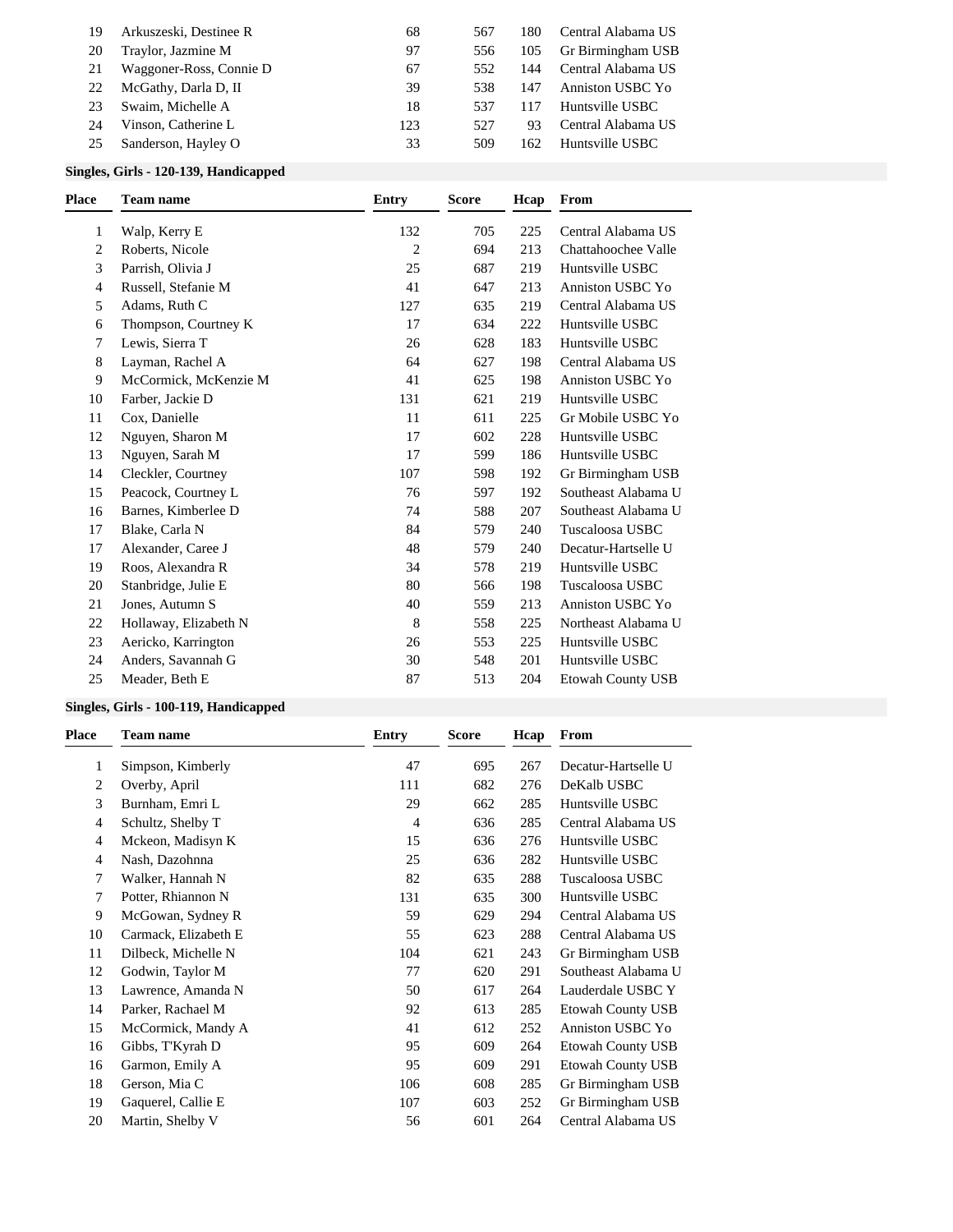| 21 | Smith, Melisa A        | 115 | 598 | 261 | Gr Birmingham USB   |
|----|------------------------|-----|-----|-----|---------------------|
| 22 | Buchanan, Alexandria G | 43  | 592 | 294 | Anniston USBC Yo    |
| 23 | Reece, Katie L         | 82  | 588 | 246 | Tuscaloosa USBC     |
| 24 | White, Alyssa M        | 58  | 586 | 267 | Central Alabama US  |
| 25 | Wilborn, Kalli         |     | 580 | 270 | Northeast Alabama U |
| 26 | Boggs, Courtney L      | 41  | 573 | 282 | Anniston USBC Yo    |
|    | Winslett, Mariah M     | 125 | 563 | 261 | Central Alabama US  |

### **Singles, Girls - 0-99, Handicapped**

| Place        | <b>Team name</b>     | <b>Entry</b> | <b>Score</b> | Hcap | From                     |
|--------------|----------------------|--------------|--------------|------|--------------------------|
| $\mathbf{1}$ | Henderson, Madison P | 62           | 765          | 432  | Central Alabama US       |
| 2            | Imes, Liberty J      | 57           | 723          | 438  | Central Alabama US       |
| 3            | Marshal, Kacey M     | 60           | 707          | 402  | Central Alabama US       |
| 4            | Kirsch, Abbie        | 37           | 706          | 399  | Anniston USBC Yo         |
| 5            | Holcomb, Lizzy L     | 29           | 702          | 348  | Huntsville USBC          |
| 6            | Fair, Jessica N      | 44           | 697          | 375  | Tuscaloosa USBC          |
| 6            | Little, Brittni      | 94           | 697          | 384  | <b>Etowah County USB</b> |
| 6            | Lloyd, Melanie       | 121          | 697          | 336  | Covington County U       |
| 9            | Garden, Kelli M      | 15           | 694          | 390  | Huntsville USBC          |
| 10           | Best, Meghan E       | 59           | 689          | 513  | Central Alabama US       |
| 11           | Smith, Cabella M     | 29           | 687          | 432  | Huntsville USBC          |
| 12           | Lee, Brooklynn R     | 38           | 681          | 453  | Anniston USBC Yo         |
| 13           | Henderson, Mariah P  | 62           | 680          | 315  | Central Alabama US       |
| 14           | Hampton, Mallory K   | 47           | 666          | 375  | Decatur-Hartselle U      |
| 15           | Davidson, Adelina H  | 17           | 664          | 360  | Huntsville USBC          |
| 15           | Almacen, Kierra A    | 44           | 664          | 402  | Tuscaloosa USBC          |
| 17           | Godwin, Harlin       | 77           | 663          | 480  | Southeast Alabama U      |
| 18           | Bradley, Eva M       | 73           | 661          | 309  | Southeast Alabama U      |
| 19           | Ward, Kristen G      | 44           | 656          | 339  | Tuscaloosa USBC          |
| 20           | Simpson, Allison     | 47           | 655          | 378  | Decatur-Hartselle U      |
| 21           | Ozier, Victoria K    | 59           | 654          | 315  | Central Alabama US       |
| 22           | Hileman, Catlyn R    | 11           | 652          | 339  | Gr Mobile USBC Yo        |
| 23           | Gibbs, Shy'Ere K     | 95           | 651          | 309  | Etowah County USB        |
| 24           | Samuel, Marissa L    | 44           | 650          | 489  | Tuscaloosa USBC          |
| 25           | Dean, Erika N        | 111          | 647          | 315  | DeKalb USBC              |
| 26           | Reierson, Kellsy     | 126          | 645          | 369  | Central Alabama US       |
| 26           | Jones, Andreana R    | 29           | 645          | 360  | Huntsville USBC          |
| 26           | Arnaud, Frankie S    | $77\,$       | 645          | 471  | Southeast Alabama U      |
| 29           | Wortman, Jocelyn     | 126          | 637          | 384  | Central Alabama US       |
| 30           | Hanke, Chloe G       | 11           | 631          | 336  | Gr Mobile USBC Yo        |
| 31           | Clontz, Grace Ann N  | 86           | 628          | 390  | Etowah County USB        |
| 32           | Mcguire, Kaylee J    | 4            | 627          | 321  | Central Alabama US       |
| 32           | Keef, Emmalee M      | 112          | 627          | 360  | DeKalb USBC              |
| 34           | Johnson, Hannah B    | 125          | 626          | 312  | Central Alabama US       |
| 35           | Harrison, Katie L    | 57           | 620          | 417  | Central Alabama US       |
| 35           | Oden, Sarah E        | 94           | 620          | 450  | <b>Etowah County USB</b> |
| 37           | Bucklin, Brooklyn P  | 73           | 619          | 333  | Southeast Alabama U      |
| 38           | Clontz, Jennifer N   | 86           | 617          | 396  | Etowah County USB        |
| 39           | Mullinax, Morgan J   | 100          | 615          | 327  | Gr Birmingham USB        |
| 40           | McKnight, Alyssa C   | 55           | 613          | 330  | Central Alabama US       |
| 40           | Jones, Tori C        | 103          | 613          | 306  | Gr Birmingham USB        |
| 40           | Putman, Chloe M      | $\,8\,$      | 613          | 357  | Northeast Alabama U      |
| 43           | Jones, Abby S        | 11           | 611          | 318  | Gr Mobile USBC Yo        |
| 44           | Clontz, Jessica K    | 86           | 610          | 423  | Etowah County USB        |
| 45           | Sanford, Audrey V    | 88           | 607          | 474  | Etowah County USB        |
| 45           | Piatt, Elizabeth A   | 114          | 607          | 348  | Gr Birmingham USB        |
| 47           | Shaw, Lauren E       | 83           | 603          | 381  | Tuscaloosa USBC          |
| 48           | Hicks, Elisabeth A   | 119          | 601          | 390  | Gr Mobile USBC Yo        |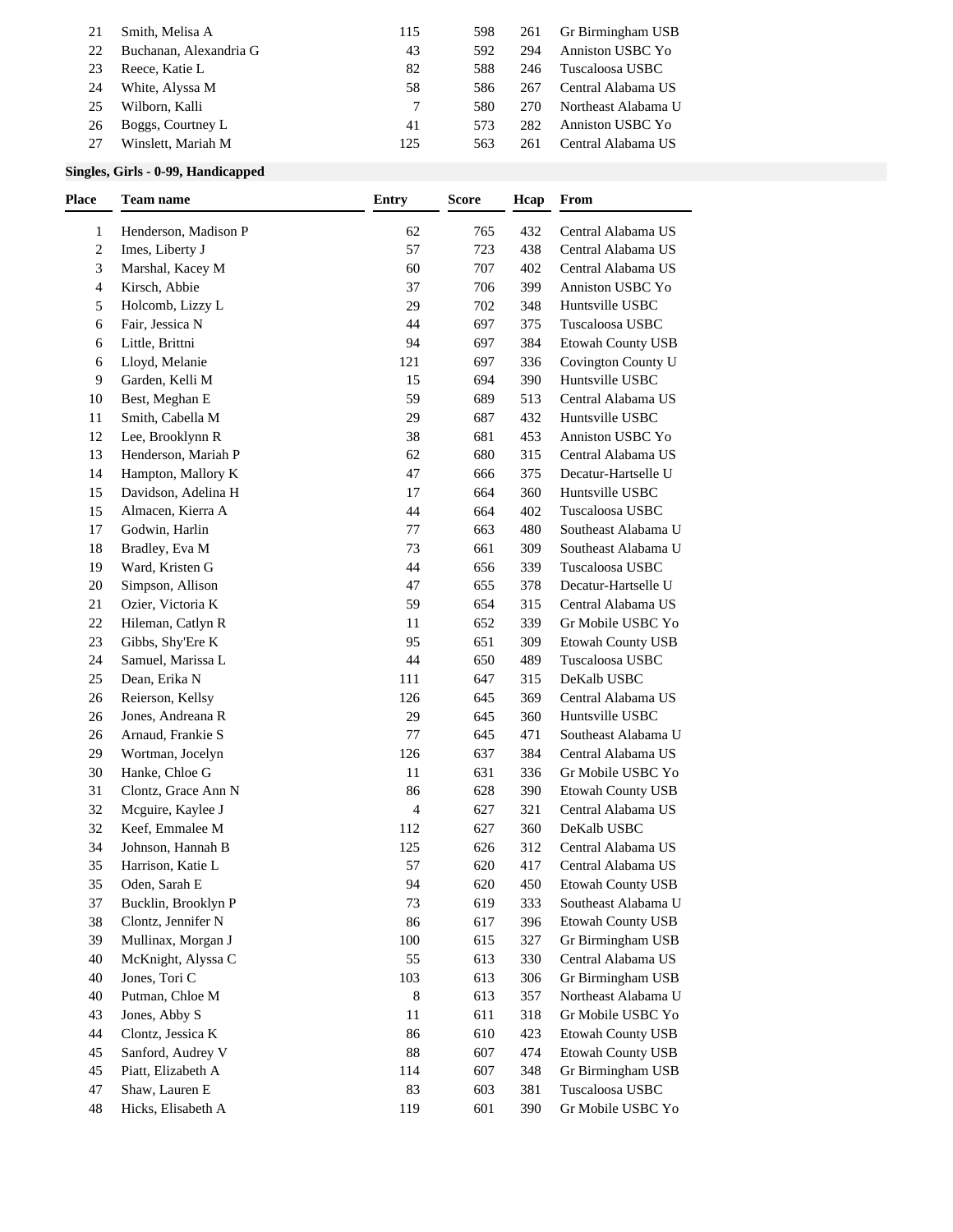| 49 | Mullens, Danielle M | 107 | 600 | 378 | Gr Birmingham USB        |
|----|---------------------|-----|-----|-----|--------------------------|
| 50 | Wallace, Savannah E | 132 | 599 | 348 | Central Alabama US       |
| 51 | Bryant, Zoe I       | 38  | 596 | 339 | Anniston USBC Yo         |
| 52 | Fox, Haley N        | 92  | 595 | 303 | <b>Etowah County USB</b> |
| 52 | Gibbs, Alexiea N    | 94  | 595 | 309 | <b>Etowah County USB</b> |
| 54 | Smith, Selena N     | 87  | 590 | 336 | <b>Etowah County USB</b> |
| 55 | Coley, Elizabeth A  | 37  | 588 | 318 | Anniston USBC Yo         |
| 56 | Gibbs, Kynzlon N    | 95  | 583 | 360 | <b>Etowah County USB</b> |
| 57 | Meguire, Ceara N    | 4   | 582 | 303 | Central Alabama US       |
| 58 | White, Lindsey M    | 58  | 578 | 381 | Central Alabama US       |

## **All Events, Boys 175& Over, Handicapped**

| Place | <b>Team name</b>        | <b>Entry</b> | <b>Score</b> | Hcap | From                |
|-------|-------------------------|--------------|--------------|------|---------------------|
| 1     | Matthews, James W       | 64           | 2,005        |      | Central Alabama US  |
| 2     | Nottingham, Charles K   | 20           | 1,978        | 135  | Huntsville USBC     |
| 3     | Martin, Daniel C        | 123          | 1,968        | 207  | Central Alabama US  |
| 4     | Stockard, Christopher R | 97           | 1,918        |      | Gr Birmingham USB   |
| 5     | Smith, Joseph C         | 79           | 1,883        | 216  | Tuscaloosa USBC     |
| 6     | Roos, Jonathan E        | 33           | 1,846        | 54   | Huntsville USBC     |
| 7     | Grondin, Joseph A       | 67           | 1,838        | 126  | Central Alabama US  |
| 8     | McCormick, Braydenton S | 40           | 1,832        | 126  | Anniston USBC Yo    |
| 9     | Marlow, Zachary R       | 3            | 1,824        | 198  | Central Alabama US  |
| 10    | Huffman, Adonus D       | 3            | 1,818        | 117  | Central Alabama US  |
| 11    | Mullins, Billy J, III   | 31           | 1,813        | 27   | Huntsville USBC     |
| 12    | Dirksen, Bryan A        | $72\,$       | 1,804        | 90   | Southeast Alabama U |
| 13    | Nguyen, Alpha T         | 20           | 1,794        | 117  | Huntsville USBC     |
| 14    | Conforti, Nicholas M    | $21\,$       | 1,792        | 9    | Huntsville USBC     |
| 15    | Garrett, Omario         | 121          | 1,786        | 216  | Covington County U  |
| 16    | Crews, Blake            | $26\,$       | 1,781        | 153  | Huntsville USBC     |
| 17    | Ferraz, Blake A         | 63           | 1,773        | 108  | Central Alabama US  |
| 18    | Hicks, Jarrod           | 104          | 1,753        | 108  | Gr Birmingham USB   |
| 19    | Davis, Parker           | 13           | 1,752        | 180  | Gr Mobile USBC Yo   |
| 20    | Perry, Mitchell A       | $21\,$       | 1,748        | 108  | Huntsville USBC     |
| 21    | Mckenzie, Logan A       | 113          | 1,747        | 126  | DeKalb USBC         |
| 22    | Potter, Travis L        | 20           | 1,746        | 99   | Huntsville USBC     |
| 23    | Hicks, Michael C, II    | 40           | 1,724        | 198  | Anniston USBC Yo    |
| 24    | Kendall, Ryan           | 128          | 1,722        | 135  | Gr Birmingham USB   |
| 24    | Jeffries, Stanley       | 97           | 1,722        | 72   | Gr Birmingham USB   |
| 26    | Prewitt, Shane          | 49           | 1,718        | 225  | Decatur-Hartselle U |
| 27    | Hicks, Justin N         | 113          | 1,709        | 180  | DeKalb USBC         |
| 28    | Adrian, David R         | 124          | 1,700        | 171  | Central Alabama US  |
| 29    | Haddock, Eli B          | 123          | 1,695        | 27   | Central Alabama US  |
| 30    | Nguyen, Aaron T         | $21\,$       | 1,688        | 144  | Huntsville USBC     |
| 31    | Traylor, O'Dell J       | 97           | 1,669        |      | Gr Birmingham USB   |
| 32    | Goodman, Sean K         | 49           | 1,662        | 126  | Decatur-Hartselle U |
| 33    | LaRue, Richard A        | 123          | 1,655        | 189  | Central Alabama US  |
| 34    | Wright, Jared A         | $25\,$       | 1,654        | 216  | Huntsville USBC     |
| 35    | Stricklin, Brett A, Sr  | 50           | 1,650        |      | Lauderdale USBC Y   |
| 36    | Garton, William "Cody"  | 31           | 1,649        |      | Huntsville USBC     |
| 37    | Carriker, David A       | 63           | 1,648        | 99   | Central Alabama US  |
| 38    | Prewitt, Derrick W      | 48           | 1,645        | 225  | Decatur-Hartselle U |
| 39    | Folks, Tavares D        | 80           | 1,615        | 189  | Tuscaloosa USBC     |
| 40    | Pettit, B K             | 71           | 1,603        | 27   | Central Alabama US  |
| 41    | Hollander, Michael J    | 51           | 1,595        | 207  | Lauderdale USBC Y   |
| 42    | Rodgers, Luke           | 132          | 1,590        | 153  | Central Alabama US  |
| 43    | Stricklin, Johnny C     | 51           | 1,506        | 117  | Lauderdale USBC Y   |
| 44    | Stephan, Alex D         | 34           | 1,430        | 54   | Huntsville USBC     |
| 45    | Muhammad, Zakir         | 63           | 1,407        | 162  | Central Alabama US  |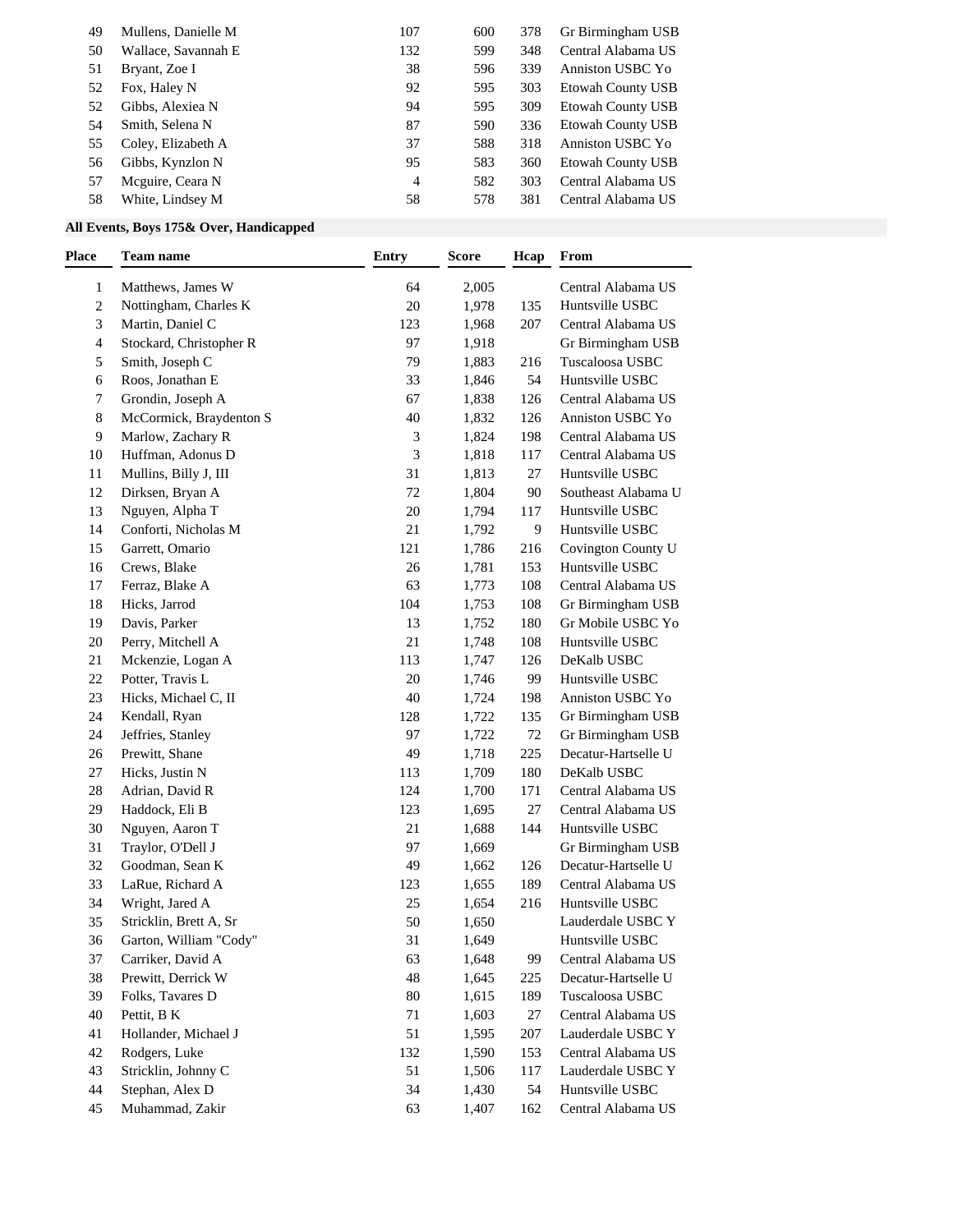### **All Events, Boys 140-174, Handicapped**

| Place          | <b>Team name</b>               | <b>Entry</b> | <b>Score</b> | Hcap       | From                                    |
|----------------|--------------------------------|--------------|--------------|------------|-----------------------------------------|
| 1              | Gibbs, Raheem M                | 89           | 2,110        | 288        | <b>Etowah County USB</b>                |
| $\overline{c}$ | Hutchins, Brent D              | 102          | 2,070        | 369        | Gr Birmingham USB                       |
| 3              | Vickers, Bryant D              | 76           | 2,056        | 477        | Southeast Alabama U                     |
| 4              | Perry, Jody D                  | 19           | 2,039        | 315        | Huntsville USBC                         |
| 5              | Conforti, Daniel J             | 19           | 1,985        | 324        | Huntsville USBC                         |
| 6              | Finch, Adam                    | 19           | 1,972        | 432        | Huntsville USBC                         |
| 7              | Hamilton, Corderius L          | 98           | 1,966        | 441        | Gr Birmingham USB                       |
| 8              | Duncan, Dylan P                | 91           | 1,958        | 495        | Etowah County USB                       |
| 9              | Gibbs, Austin T                | 89           | 1,953        | 477        | <b>Etowah County USB</b>                |
| 10             | Niblett, Tyler                 | 119          | 1,938        | 468        | Gr Mobile USBC Yo                       |
| 11             | Echols, William K              | 67           | 1,931        | 234        | Central Alabama US                      |
| 12             | Lewis, Deon J                  | 33           | 1,928        | 405        | Huntsville USBC                         |
| 13             | Page, Steven T                 | 67           | 1,917        | 477        | Central Alabama US                      |
| 14             | Jones, Gregory J, Jr           | 101          | 1,906        | 441        | Gr Birmingham USB                       |
| 14             | Birch, William (Andrew)        | 69           | 1,906        | 432        | Central Alabama US                      |
| 16             | Knight, Tre                    | 98           | 1,905        | 288        | Gr Birmingham USB                       |
| 17             | Hamilton, Matthew W            | 49           | 1,903        | 387        | Decatur-Hartselle U                     |
| 18             | Myers, Alton W                 | 9            | 1,898        | 486        | Gr Mobile USBC Yo                       |
| 19             | Saunders, Travis C             | 100          | 1,894        | 450        | Gr Birmingham USB                       |
| 20             | Gomez, Anthony E               | 9            | 1,864        | 423        | Gr Mobile USBC Yo                       |
| 21             | Howard, Jacob T                | 9            | 1,861        | 531        | Gr Mobile USBC Yo                       |
| 22             | Simersky, Mikal H              | 66           | 1,860        | 495        | Central Alabama US                      |
| 22             | Gibson, Johnathan B            | 79           | 1,860        | 315        | Tuscaloosa USBC                         |
| 24             | King, Michael R                | 65           | 1,857        | 477        | Central Alabama US                      |
| 25             | Windham, Austin D              | 70           | 1,850        | 504        | Central Alabama US                      |
| 26             | Perez, Brandon                 | $46\,$       | 1,849        | 387        | Decatur-Hartselle U                     |
| $27\,$         | Mann, Buddy                    | 46           | 1,847        | 459        | Decatur-Hartselle U                     |
| 28             | Stewart, Shelton M             | 46           | 1,837        | 450        | Decatur-Hartselle U                     |
| 29             | Van, Andrew                    | 104          | 1,836        | 270        | Gr Birmingham USB                       |
| 30             | Hooper, Derek H                | 74           | 1,831        | 306        | Southeast Alabama U                     |
| 31             | Clark, Christopher D           | 74           | 1,830        | 459        | Southeast Alabama U                     |
| 32             | Demas, Tristen E               | 66           | 1,828        | 531        | Central Alabama US                      |
| 33             | Green, Joshua C                | 35           | 1,827        | 486        | Anniston USBC Yo                        |
| 34             | Kendall, Greg                  | 128          | 1,823        | 327        | Gr Birmingham USB                       |
| 35             | Preston, Stephen P             | 33           | 1,818        | 261        | Huntsville USBC                         |
| 36             | Kramer, Ryan                   | 65           | 1,807        | 297        | Central Alabama US                      |
| 37             | Shepherd, Jarret S             | $27\,$       | 1,800        | 513        | Huntsville USBC                         |
| 38             | King, Toquan                   | $25\,$       | 1,799        | 522        | Huntsville USBC                         |
| 39             | Malysse, Cameron M             | 76           | 1,798        | 261        | Southeast Alabama U                     |
| 40             | Moore, Tyler M                 | 133          | 1,796        | 414        | Central Alabama US                      |
| 41             | Franks, Dakota M               | 37           | 1,792        | 495        | Anniston USBC Yo                        |
| 42             | Roberta, John M                | 114          | 1,790        | 369        | Gr Birmingham USB                       |
| 43             | Headrick, Spencer S            | 7            | 1,789        | 279        | Northeast Alabama U                     |
| 44             | Ginn, Matt                     | 40           | 1,784        | 450        | Anniston USBC Yo                        |
| 44             | Wicks, Jacob A                 | 90           | 1,784        | 531        | <b>Etowah County USB</b>                |
| 46             | Echols, Joshua B               | 69           | 1,780        | 261        | Central Alabama US                      |
| 47             | Pearson, Ricardo J, III        | 18           | 1,779        | 351        | Huntsville USBC                         |
| 48             | Smith, Dakota W                | 35           | 1,778        | 513        | Anniston USBC Yo                        |
| 49             | Bailey, Keelin                 | $80\,$       | 1,774        | 342        | Tuscaloosa USBC                         |
| 50             | Hicks, Charles A               | 46           | 1,773        | 333        | Decatur-Hartselle U                     |
| 51             | Franks, Carson L               | 42           | 1,770        | 531        | Anniston USBC Yo                        |
| 52             | Rowser, Michael                | 99           | 1,764        | 504        | Gr Birmingham USB                       |
| 53             | Turner, Qu'Tarius T            | 32           | 1,755        | 378        | Huntsville USBC                         |
| 54<br>55       | Fell, Will<br>McCall, Justin E | 104<br>64    | 1,753        | 234<br>288 | Gr Birmingham USB<br>Central Alabama US |
|                |                                |              | 1,750        |            |                                         |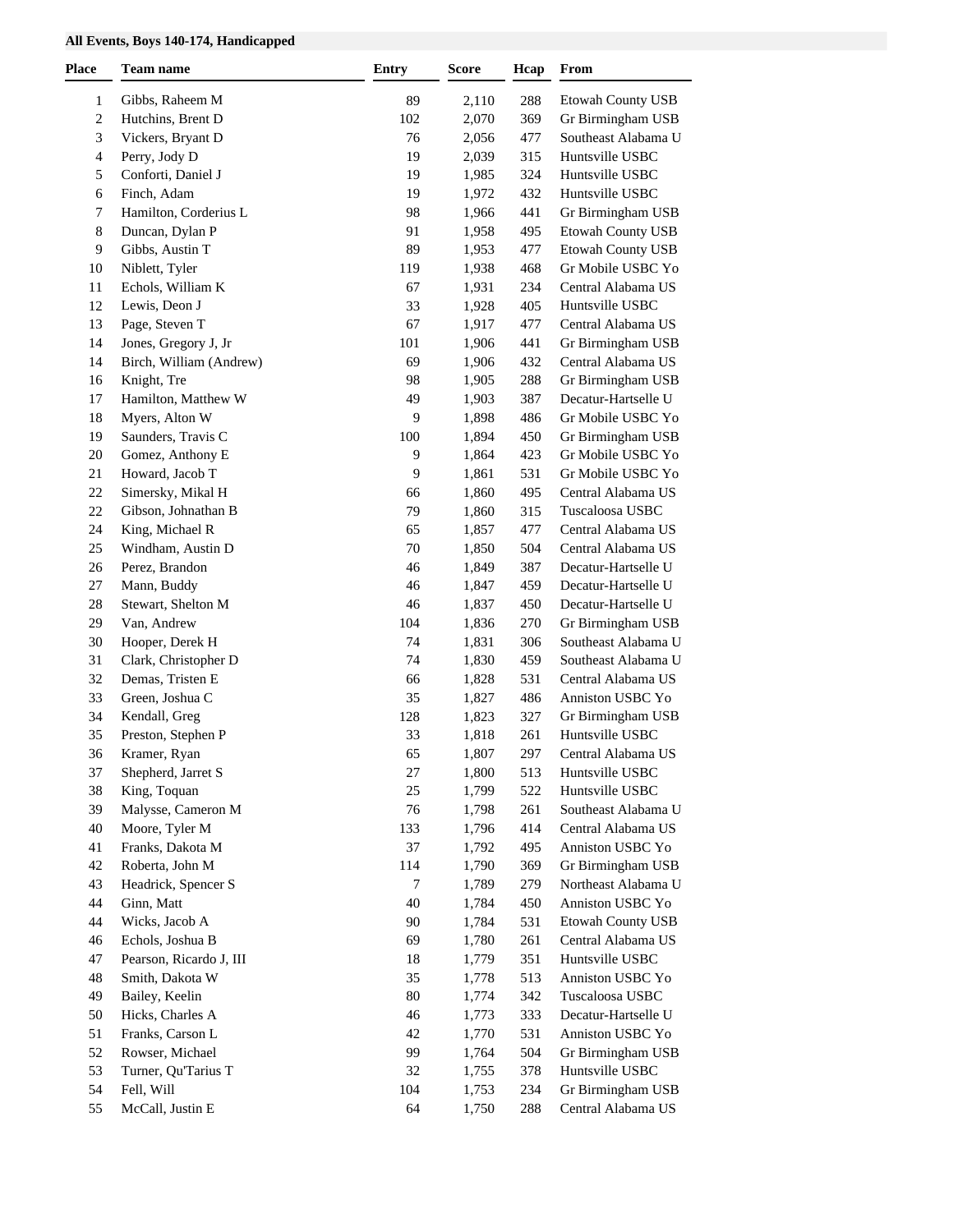| 55 | Mason, James E      | 20  | 1,750 | 477 | Huntsville USBC          |
|----|---------------------|-----|-------|-----|--------------------------|
| 57 | Tillery, Hunter     | 132 | 1,748 | 396 | Central Alabama US       |
| 58 | Grubbs, Trevor M    | 39  | 1,747 | 351 | Anniston USBC Yo         |
| 59 | Hahn, Craig A       | 76  | 1,739 | 486 | Southeast Alabama U      |
| 60 | Desselle, Timothy C | 65  | 1,730 | 423 | Central Alabama US       |
| 61 | Goss, Mitchell J    | 98  | 1,725 | 315 | Gr Birmingham USB        |
| 62 | Latham, John E      | 102 | 1,723 | 414 | Gr Birmingham USB        |
| 63 | Allen, Douglas H    | 39  | 1,716 | 360 | Anniston USBC Yo         |
| 64 | Towry, Chris D      | 31  | 1,715 | 378 | Huntsville USBC          |
| 65 | Putman, Race J      | 8   | 1,713 | 513 | Northeast Alabama U      |
| 66 | Hamm, Sherman W     | 71  | 1,709 | 369 | Central Alabama US       |
| 67 | McKay, Kyle         | 13  | 1,704 | 495 | Gr Mobile USBC Yo        |
| 68 | Elkins, Trevor A    | 50  | 1,703 | 378 | Lauderdale USBC Y        |
| 69 | Hill, Payton R      | 90  | 1,702 | 459 | <b>Etowah County USB</b> |
| 70 | Foote, Michael J    | 43  | 1,700 | 351 | Anniston USBC Yo         |
| 71 | Cahoon, Tyler       | 65  | 1,696 | 288 | Central Alabama US       |
| 72 | Falk, Austin S      | 35  | 1,687 | 306 | Anniston USBC Yo         |
| 73 | Garrett, Timothy S  | 87  | 1,683 | 243 | <b>Etowah County USB</b> |
| 74 | Bass, Caleb J       | 124 | 1,679 | 369 | Central Alabama US       |
| 75 | Williams, Tyler G   | 93  | 1,678 | 306 | <b>Etowah County USB</b> |
| 75 | Despres, Jordan M   | 72  | 1,678 | 477 | Southeast Alabama U      |
| 77 | Chynoweth, Jon A    | 129 | 1,676 | 504 | Huntsville USBC          |
| 78 | Pugh, Charles C     | 102 | 1,674 | 324 | Gr Birmingham USB        |
| 79 | Henry, Ned          | 131 | 1,645 | 315 | Huntsville USBC          |
| 80 | Fulghum, Justin P   | 49  | 1,636 | 342 | Decatur-Hartselle U      |
| 81 | Milner, Austin C    | 64  | 1,632 | 360 | Central Alabama US       |
| 81 | Garrett, Brian P    | 87  | 1,632 | 234 | <b>Etowah County USB</b> |
| 83 | Carpenter, Seth     | 71  | 1,594 | 387 | Central Alabama US       |
| 84 | Adams, Ross E       | 127 | 1,308 | 246 | Central Alabama US       |
| 85 | Scott, Andrew B     | 103 | 1,137 | 246 | Gr Birmingham USB        |

### **All Events, Boys 101-139, Handicapped**

| <b>Place</b> | <b>Team name</b>      | <b>Entry</b> | <b>Score</b> | Hcap | From                     |
|--------------|-----------------------|--------------|--------------|------|--------------------------|
| 1            | Mc Willie, Xavier C   | 103          | 2,170        | 711  | Gr Birmingham USB        |
| 2            | Humphryes, Garrett E  | 81           | 2,167        | 855  | Tuscaloosa USBC          |
| 3            | Bates, William M      | 70           | 2,091        | 702  | Central Alabama US       |
| 4            | Seivers, Wayne M      | 34           | 2,048        | 549  | Huntsville USBC          |
| 4            | McNeeley, Christian T | 9            | 2,048        | 693  | Gr Mobile USBC Yo        |
| 6            | McGough, William T    | 71           | 2,046        | 684  | Central Alabama US       |
| 7            | Cazalas, Steven C     | 13           | 2,042        | 819  | Gr Mobile USBC Yo        |
| 8            | Latner, John D        | 5            | 2,041        | 873  | Central Alabama US       |
| 9            | Parker, Cody          | 111          | 2,040        | 684  | DeKalb USBC              |
| 10           | Lundy, Matt A         | 34           | 2,028        | 648  | Huntsville USBC          |
| 11           | Belletete, Conner J   | 47           | 2,026        | 891  | Decatur-Hartselle U      |
| 12           | Pruka, Brian O        | 16           | 2,016        | 774  | Huntsville USBC          |
| 13           | Dennis, Vaughn        | 99           | 2,005        | 612  | Gr Birmingham USB        |
| 14           | Wells, DeCarri        | 114          | 1,999        | 801  | Gr Birmingham USB        |
| 15           | Carroll, Tanner       | 90           | 1,993        | 639  | <b>Etowah County USB</b> |
| 16           | Till, Austin P        | 66           | 1,987        | 702  | Central Alabama US       |
| 17           | Carriker, Joshua A    | 60           | 1,985        | 765  | Central Alabama US       |
| 18           | Bond, Jason           | 1            | 1,977        | 738  | Chattahoochee Valle      |
| 18           | Lightfoot, Jason M    | 124          | 1,977        | 720  | Central Alabama US       |
| 20           | Clarkson, Michael W   | 45           | 1,971        | 891  | Tuscaloosa USBC          |
| 21           | Barnes, Terrence      | 101          | 1,970        | 666  | Gr Birmingham USB        |
| 22           | Cox, Daniel           | 13           | 1,952        | 684  | Gr Mobile USBC Yo        |
| 23           | Patterson, Collin A   | 125          | 1,948        | 819  | Central Alabama US       |
| 24           | Reboul, Joshua T      | 18           | 1,935        | 891  | Huntsville USBC          |
| 25           | Wilcher, Austin T     | 124          | 1,930        | 675  | Central Alabama US       |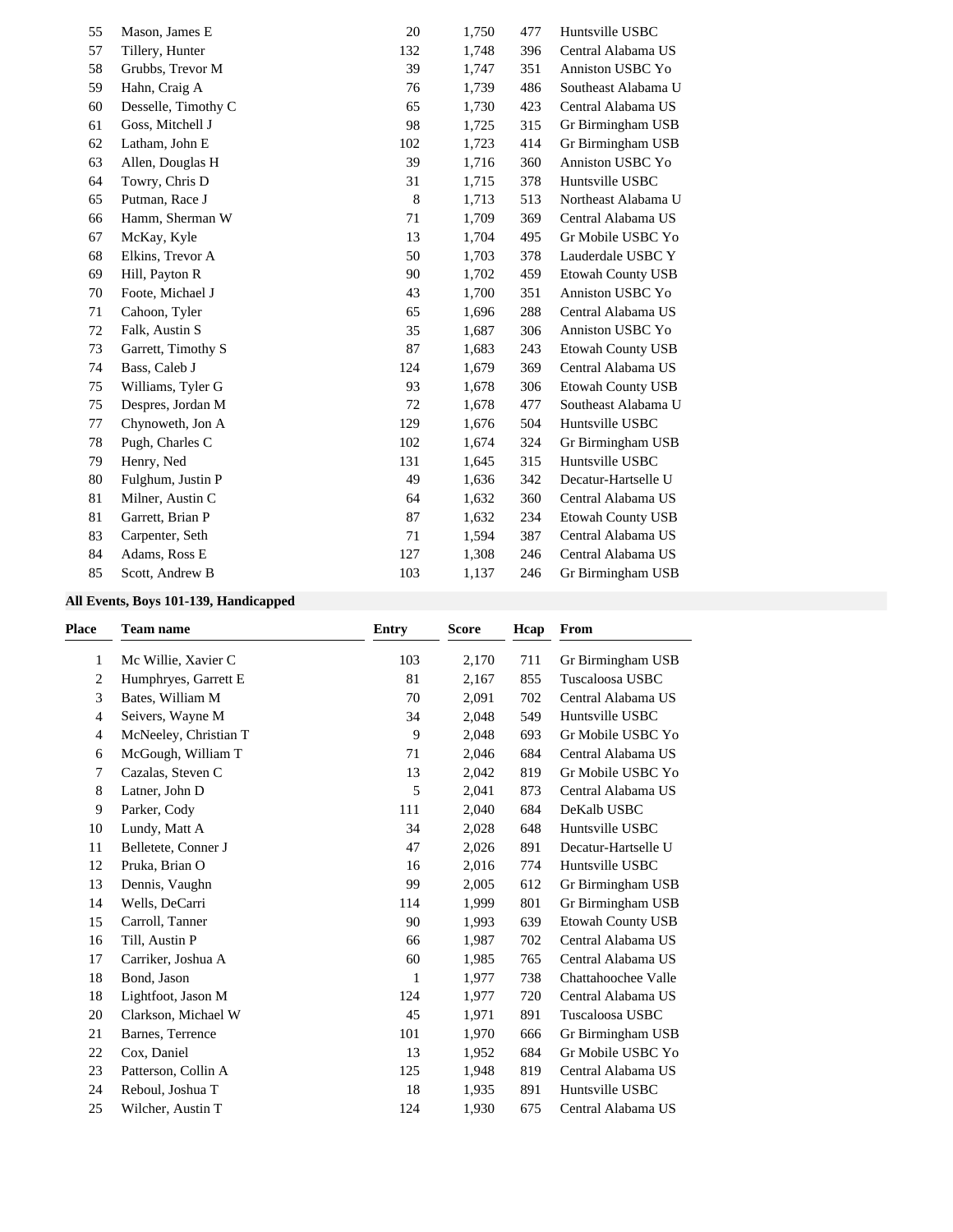| 26 | Ozier, Kyle            | 69           | 1,926 | 549 | Central Alabama US       |
|----|------------------------|--------------|-------|-----|--------------------------|
| 27 | Kenon, Maurice A       | 16           | 1,924 | 729 | Huntsville USBC          |
| 28 | Carmack, Chandler A    | 55           | 1,923 | 828 | Central Alabama US       |
| 28 | Watkins, Garrett       | 81           | 1,923 | 738 | Tuscaloosa USBC          |
| 30 | Coleman, Charles L     | 80           | 1,921 | 666 | Tuscaloosa USBC          |
| 30 | Ajoloko, Thaddeus O    | 83           | 1,921 | 729 | Tuscaloosa USBC          |
| 32 | Rocha, Joel N          | 72           | 1,916 | 621 | Southeast Alabama U      |
| 33 | Hughes, Mark A         | 51           | 1,906 | 585 | Lauderdale USBC Y        |
| 34 | Roos, Timothy A        | 30           | 1,903 | 594 | Huntsville USBC          |
| 35 | Ferris, Brendan A      | 19           | 1,898 | 558 | Huntsville USBC          |
|    | Osburn, Anthony        | 10           |       | 891 | Gr Mobile USBC Yo        |
| 36 |                        |              | 1,897 |     |                          |
| 37 | Jennings, Dakota B     | 93           | 1,895 | 729 | <b>Etowah County USB</b> |
| 38 | Kelley, Blake          | 68           | 1,894 | 729 | Central Alabama US       |
| 39 | Coleman, Christopher R | 103          | 1,891 | 711 | Gr Birmingham USB        |
| 40 | Towns, Jeremy          | 5            | 1,885 | 612 | Central Alabama US       |
| 41 | Thomas, Zac            | 27           | 1,883 | 846 | Huntsville USBC          |
| 41 | Taylor, Aaron J        | 101          | 1,883 | 621 | Gr Birmingham USB        |
| 43 | Williams, Kolter M     | 15           | 1,882 | 729 | Huntsville USBC          |
| 44 | Steyer, Christian J    | 4            | 1,879 | 882 | Central Alabama US       |
| 44 | Toole, Alex C          | 106          | 1,879 | 801 | Gr Birmingham USB        |
| 46 | Hayes, Jordan D        | 61           | 1,874 | 774 | Central Alabama US       |
| 47 | Gibbs, Kevin D         | 89           | 1,873 | 783 | <b>Etowah County USB</b> |
| 48 | Cox, Simeon A          | 84           | 1,870 | 837 | Tuscaloosa USBC          |
| 49 | Putman, Bradley S      | 32           | 1,866 | 567 | Huntsville USBC          |
| 49 | Nolen, Micah D         | $\mathbf{1}$ | 1,866 | 639 | Chattahoochee Valle      |
| 51 | Hill, Taylor           | 92           | 1,865 | 567 | <b>Etowah County USB</b> |
| 52 | Gilmore, Warren T      | 66           | 1,862 | 729 | Central Alabama US       |
| 52 | Broyles, Isaiah A      | 111          | 1,862 | 756 | DeKalb USBC              |
| 54 | Baggett, Benjamin      | $\mathbf{1}$ | 1,860 | 576 | Chattahoochee Valle      |
| 54 | Wall, Michael          | 129          | 1,860 | 558 | Huntsville USBC          |
| 56 | Blake, William A       | 84           | 1,859 | 576 | Tuscaloosa USBC          |
| 56 | Glover, Logan G        | 75           | 1,859 | 729 | Southeast Alabama U      |
| 58 | Emerson, Lucus M       | 130          |       | 639 | Huntsville USBC          |
|    | Brown, Darrien         |              | 1,856 |     | Huntsville USBC          |
| 59 | Nguyen, Abraham T      | 32           | 1,854 | 558 |                          |
| 60 |                        | 16           | 1,853 | 837 | Huntsville USBC          |
| 61 | Beavers, Alex          | 50           | 1,847 | 603 | Lauderdale USBC Y        |
| 61 | Conway, Lane           | 79           | 1,847 | 693 | Tuscaloosa USBC          |
| 61 | Patterson, Ethan S     | 125          | 1,847 | 810 | Central Alabama US       |
| 64 | Pritchett, Brandon C   | 81           | 1,846 | 576 | Tuscaloosa USBC          |
| 65 | Levasseur, Nathaniel   | 100          | 1,844 | 837 | Gr Birmingham USB        |
| 66 | Garmon, Dakota B       | 92           | 1,843 | 585 | Etowah County USB        |
| 67 | Colley, Dustin J       | 1            | 1,837 | 873 | Chattahoochee Valle      |
| 68 | Hyde, Nicholas J       | 75           | 1,835 | 792 | Southeast Alabama U      |
| 69 | Wilcher, Sean          | 126          | 1,834 | 792 | Central Alabama US       |
| 70 | Schlichter, Sammy      | 115          | 1,825 | 792 | Gr Birmingham USB        |
| 70 | Ward, Joseph C         | 7            | 1,825 | 549 | Northeast Alabama U      |
| 72 | Grondin, Don           | 70           | 1,824 | 612 | Central Alabama US       |
| 73 | Duke, Jeffery S        | 27           | 1,823 | 585 | Huntsville USBC          |
| 73 | Shaw, Thomas A         | 83           | 1,823 | 792 | Tuscaloosa USBC          |
| 75 | Goens, Logan C         | 130          | 1,822 | 792 | Huntsville USBC          |
| 76 | McCormick, Jack S      | 43           | 1,818 | 765 | Anniston USBC Yo         |
| 77 | Kimbril, Andrew        | 91           | 1,815 | 747 | <b>Etowah County USB</b> |
| 78 | Hanson, Andrew R       | 93           | 1,814 | 747 | Etowah County USB        |
| 79 | Pippen, Adam           | 58           | 1,812 | 693 | Central Alabama US       |
| 80 | Roos, Gregory J        | $28\,$       | 1,810 | 873 | Huntsville USBC          |
| 81 | Reaves, Jacob B        | 36           | 1,809 | 738 | Anniston USBC Yo         |
| 82 | Nottingham, Aaron J    | 21           | 1,808 | 585 | Huntsville USBC          |
|    | Schultz, Ben J         |              |       |     | Central Alabama US       |
| 83 |                        | 5            | 1,804 | 801 |                          |
| 84 | Stiles, Jackson        | 28           | 1,803 | 657 | Huntsville USBC          |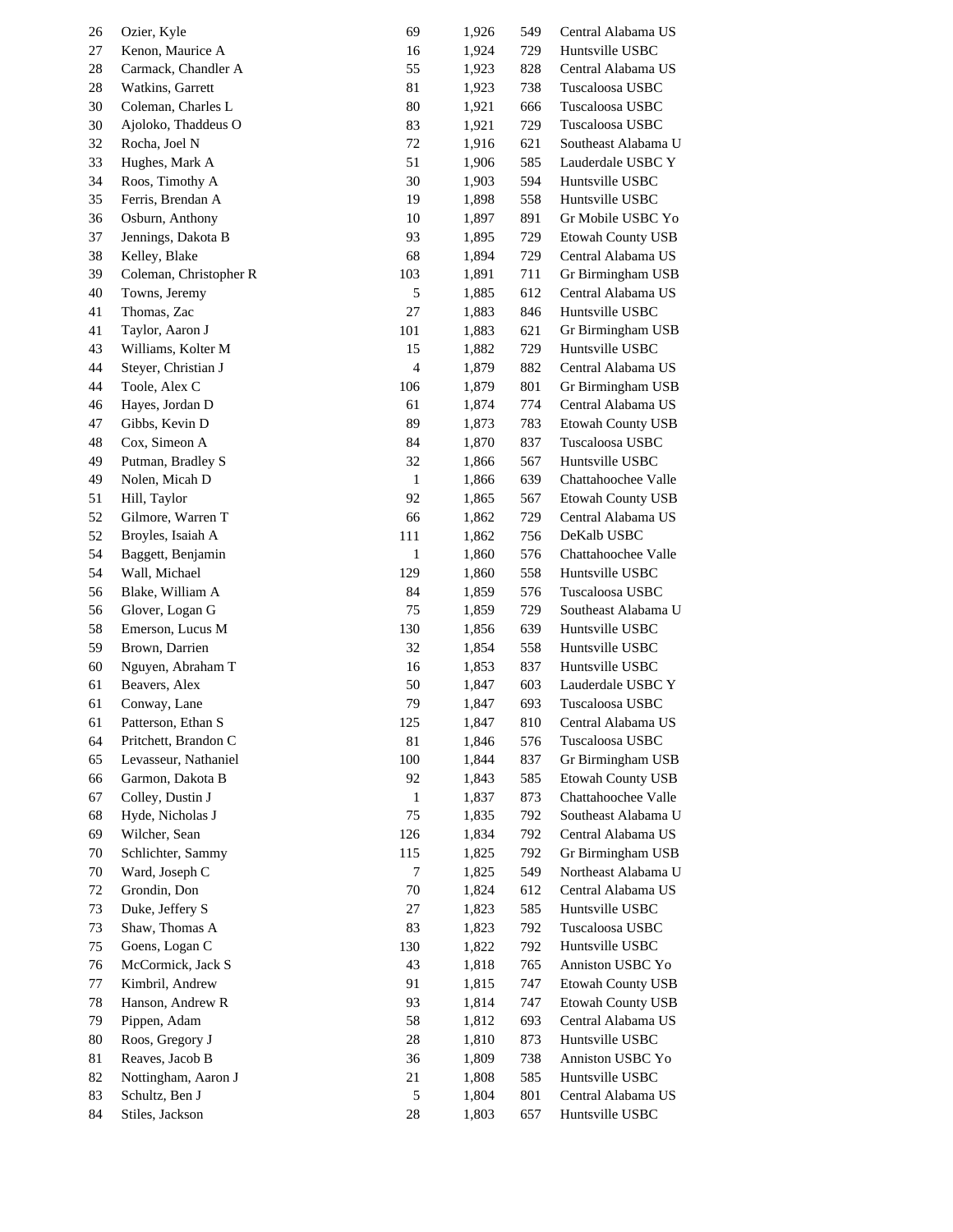| 85  | Brown, Gavin E       | 12  | 1,802 | 720 | Gr Mobile USBC Yo        |
|-----|----------------------|-----|-------|-----|--------------------------|
| 86  | Poe, Alexander M     | 82  | 1,801 | 855 | Tuscaloosa USBC          |
| 87  | Stinson, Thomas C    | 75  | 1,800 | 729 | Southeast Alabama U      |
| 88  | Brown, Bowen D       | 112 | 1,798 | 891 | DeKalb USBC              |
| 89  | Harris, Kenneth T    | 32  | 1,791 | 612 | Huntsville USBC          |
| 90  | Manuel, Blake P      | 68  | 1,790 | 657 | Central Alabama US       |
| 91  | McNish, Logan A      | 72  | 1,789 | 594 | Southeast Alabama U      |
| 92  | Crumpton, Marshall M | 5   | 1,766 | 585 | Central Alabama US       |
| 93  | Godfrey, Cody J      | 91  | 1,756 | 576 | <b>Etowah County USB</b> |
| 93  | Burt, Sebastian C    | 113 | 1,756 | 693 | DeKalb USBC              |
| 95  | Davis, Myliq         | 28  | 1,751 | 828 | Huntsville USBC          |
| 96  | McDill, Ryan M       | 42  | 1,745 | 603 | Anniston USBC Yo         |
| 97  | Foote, Nathan W      | 43  | 1,718 | 576 | Anniston USBC Yo         |
| 98  | Crews, Brandon K     | 27  | 1,681 | 801 | Huntsville USBC          |
| 99  | Buker, Ryan          | 119 | 1,665 | 738 | Gr Mobile USBC Yo        |
| 100 | Stroup, Taylor B     | 45  | 1,626 | 522 | Tuscaloosa USBC          |
| 101 | Colotario, Michael   | 70  | 1,599 | 612 | Central Alabama US       |
| 102 | Beggs, Matt          | 91  | 1,271 | 528 | Etowah County USB        |

### **All Events, Boys 0-100, Handicapped**

| <b>Place</b> | <b>Team name</b>         | <b>Entry</b> | <b>Score</b> | Hcap  | From                     |
|--------------|--------------------------|--------------|--------------|-------|--------------------------|
| $\mathbf{1}$ | Lloyd, Parker            | 121          | 2,192        | 918   | Covington County U       |
| 2            | Blair, Brayden A         | 88           | 2,161        | 1,350 | <b>Etowah County USB</b> |
| 3            | Simms, Hunter J          | 10           | 2,152        | 1,080 | Gr Mobile USBC Yo        |
| 4            | Griggs, Cameron R        | 6            | 2,145        | 945   | Central Alabama US       |
| 5            | Woodham, Brady           | 122          | 2,089        | 1,116 | Covington County U       |
| 6            | Piatt, Houstion D        | 114          | 2,086        | 900   | Gr Birmingham USB        |
| 7            | Winters, Derrian Z       | 45           | 2,081        | 1,242 | Tuscaloosa USBC          |
| 8            | Davis, Caleb N           | 15           | 2,071        | 1,089 | Huntsville USBC          |
| 9            | Betker, Jonathan B       | 62           | 2,068        | 1,044 | Central Alabama US       |
| 10           | Plott, D'Andre J         | 36           | 2,052        | 1,170 | Anniston USBC Yo         |
| 11           | Cyree, Julian D          | 14           | 2,051        | 1,341 | Huntsville USBC          |
| 12           | Gajda, Anthony L         | 87           | 2,050        | 999   | Etowah County USB        |
| 13           | Goodwin, Tanner J        | $10\,$       | 2,047        | 1,143 | Gr Mobile USBC Yo        |
| 14           | Bolton, James R          | 68           | 2,041        | 1,260 | Central Alabama US       |
| 15           | Hobbie, Arlend           | 6            | 2,033        | 999   | Central Alabama US       |
| 16           | Guess, Nickolas W        | 8            | 2,028        | 909   | Northeast Alabama U      |
| 17           | Humphryes, Collin M      | 81           | 2,026        | 909   | Tuscaloosa USBC          |
| 18           | Cowart, Andrew T         | 61           | 2,025        | 990   | Central Alabama US       |
| 19           | Bryant, Nathaniel John H | 38           | 2,022        | 1,359 | Anniston USBC Yo         |
| 20           | Doyle, Nick D            | 93           | 2,019        | 918   | <b>Etowah County USB</b> |
| 21           | Boykin, Andre D, Jr      | 36           | 2,016        | 1,314 | Anniston USBC Yo         |
| 21           | Lloyd, Grant             | 121          | 2,016        | 963   | Covington County U       |
| 23           | Titus, Damon D           | 6            | 2,003        | 1,107 | Central Alabama US       |
| 24           | Farris, William A        | 58           | 2,002        | 1,260 | Central Alabama US       |
| 25           | Carter, Logan M          | 62           | 1,988        | 1,341 | Central Alabama US       |
| 26           | Clarkson, Christopher J  | 45           | 1,987        | 1,314 | Tuscaloosa USBC          |
| $27\,$       | Guettler, Leo            | $30\,$       | 1,984        | 1,098 | Huntsville USBC          |
| 28           | Smith, Colton L          | 35           | 1,976        | 999   | Anniston USBC Yo         |
| 29           | Trudeau, Nathaniel S     | 129          | 1,971        | 1,053 | Huntsville USBC          |
| 30           | Titus, Dezmond D         | 6            | 1,964        | 1,143 | Central Alabama US       |
| 31           | Taylor, Matthew R        | 88           | 1,963        | 1,116 | <b>Etowah County USB</b> |
| 31           | Nichols, Clay J          | 57           | 1,963        | 1,089 | Central Alabama US       |
| 33           | Poe, Carson M            | $82\,$       | 1,955        | 1,089 | Tuscaloosa USBC          |
| 34           | East, Jared              | 86           | 1,948        | 1,296 | <b>Etowah County USB</b> |
| 35           | Moore, Devin T           | 56           | 1,947        | 1,017 | Central Alabama US       |
| 36           | Jacks, Joshua C          | 106          | 1,945        | 1,251 | Gr Birmingham USB        |
| 37           | Kuhn, Corey R            | 57           | 1,941        | 1,098 | Central Alabama US       |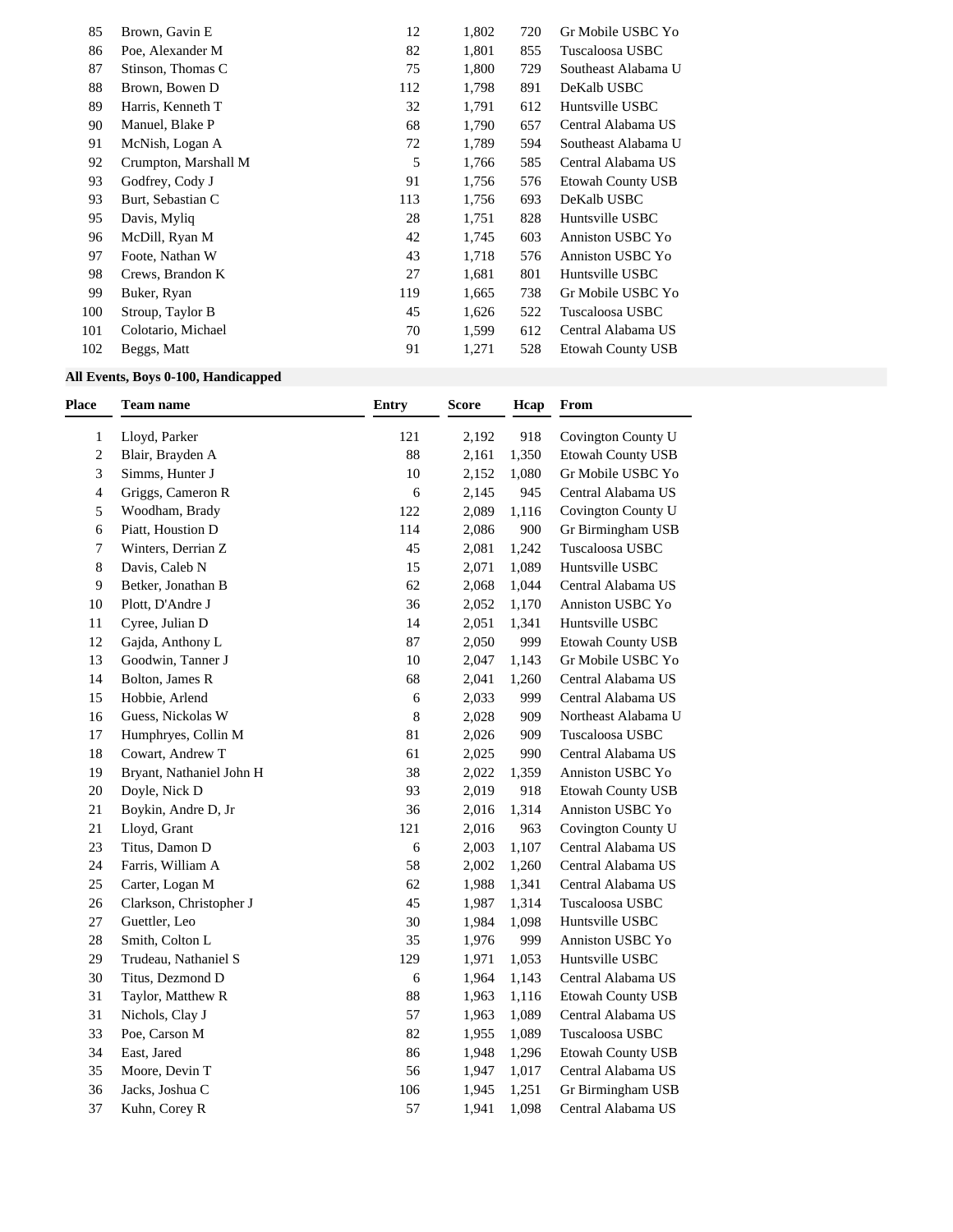| 38 | Whitman, Brendan W   | 55         | 1,917 | 909   | Central Alabama US  |
|----|----------------------|------------|-------|-------|---------------------|
| 38 | Medlock, Austin S    | 112        | 1,917 | 945   | DeKalb USBC         |
| 40 | Estes, Zachary E     | 73         | 1,910 | 1,008 | Southeast Alabama U |
| 41 | Cahoon, Nicholas K   | 56         | 1,902 | 1,044 | Central Alabama US  |
| 42 | Lawshe, Matt K       | 12         | 1,901 | 954   | Gr Mobile USBC Yo   |
| 43 | Reynolds, Austin C   | 78         | 1,895 | 972   | Southeast Alabama U |
| 44 | Nolen, Jonah C       | $\sqrt{2}$ | 1,892 | 1,332 | Chattahoochee Valle |
| 45 | Jones, Alex M        | 130        | 1,888 | 1,053 | Huntsville USBC     |
| 46 | Schieffer, Charles S | $78\,$     | 1,884 | 1,116 | Southeast Alabama U |
| 46 | Keef, Joshua L       | 112        | 1,884 | 1,341 | DeKalb USBC         |
| 48 | Haight, Matthew S    | 12         | 1,883 | 999   | Gr Mobile USBC Yo   |
| 49 | Roberts, James R     | 16         | 1,882 | 1,116 | Huntsville USBC     |
| 50 | Cowart, Zachary T    | 61         | 1,880 | 1,134 | Central Alabama US  |
| 51 | Durden, Shane        | 61         | 1,877 | 963   | Central Alabama US  |
| 52 | Lambros, Nicholas A  | 83         | 1,869 | 1,044 | Tuscaloosa USBC     |
| 53 | Wright, Jacob        | 60         | 1,868 | 1,026 | Central Alabama US  |
| 54 | Hayes, Lane          | 100        | 1,866 | 1,125 | Gr Birmingham USB   |
| 55 | Davis, Stephen D     | 107        | 1,844 | 1,035 | Gr Birmingham USB   |
| 56 | Albritton, Woodie A  | 12         | 1,843 | 1,242 | Gr Mobile USBC Yo   |
| 57 | Thorniley, Preston E | 131        | 1,838 | 963   | Huntsville USBC     |
| 58 | Bishop, William A    | 73         | 1,837 | 999   | Southeast Alabama U |
| 59 | Durden, Adam         | 59         | 1,835 | 1,044 | Central Alabama US  |
| 60 | Trammel, Cameron     | 59         | 1,831 | 1,017 | Central Alabama US  |
| 60 | Cash, Christopher    | 88         | 1,831 | 1,251 | Etowah County USB   |
| 62 | Dempsey, Dylan C     | 106        | 1,821 | 954   | Gr Birmingham USB   |
| 63 | Lee, Jordan D        | 36         | 1,817 | 954   | Anniston USBC Yo    |
| 64 | Cornelius, Joshua L  | 89         | 1,810 | 1,062 | Etowah County USB   |
| 65 | Dismukes, Bryson A   | 10         | 1,801 | 900   | Gr Mobile USBC Yo   |
| 66 | Wildes, Jeremiah A   | 37         | 1,788 | 909   | Anniston USBC Yo    |
| 67 | Collier, Joseph      | 14         | 1,787 | 1,107 | Huntsville USBC     |
| 68 | Kilgore, Brett C     | 130        | 1,776 | 999   | Huntsville USBC     |
| 69 | Grooms, Zachary      | 122        | 1,763 | 936   | Covington County U  |
| 70 | Benjamin, David      | 119        | 1,755 | 909   | Gr Mobile USBC Yo   |
| 71 | Harper, Garett       | 109        | 1,751 | 1,053 | Gr Birmingham USB   |
| 72 | Bradley, Daultyn A   | 75         | 1,749 | 1,062 | Southeast Alabama U |
| 73 | Goldstein, Marc S    | 109        | 1,728 | 1,170 | Gr Birmingham USB   |
| 74 | Burgess, Blake R     | 28         | 1,685 | 963   | Huntsville USBC     |
| 75 | Martin, Zachary A    | 56         | 1,678 | 1,017 | Central Alabama US  |

### **All Events, Girls 140 & Over, Handicapped**

| Place | Team name             | <b>Entry</b> | Score | Hcap | From                     |
|-------|-----------------------|--------------|-------|------|--------------------------|
|       | Cutter, Amy           | 129          | 1,962 | 531  | Huntsville USBC          |
| 2     | Derico, Olivia C      | 3            | 1,947 | 207  | Central Alabama US       |
| 3     | Easterling, Katherine | 102          | 1,938 | 486  | Gr Birmingham USB        |
| 4     | Long, Rachael N       | 31           | 1,937 | 225  | Huntsville USBC          |
| 5     | Pair, Tasha M         | 26           | 1,882 | 459  | Huntsville USBC          |
| 6     | Duke, Sydney          | 122          | 1,867 | 441  | Covington County U       |
| 7     | Thomas, Emily D       | 113          | 1,857 | 261  | DeKalb USBC              |
| 8     | De Ramus, Chelsea D   | 101          | 1,849 | 450  | Gr Birmingham USB        |
| 9     | Elkins, Rachel L      | 90           | 1,842 | 513  | <b>Etowah County USB</b> |
| 10    | Clanton, Megan L      | 79           | 1,801 | 423  | Tuscaloosa USBC          |
| 11    | Traylor, Jazmine M    | 98           | 1,800 | 315  | Gr Birmingham USB        |
| 12    | Mason, Charlene M     | 18           | 1,793 | 540  | Huntsville USBC          |
| 13    | Scott, Danielle N     | 133          | 1,790 | 306  | Central Alabama US       |
| 14    | Washington, Emily     | 3            | 1,787 | 504  | Central Alabama US       |
| 15    | McGathy, Darla D, II  | 39           | 1,786 | 441  | Anniston USBC Yo         |
| 16    | Dickerson, Christa M  | 84           | 1,762 | 369  | Tuscaloosa USBC          |
| 17    | Stephens, Stormy D    | 69           | 1,742 | 414  | Central Alabama US       |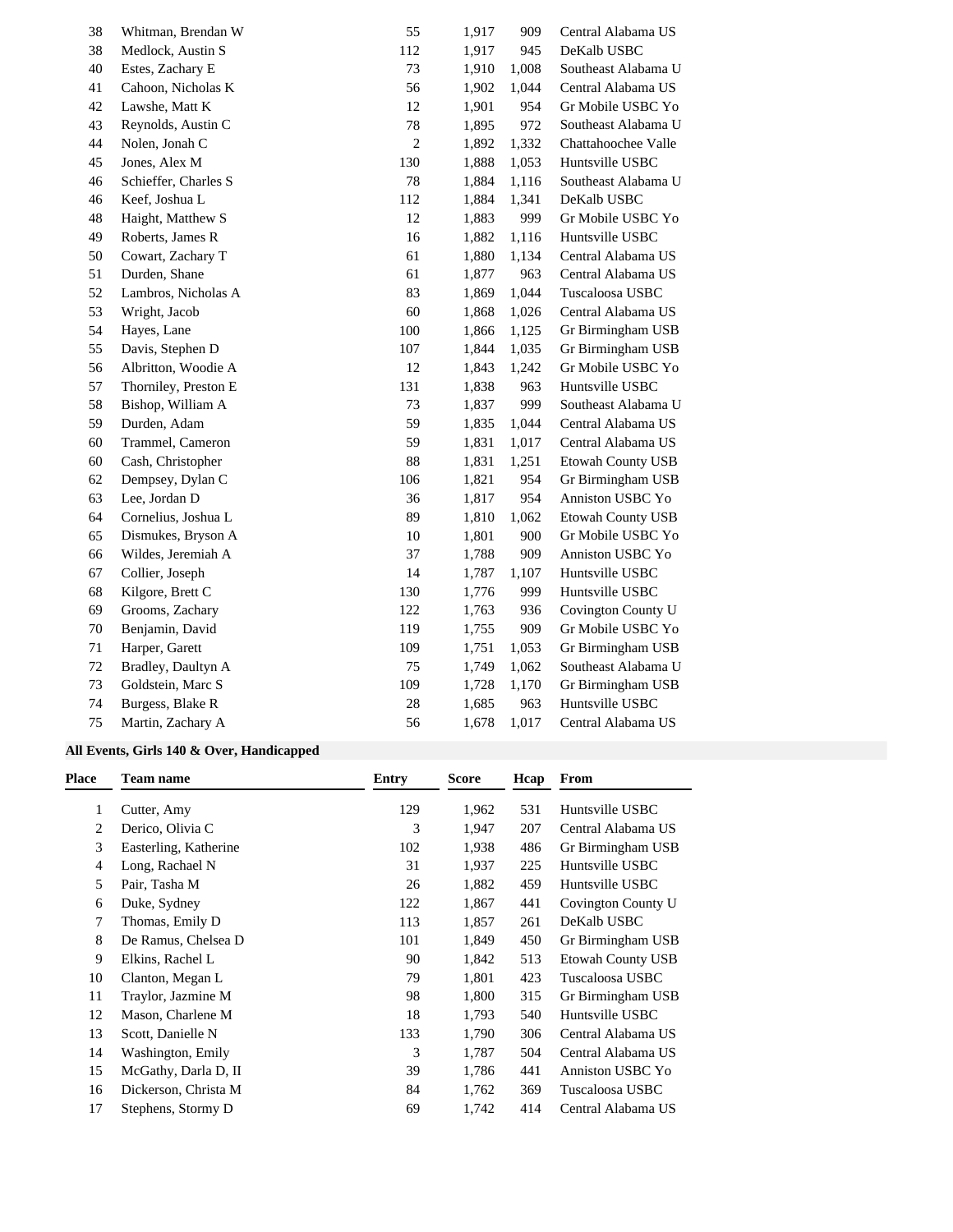| 18 | Swaim, Michelle A       | 18  | 1.735 | 351 | Huntsville USBC     |
|----|-------------------------|-----|-------|-----|---------------------|
| 19 | Hahn, Christi Jo C      | 74  | 1.734 | 540 | Southeast Alabama U |
| 20 | Stage, Tiffany N        | 30  | 1.713 | 234 | Huntsville USBC     |
| 21 | Goldsby, Ariana M       | 63  | 1.709 | 414 | Central Alabama US  |
| 22 | Waggoner-Ross, Connie D | 67  | 1.693 | 432 | Central Alabama US  |
| 23 | Arkuszeski, Destinee R  | 68  | 1.690 | 540 | Central Alabama US  |
| 24 | Sanderson, Hayley O     | 33  | 1.628 | 486 | Huntsville USBC     |
| 25 | Vinson, Catherine L     | 123 | 1.599 | 279 | Central Alabama US  |

### **All Events, Girls 120-139, Handicapped**

| <b>Place</b> | <b>Team name</b>      | <b>Entry</b> | <b>Score</b> | Hcap | From                     |
|--------------|-----------------------|--------------|--------------|------|--------------------------|
| 1            | Walp, Kerry E         | 132          | 1,985        | 675  | Central Alabama US       |
| 2            | Lewis, Sierra T       | 26           | 1,966        | 549  | Huntsville USBC          |
| 3            | Roberts, Nicole       | 2            | 1,903        | 639  | Chattahoochee Valle      |
| 4            | Aericko, Karrington   | 26           | 1,893        | 675  | Huntsville USBC          |
| 5            | Stanbridge, Julie E   | 80           | 1,876        | 594  | Tuscaloosa USBC          |
| 6            | Layman, Rachel A      | 64           | 1,873        | 594  | Central Alabama US       |
| 7            | Thompson, Courtney K  | 17           | 1,868        | 666  | Huntsville USBC          |
| 7            | Parrish, Olivia J     | 25           | 1,868        | 657  | Huntsville USBC          |
| 7            | Russell, Stefanie M   | 41           | 1,868        | 639  | Anniston USBC Yo         |
| 10           | Nguyen, Sharon M      | 17           | 1,862        | 684  | Huntsville USBC          |
| 11           | Cleckler, Courtney    | 107          | 1,846        | 576  | Gr Birmingham USB        |
| 12           | Peacock, Courtney L   | 76           | 1,845        | 576  | Southeast Alabama U      |
| 13           | Cox, Danielle         | 11           | 1,838        | 675  | Gr Mobile USBC Yo        |
| 14           | Barnes, Kimberlee D   | 74           | 1,835        | 621  | Southeast Alabama U      |
| 15           | Farber, Jackie D      | 131          | 1,823        | 657  | Huntsville USBC          |
| 16           | McCormick, McKenzie M | 41           | 1,810        | 594  | Anniston USBC Yo         |
| 17           | Alexander, Caree J    | 48           | 1,772        | 720  | Decatur-Hartselle U      |
| 18           | Blake, Carla N        | 84           | 1,731        | 720  | Tuscaloosa USBC          |
| 19           | Hollaway, Elizabeth N | $\,8\,$      | 1,716        | 675  | Northeast Alabama U      |
| 20           | Nguyen, Sarah M       | 17           | 1,712        | 558  | Huntsville USBC          |
| 21           | Roos, Alexandra R     | 34           | 1,683        | 657  | Huntsville USBC          |
| 22           | Meader, Beth E        | 87           | 1,663        | 612  | <b>Etowah County USB</b> |
| 23           | Anders, Savannah G    | 30           | 1,587        | 603  | Huntsville USBC          |
| 24           | Jones, Autumn S       | 42           | 1,247        | 213  | Anniston USBC Yo         |
| 25           | Adams, Ruth C         | 127          | 1,194        | 438  | Central Alabama US       |

### **All Events, Girls 100-119, Handicapped**

| Place | <b>Team name</b>     | Entry | <b>Score</b> | Hcap | From                     |
|-------|----------------------|-------|--------------|------|--------------------------|
|       | Simpson, Kimberly    | 47    | 2,067        | 801  | Decatur-Hartselle U      |
| 2     | McGowan, Sydney R    | 59    | 1,977        | 882  | Central Alabama US       |
| 3     | Lawrence, Amanda N   | 50    | 1,943        | 792  | Lauderdale USBC Y        |
| 4     | Overby, April        | 111   | 1,935        | 828  | DeKalb USBC              |
| 5     | Godwin, Taylor M     | 77    | 1,904        | 873  | Southeast Alabama U      |
| 6     | Burnham, Emri L      | 29    | 1,894        | 855  | Huntsville USBC          |
| 7     | Dilbeck, Michelle N  | 104   | 1,892        | 729  | Gr Birmingham USB        |
| 8     | Parker, Rachael M    | 92    | 1,890        | 855  | <b>Etowah County USB</b> |
| 9     | Schultz, Shelby T    | 4     | 1,889        | 855  | Central Alabama US       |
| 10    | Garmon, Emily A      | 95    | 1,879        | 873  | <b>Etowah County USB</b> |
| 11    | Nash, Dazohnna       | 25    | 1,872        | 846  | Huntsville USBC          |
| 12    | Mckeon, Madisyn K    | 15    | 1,855        | 828  | Huntsville USBC          |
| 13    | Potter, Rhiannon N   | 131   | 1,853        | 900  | Huntsville USBC          |
| 14    | Boggs, Courtney L    | 41    | 1,847        | 846  | Anniston USBC Yo         |
| 15    | Carmack, Elizabeth E | 55    | 1,837        | 864  | Central Alabama US       |
| 16    | McCormick, Mandy A   | 41    | 1,831        | 756  | Anniston USBC Yo         |
| 17    | Smith, Melisa A      | 115   | 1,821        | 783  | Gr Birmingham USB        |
| 18    | Walker, Hannah N     | 82    | 1,804        | 864  | Tuscaloosa USBC          |
| 18    | Martin, Shelby V     | 56    | 1,804        | 792  | Central Alabama US       |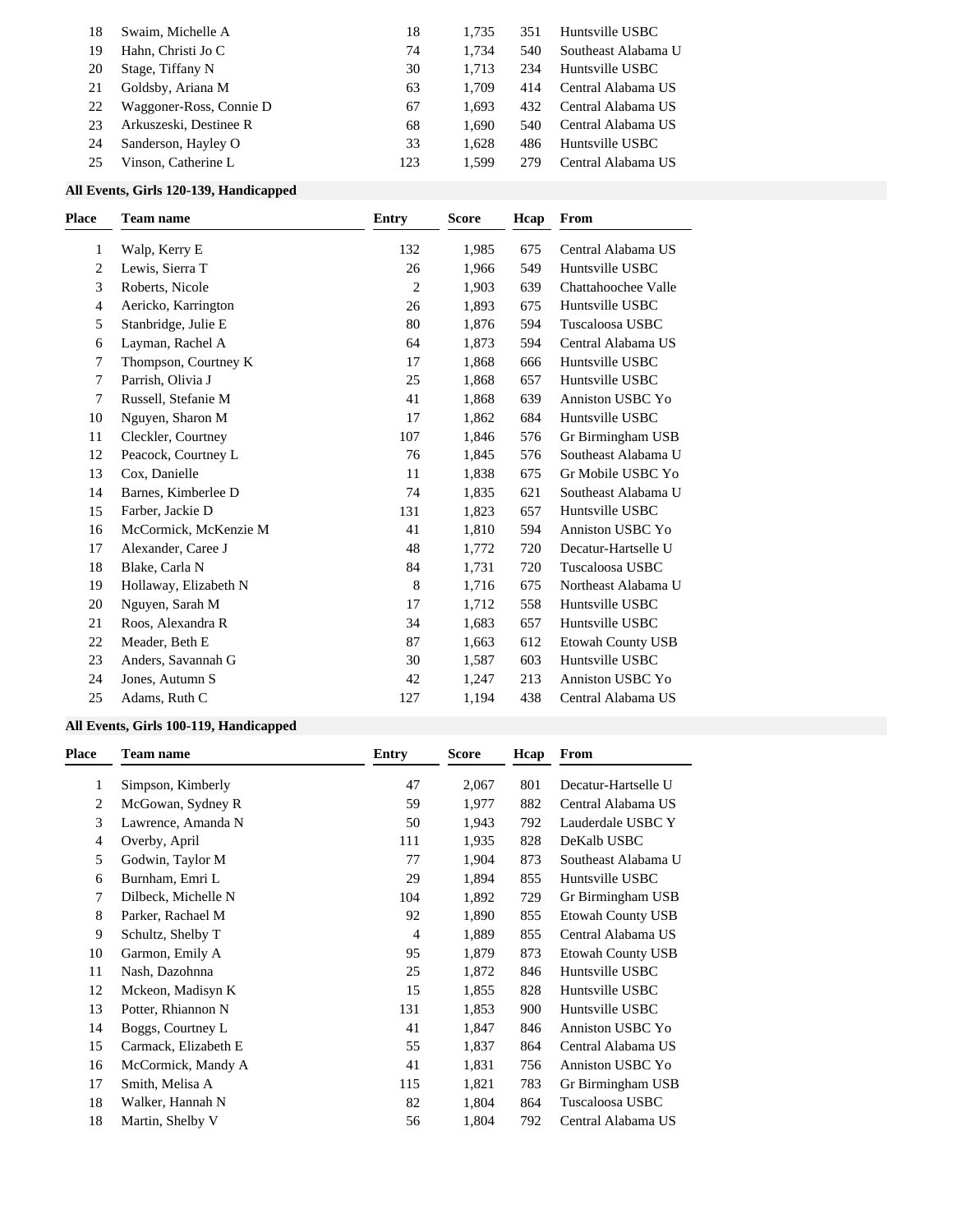| 20 | Gibbs, T'Kyrah D       | 95  | 1.799 | 792 | Etowah County USB   |
|----|------------------------|-----|-------|-----|---------------------|
| 21 | White, Alyssa M        | 58  | 1.798 | 801 | Central Alabama US  |
| 22 | Wilborn, Kalli         |     | 1.796 | 810 | Northeast Alabama U |
| 23 | Gaquerel, Callie E     | 107 | 1.771 | 756 | Gr Birmingham USB   |
| 24 | Winslett, Mariah M     | 125 | 1.766 | 783 | Central Alabama US  |
| 25 | Reece, Katie L         | 82  | 1.741 | 738 | Tuscaloosa USBC     |
| 26 | Gerson, Mia C          | 106 | 1.738 | 855 | Gr Birmingham USB   |
| 27 | Buchanan, Alexandria G | 43  | 1.723 | 882 | Anniston USBC Yo    |

### **All Events, Girls 0-99, Handicapped**

| Henderson, Madison P<br>62<br>1,296<br>Central Alabama US<br>1<br>2,221<br>2,212<br>2<br>Marshal, Kacey M<br>60<br>1,206<br>Central Alabama US<br>3<br>Little, Brittni<br>94<br>2,086<br><b>Etowah County USB</b><br>1,152<br>Lloyd, Melanie<br>121<br>2,082<br>Covington County U<br>4<br>1,008<br>44<br>2,079<br>Tuscaloosa USBC<br>5<br>Fair, Jessica N<br>1,125<br>5<br>Kirsch, Abbie<br>37<br>2,079<br>1,197<br>Anniston USBC Yo<br>Imes, Liberty J<br>57<br>2,076<br>1,314<br>Central Alabama US<br>7<br>38<br>Lee, Brooklynn R<br>2,076<br>Anniston USBC Yo<br>7<br>1,359<br>9<br>Smith, Cabella M<br>29<br>2,073<br>1,296<br>Huntsville USBC<br>Simpson, Allison<br>47<br>2,051<br>Decatur-Hartselle U<br>10<br>1,134<br>Wallace, Savannah E<br>132<br>2,028<br>1,044<br>Central Alabama US<br>11<br>12<br>Best, Meghan E<br>59<br>2,025<br>1,539<br>Central Alabama US<br>13<br>Samuel, Marissa L<br>44<br>2,012<br>Tuscaloosa USBC<br>1,467<br>14<br>Henderson, Mariah P<br>62<br>1,999<br>Central Alabama US<br>945<br>15<br>Davidson, Adelina H<br>17<br>1,080<br>Huntsville USBC<br>1,992<br>Mcguire, Kaylee J<br>$\overline{\mathcal{A}}$<br>1,980<br>Central Alabama US<br>16<br>963<br>Holcomb, Lizzy L<br>29<br>1,978<br>Huntsville USBC<br>17<br>1,044<br>18<br>Almacen, Kierra A<br>44<br>1,969<br>Tuscaloosa USBC<br>1,206<br>19<br>Garden, Kelli M<br>15<br>1,968<br>Huntsville USBC<br>1,170<br>20<br>Arnaud, Frankie S<br>$77 \,$<br>1,960<br>Southeast Alabama U<br>1,413<br>57<br>21<br>Harrison, Katie L<br>1,956<br>1,251<br>Central Alabama US<br>21<br>Hampton, Mallory K<br>47<br>1,956<br>Decatur-Hartselle U<br>1,125<br>23<br>Reierson, Kellsy<br>126<br>1,950<br>Central Alabama US<br>1,107<br>Southeast Alabama U<br>24<br>Godwin, Harlin<br>77<br>1,943<br>1,440<br>25<br>Bradley, Eva M<br>73<br>1,940<br>Southeast Alabama U<br>927<br>26<br>Bucklin, Brooklyn P<br>73<br>Southeast Alabama U<br>1,939<br>999<br>26<br>Hileman, Catlyn R<br>11<br>1,939<br>1,017<br>Gr Mobile USBC Yo<br>94<br>28<br>Gibbs, Alexiea N<br>1,936<br>927<br><b>Etowah County USB</b><br>29<br>Jones, Andreana R<br>29<br>1,910<br>1,080<br>Huntsville USBC<br>29<br>Ozier, Victoria K<br>60<br>1,910<br>945<br>Central Alabama US<br>29<br>Piatt, Elizabeth A<br>114<br>Gr Birmingham USB<br>1,910<br>1,044<br>88<br>32<br>Sanford, Audrey V<br>1,904<br><b>Etowah County USB</b><br>1,422<br>33<br>Keef, Emmalee M<br>112<br>1,896<br>1,080<br>DeKalb USBC<br>34<br>Hanke, Chloe G<br>11<br>1,874<br>Gr Mobile USBC Yo<br>1,008<br>Oden, Sarah E<br>94<br>35<br>1,871<br>1,350<br><b>Etowah County USB</b><br>36<br>8<br>1,870<br>1,071<br>Putman, Chloe M<br>Northeast Alabama U<br>Etowah County USB<br>Clontz, Jennifer N<br>86<br>1,865<br>1,188<br>37<br>38<br>111<br>1,864<br>DeKalb USBC<br>Dean, Erika N<br>945<br>39<br>Jones, Tori C<br>103<br>1,859<br>Gr Birmingham USB<br>918<br>40<br>Ward, Kristen G<br>44<br>Tuscaloosa USBC<br>1,853<br>1,017<br>Fox, Haley N<br>92<br>1,852<br>Etowah County USB<br>41<br>909<br>42<br>Clontz, Grace Ann N<br>86<br>1,844<br><b>Etowah County USB</b><br>1,170<br>43<br>Wortman, Jocelyn<br>126<br>1,833<br>Central Alabama US<br>1,152<br>Johnson, Hannah B<br>125<br>1,832<br>Central Alabama US<br>44<br>936<br>Mullens, Danielle M<br>107<br>Gr Birmingham USB<br>45<br>1,823<br>1,134<br>Hicks, Elisabeth A<br>119<br>Gr Mobile USBC Yo<br>46<br>1,822<br>1,170<br>47<br>954 | Place | Team name     | <b>Entry</b> | <b>Score</b> | Hcap | From              |
|----------------------------------------------------------------------------------------------------------------------------------------------------------------------------------------------------------------------------------------------------------------------------------------------------------------------------------------------------------------------------------------------------------------------------------------------------------------------------------------------------------------------------------------------------------------------------------------------------------------------------------------------------------------------------------------------------------------------------------------------------------------------------------------------------------------------------------------------------------------------------------------------------------------------------------------------------------------------------------------------------------------------------------------------------------------------------------------------------------------------------------------------------------------------------------------------------------------------------------------------------------------------------------------------------------------------------------------------------------------------------------------------------------------------------------------------------------------------------------------------------------------------------------------------------------------------------------------------------------------------------------------------------------------------------------------------------------------------------------------------------------------------------------------------------------------------------------------------------------------------------------------------------------------------------------------------------------------------------------------------------------------------------------------------------------------------------------------------------------------------------------------------------------------------------------------------------------------------------------------------------------------------------------------------------------------------------------------------------------------------------------------------------------------------------------------------------------------------------------------------------------------------------------------------------------------------------------------------------------------------------------------------------------------------------------------------------------------------------------------------------------------------------------------------------------------------------------------------------------------------------------------------------------------------------------------------------------------------------------------------------------------------------------------------------------------------------------------------------------------------------------------------------------------------------------------------------------------------------------------------------------------------------------------------------------------------------------------------------------------------------------------------------------------------------------------------------------|-------|---------------|--------------|--------------|------|-------------------|
|                                                                                                                                                                                                                                                                                                                                                                                                                                                                                                                                                                                                                                                                                                                                                                                                                                                                                                                                                                                                                                                                                                                                                                                                                                                                                                                                                                                                                                                                                                                                                                                                                                                                                                                                                                                                                                                                                                                                                                                                                                                                                                                                                                                                                                                                                                                                                                                                                                                                                                                                                                                                                                                                                                                                                                                                                                                                                                                                                                                                                                                                                                                                                                                                                                                                                                                                                                                                                                                          |       |               |              |              |      |                   |
|                                                                                                                                                                                                                                                                                                                                                                                                                                                                                                                                                                                                                                                                                                                                                                                                                                                                                                                                                                                                                                                                                                                                                                                                                                                                                                                                                                                                                                                                                                                                                                                                                                                                                                                                                                                                                                                                                                                                                                                                                                                                                                                                                                                                                                                                                                                                                                                                                                                                                                                                                                                                                                                                                                                                                                                                                                                                                                                                                                                                                                                                                                                                                                                                                                                                                                                                                                                                                                                          |       |               |              |              |      |                   |
|                                                                                                                                                                                                                                                                                                                                                                                                                                                                                                                                                                                                                                                                                                                                                                                                                                                                                                                                                                                                                                                                                                                                                                                                                                                                                                                                                                                                                                                                                                                                                                                                                                                                                                                                                                                                                                                                                                                                                                                                                                                                                                                                                                                                                                                                                                                                                                                                                                                                                                                                                                                                                                                                                                                                                                                                                                                                                                                                                                                                                                                                                                                                                                                                                                                                                                                                                                                                                                                          |       |               |              |              |      |                   |
|                                                                                                                                                                                                                                                                                                                                                                                                                                                                                                                                                                                                                                                                                                                                                                                                                                                                                                                                                                                                                                                                                                                                                                                                                                                                                                                                                                                                                                                                                                                                                                                                                                                                                                                                                                                                                                                                                                                                                                                                                                                                                                                                                                                                                                                                                                                                                                                                                                                                                                                                                                                                                                                                                                                                                                                                                                                                                                                                                                                                                                                                                                                                                                                                                                                                                                                                                                                                                                                          |       |               |              |              |      |                   |
|                                                                                                                                                                                                                                                                                                                                                                                                                                                                                                                                                                                                                                                                                                                                                                                                                                                                                                                                                                                                                                                                                                                                                                                                                                                                                                                                                                                                                                                                                                                                                                                                                                                                                                                                                                                                                                                                                                                                                                                                                                                                                                                                                                                                                                                                                                                                                                                                                                                                                                                                                                                                                                                                                                                                                                                                                                                                                                                                                                                                                                                                                                                                                                                                                                                                                                                                                                                                                                                          |       |               |              |              |      |                   |
|                                                                                                                                                                                                                                                                                                                                                                                                                                                                                                                                                                                                                                                                                                                                                                                                                                                                                                                                                                                                                                                                                                                                                                                                                                                                                                                                                                                                                                                                                                                                                                                                                                                                                                                                                                                                                                                                                                                                                                                                                                                                                                                                                                                                                                                                                                                                                                                                                                                                                                                                                                                                                                                                                                                                                                                                                                                                                                                                                                                                                                                                                                                                                                                                                                                                                                                                                                                                                                                          |       |               |              |              |      |                   |
|                                                                                                                                                                                                                                                                                                                                                                                                                                                                                                                                                                                                                                                                                                                                                                                                                                                                                                                                                                                                                                                                                                                                                                                                                                                                                                                                                                                                                                                                                                                                                                                                                                                                                                                                                                                                                                                                                                                                                                                                                                                                                                                                                                                                                                                                                                                                                                                                                                                                                                                                                                                                                                                                                                                                                                                                                                                                                                                                                                                                                                                                                                                                                                                                                                                                                                                                                                                                                                                          |       |               |              |              |      |                   |
|                                                                                                                                                                                                                                                                                                                                                                                                                                                                                                                                                                                                                                                                                                                                                                                                                                                                                                                                                                                                                                                                                                                                                                                                                                                                                                                                                                                                                                                                                                                                                                                                                                                                                                                                                                                                                                                                                                                                                                                                                                                                                                                                                                                                                                                                                                                                                                                                                                                                                                                                                                                                                                                                                                                                                                                                                                                                                                                                                                                                                                                                                                                                                                                                                                                                                                                                                                                                                                                          |       |               |              |              |      |                   |
|                                                                                                                                                                                                                                                                                                                                                                                                                                                                                                                                                                                                                                                                                                                                                                                                                                                                                                                                                                                                                                                                                                                                                                                                                                                                                                                                                                                                                                                                                                                                                                                                                                                                                                                                                                                                                                                                                                                                                                                                                                                                                                                                                                                                                                                                                                                                                                                                                                                                                                                                                                                                                                                                                                                                                                                                                                                                                                                                                                                                                                                                                                                                                                                                                                                                                                                                                                                                                                                          |       |               |              |              |      |                   |
|                                                                                                                                                                                                                                                                                                                                                                                                                                                                                                                                                                                                                                                                                                                                                                                                                                                                                                                                                                                                                                                                                                                                                                                                                                                                                                                                                                                                                                                                                                                                                                                                                                                                                                                                                                                                                                                                                                                                                                                                                                                                                                                                                                                                                                                                                                                                                                                                                                                                                                                                                                                                                                                                                                                                                                                                                                                                                                                                                                                                                                                                                                                                                                                                                                                                                                                                                                                                                                                          |       |               |              |              |      |                   |
|                                                                                                                                                                                                                                                                                                                                                                                                                                                                                                                                                                                                                                                                                                                                                                                                                                                                                                                                                                                                                                                                                                                                                                                                                                                                                                                                                                                                                                                                                                                                                                                                                                                                                                                                                                                                                                                                                                                                                                                                                                                                                                                                                                                                                                                                                                                                                                                                                                                                                                                                                                                                                                                                                                                                                                                                                                                                                                                                                                                                                                                                                                                                                                                                                                                                                                                                                                                                                                                          |       |               |              |              |      |                   |
|                                                                                                                                                                                                                                                                                                                                                                                                                                                                                                                                                                                                                                                                                                                                                                                                                                                                                                                                                                                                                                                                                                                                                                                                                                                                                                                                                                                                                                                                                                                                                                                                                                                                                                                                                                                                                                                                                                                                                                                                                                                                                                                                                                                                                                                                                                                                                                                                                                                                                                                                                                                                                                                                                                                                                                                                                                                                                                                                                                                                                                                                                                                                                                                                                                                                                                                                                                                                                                                          |       |               |              |              |      |                   |
|                                                                                                                                                                                                                                                                                                                                                                                                                                                                                                                                                                                                                                                                                                                                                                                                                                                                                                                                                                                                                                                                                                                                                                                                                                                                                                                                                                                                                                                                                                                                                                                                                                                                                                                                                                                                                                                                                                                                                                                                                                                                                                                                                                                                                                                                                                                                                                                                                                                                                                                                                                                                                                                                                                                                                                                                                                                                                                                                                                                                                                                                                                                                                                                                                                                                                                                                                                                                                                                          |       |               |              |              |      |                   |
|                                                                                                                                                                                                                                                                                                                                                                                                                                                                                                                                                                                                                                                                                                                                                                                                                                                                                                                                                                                                                                                                                                                                                                                                                                                                                                                                                                                                                                                                                                                                                                                                                                                                                                                                                                                                                                                                                                                                                                                                                                                                                                                                                                                                                                                                                                                                                                                                                                                                                                                                                                                                                                                                                                                                                                                                                                                                                                                                                                                                                                                                                                                                                                                                                                                                                                                                                                                                                                                          |       |               |              |              |      |                   |
|                                                                                                                                                                                                                                                                                                                                                                                                                                                                                                                                                                                                                                                                                                                                                                                                                                                                                                                                                                                                                                                                                                                                                                                                                                                                                                                                                                                                                                                                                                                                                                                                                                                                                                                                                                                                                                                                                                                                                                                                                                                                                                                                                                                                                                                                                                                                                                                                                                                                                                                                                                                                                                                                                                                                                                                                                                                                                                                                                                                                                                                                                                                                                                                                                                                                                                                                                                                                                                                          |       |               |              |              |      |                   |
|                                                                                                                                                                                                                                                                                                                                                                                                                                                                                                                                                                                                                                                                                                                                                                                                                                                                                                                                                                                                                                                                                                                                                                                                                                                                                                                                                                                                                                                                                                                                                                                                                                                                                                                                                                                                                                                                                                                                                                                                                                                                                                                                                                                                                                                                                                                                                                                                                                                                                                                                                                                                                                                                                                                                                                                                                                                                                                                                                                                                                                                                                                                                                                                                                                                                                                                                                                                                                                                          |       |               |              |              |      |                   |
|                                                                                                                                                                                                                                                                                                                                                                                                                                                                                                                                                                                                                                                                                                                                                                                                                                                                                                                                                                                                                                                                                                                                                                                                                                                                                                                                                                                                                                                                                                                                                                                                                                                                                                                                                                                                                                                                                                                                                                                                                                                                                                                                                                                                                                                                                                                                                                                                                                                                                                                                                                                                                                                                                                                                                                                                                                                                                                                                                                                                                                                                                                                                                                                                                                                                                                                                                                                                                                                          |       |               |              |              |      |                   |
|                                                                                                                                                                                                                                                                                                                                                                                                                                                                                                                                                                                                                                                                                                                                                                                                                                                                                                                                                                                                                                                                                                                                                                                                                                                                                                                                                                                                                                                                                                                                                                                                                                                                                                                                                                                                                                                                                                                                                                                                                                                                                                                                                                                                                                                                                                                                                                                                                                                                                                                                                                                                                                                                                                                                                                                                                                                                                                                                                                                                                                                                                                                                                                                                                                                                                                                                                                                                                                                          |       |               |              |              |      |                   |
|                                                                                                                                                                                                                                                                                                                                                                                                                                                                                                                                                                                                                                                                                                                                                                                                                                                                                                                                                                                                                                                                                                                                                                                                                                                                                                                                                                                                                                                                                                                                                                                                                                                                                                                                                                                                                                                                                                                                                                                                                                                                                                                                                                                                                                                                                                                                                                                                                                                                                                                                                                                                                                                                                                                                                                                                                                                                                                                                                                                                                                                                                                                                                                                                                                                                                                                                                                                                                                                          |       |               |              |              |      |                   |
|                                                                                                                                                                                                                                                                                                                                                                                                                                                                                                                                                                                                                                                                                                                                                                                                                                                                                                                                                                                                                                                                                                                                                                                                                                                                                                                                                                                                                                                                                                                                                                                                                                                                                                                                                                                                                                                                                                                                                                                                                                                                                                                                                                                                                                                                                                                                                                                                                                                                                                                                                                                                                                                                                                                                                                                                                                                                                                                                                                                                                                                                                                                                                                                                                                                                                                                                                                                                                                                          |       |               |              |              |      |                   |
|                                                                                                                                                                                                                                                                                                                                                                                                                                                                                                                                                                                                                                                                                                                                                                                                                                                                                                                                                                                                                                                                                                                                                                                                                                                                                                                                                                                                                                                                                                                                                                                                                                                                                                                                                                                                                                                                                                                                                                                                                                                                                                                                                                                                                                                                                                                                                                                                                                                                                                                                                                                                                                                                                                                                                                                                                                                                                                                                                                                                                                                                                                                                                                                                                                                                                                                                                                                                                                                          |       |               |              |              |      |                   |
|                                                                                                                                                                                                                                                                                                                                                                                                                                                                                                                                                                                                                                                                                                                                                                                                                                                                                                                                                                                                                                                                                                                                                                                                                                                                                                                                                                                                                                                                                                                                                                                                                                                                                                                                                                                                                                                                                                                                                                                                                                                                                                                                                                                                                                                                                                                                                                                                                                                                                                                                                                                                                                                                                                                                                                                                                                                                                                                                                                                                                                                                                                                                                                                                                                                                                                                                                                                                                                                          |       |               |              |              |      |                   |
|                                                                                                                                                                                                                                                                                                                                                                                                                                                                                                                                                                                                                                                                                                                                                                                                                                                                                                                                                                                                                                                                                                                                                                                                                                                                                                                                                                                                                                                                                                                                                                                                                                                                                                                                                                                                                                                                                                                                                                                                                                                                                                                                                                                                                                                                                                                                                                                                                                                                                                                                                                                                                                                                                                                                                                                                                                                                                                                                                                                                                                                                                                                                                                                                                                                                                                                                                                                                                                                          |       |               |              |              |      |                   |
|                                                                                                                                                                                                                                                                                                                                                                                                                                                                                                                                                                                                                                                                                                                                                                                                                                                                                                                                                                                                                                                                                                                                                                                                                                                                                                                                                                                                                                                                                                                                                                                                                                                                                                                                                                                                                                                                                                                                                                                                                                                                                                                                                                                                                                                                                                                                                                                                                                                                                                                                                                                                                                                                                                                                                                                                                                                                                                                                                                                                                                                                                                                                                                                                                                                                                                                                                                                                                                                          |       |               |              |              |      |                   |
|                                                                                                                                                                                                                                                                                                                                                                                                                                                                                                                                                                                                                                                                                                                                                                                                                                                                                                                                                                                                                                                                                                                                                                                                                                                                                                                                                                                                                                                                                                                                                                                                                                                                                                                                                                                                                                                                                                                                                                                                                                                                                                                                                                                                                                                                                                                                                                                                                                                                                                                                                                                                                                                                                                                                                                                                                                                                                                                                                                                                                                                                                                                                                                                                                                                                                                                                                                                                                                                          |       |               |              |              |      |                   |
|                                                                                                                                                                                                                                                                                                                                                                                                                                                                                                                                                                                                                                                                                                                                                                                                                                                                                                                                                                                                                                                                                                                                                                                                                                                                                                                                                                                                                                                                                                                                                                                                                                                                                                                                                                                                                                                                                                                                                                                                                                                                                                                                                                                                                                                                                                                                                                                                                                                                                                                                                                                                                                                                                                                                                                                                                                                                                                                                                                                                                                                                                                                                                                                                                                                                                                                                                                                                                                                          |       |               |              |              |      |                   |
|                                                                                                                                                                                                                                                                                                                                                                                                                                                                                                                                                                                                                                                                                                                                                                                                                                                                                                                                                                                                                                                                                                                                                                                                                                                                                                                                                                                                                                                                                                                                                                                                                                                                                                                                                                                                                                                                                                                                                                                                                                                                                                                                                                                                                                                                                                                                                                                                                                                                                                                                                                                                                                                                                                                                                                                                                                                                                                                                                                                                                                                                                                                                                                                                                                                                                                                                                                                                                                                          |       |               |              |              |      |                   |
|                                                                                                                                                                                                                                                                                                                                                                                                                                                                                                                                                                                                                                                                                                                                                                                                                                                                                                                                                                                                                                                                                                                                                                                                                                                                                                                                                                                                                                                                                                                                                                                                                                                                                                                                                                                                                                                                                                                                                                                                                                                                                                                                                                                                                                                                                                                                                                                                                                                                                                                                                                                                                                                                                                                                                                                                                                                                                                                                                                                                                                                                                                                                                                                                                                                                                                                                                                                                                                                          |       |               |              |              |      |                   |
|                                                                                                                                                                                                                                                                                                                                                                                                                                                                                                                                                                                                                                                                                                                                                                                                                                                                                                                                                                                                                                                                                                                                                                                                                                                                                                                                                                                                                                                                                                                                                                                                                                                                                                                                                                                                                                                                                                                                                                                                                                                                                                                                                                                                                                                                                                                                                                                                                                                                                                                                                                                                                                                                                                                                                                                                                                                                                                                                                                                                                                                                                                                                                                                                                                                                                                                                                                                                                                                          |       |               |              |              |      |                   |
|                                                                                                                                                                                                                                                                                                                                                                                                                                                                                                                                                                                                                                                                                                                                                                                                                                                                                                                                                                                                                                                                                                                                                                                                                                                                                                                                                                                                                                                                                                                                                                                                                                                                                                                                                                                                                                                                                                                                                                                                                                                                                                                                                                                                                                                                                                                                                                                                                                                                                                                                                                                                                                                                                                                                                                                                                                                                                                                                                                                                                                                                                                                                                                                                                                                                                                                                                                                                                                                          |       |               |              |              |      |                   |
|                                                                                                                                                                                                                                                                                                                                                                                                                                                                                                                                                                                                                                                                                                                                                                                                                                                                                                                                                                                                                                                                                                                                                                                                                                                                                                                                                                                                                                                                                                                                                                                                                                                                                                                                                                                                                                                                                                                                                                                                                                                                                                                                                                                                                                                                                                                                                                                                                                                                                                                                                                                                                                                                                                                                                                                                                                                                                                                                                                                                                                                                                                                                                                                                                                                                                                                                                                                                                                                          |       |               |              |              |      |                   |
|                                                                                                                                                                                                                                                                                                                                                                                                                                                                                                                                                                                                                                                                                                                                                                                                                                                                                                                                                                                                                                                                                                                                                                                                                                                                                                                                                                                                                                                                                                                                                                                                                                                                                                                                                                                                                                                                                                                                                                                                                                                                                                                                                                                                                                                                                                                                                                                                                                                                                                                                                                                                                                                                                                                                                                                                                                                                                                                                                                                                                                                                                                                                                                                                                                                                                                                                                                                                                                                          |       |               |              |              |      |                   |
|                                                                                                                                                                                                                                                                                                                                                                                                                                                                                                                                                                                                                                                                                                                                                                                                                                                                                                                                                                                                                                                                                                                                                                                                                                                                                                                                                                                                                                                                                                                                                                                                                                                                                                                                                                                                                                                                                                                                                                                                                                                                                                                                                                                                                                                                                                                                                                                                                                                                                                                                                                                                                                                                                                                                                                                                                                                                                                                                                                                                                                                                                                                                                                                                                                                                                                                                                                                                                                                          |       |               |              |              |      |                   |
|                                                                                                                                                                                                                                                                                                                                                                                                                                                                                                                                                                                                                                                                                                                                                                                                                                                                                                                                                                                                                                                                                                                                                                                                                                                                                                                                                                                                                                                                                                                                                                                                                                                                                                                                                                                                                                                                                                                                                                                                                                                                                                                                                                                                                                                                                                                                                                                                                                                                                                                                                                                                                                                                                                                                                                                                                                                                                                                                                                                                                                                                                                                                                                                                                                                                                                                                                                                                                                                          |       |               |              |              |      |                   |
|                                                                                                                                                                                                                                                                                                                                                                                                                                                                                                                                                                                                                                                                                                                                                                                                                                                                                                                                                                                                                                                                                                                                                                                                                                                                                                                                                                                                                                                                                                                                                                                                                                                                                                                                                                                                                                                                                                                                                                                                                                                                                                                                                                                                                                                                                                                                                                                                                                                                                                                                                                                                                                                                                                                                                                                                                                                                                                                                                                                                                                                                                                                                                                                                                                                                                                                                                                                                                                                          |       |               |              |              |      |                   |
|                                                                                                                                                                                                                                                                                                                                                                                                                                                                                                                                                                                                                                                                                                                                                                                                                                                                                                                                                                                                                                                                                                                                                                                                                                                                                                                                                                                                                                                                                                                                                                                                                                                                                                                                                                                                                                                                                                                                                                                                                                                                                                                                                                                                                                                                                                                                                                                                                                                                                                                                                                                                                                                                                                                                                                                                                                                                                                                                                                                                                                                                                                                                                                                                                                                                                                                                                                                                                                                          |       |               |              |              |      |                   |
|                                                                                                                                                                                                                                                                                                                                                                                                                                                                                                                                                                                                                                                                                                                                                                                                                                                                                                                                                                                                                                                                                                                                                                                                                                                                                                                                                                                                                                                                                                                                                                                                                                                                                                                                                                                                                                                                                                                                                                                                                                                                                                                                                                                                                                                                                                                                                                                                                                                                                                                                                                                                                                                                                                                                                                                                                                                                                                                                                                                                                                                                                                                                                                                                                                                                                                                                                                                                                                                          |       |               |              |              |      |                   |
|                                                                                                                                                                                                                                                                                                                                                                                                                                                                                                                                                                                                                                                                                                                                                                                                                                                                                                                                                                                                                                                                                                                                                                                                                                                                                                                                                                                                                                                                                                                                                                                                                                                                                                                                                                                                                                                                                                                                                                                                                                                                                                                                                                                                                                                                                                                                                                                                                                                                                                                                                                                                                                                                                                                                                                                                                                                                                                                                                                                                                                                                                                                                                                                                                                                                                                                                                                                                                                                          |       |               |              |              |      |                   |
|                                                                                                                                                                                                                                                                                                                                                                                                                                                                                                                                                                                                                                                                                                                                                                                                                                                                                                                                                                                                                                                                                                                                                                                                                                                                                                                                                                                                                                                                                                                                                                                                                                                                                                                                                                                                                                                                                                                                                                                                                                                                                                                                                                                                                                                                                                                                                                                                                                                                                                                                                                                                                                                                                                                                                                                                                                                                                                                                                                                                                                                                                                                                                                                                                                                                                                                                                                                                                                                          |       |               |              |              |      |                   |
|                                                                                                                                                                                                                                                                                                                                                                                                                                                                                                                                                                                                                                                                                                                                                                                                                                                                                                                                                                                                                                                                                                                                                                                                                                                                                                                                                                                                                                                                                                                                                                                                                                                                                                                                                                                                                                                                                                                                                                                                                                                                                                                                                                                                                                                                                                                                                                                                                                                                                                                                                                                                                                                                                                                                                                                                                                                                                                                                                                                                                                                                                                                                                                                                                                                                                                                                                                                                                                                          |       |               |              |              |      |                   |
|                                                                                                                                                                                                                                                                                                                                                                                                                                                                                                                                                                                                                                                                                                                                                                                                                                                                                                                                                                                                                                                                                                                                                                                                                                                                                                                                                                                                                                                                                                                                                                                                                                                                                                                                                                                                                                                                                                                                                                                                                                                                                                                                                                                                                                                                                                                                                                                                                                                                                                                                                                                                                                                                                                                                                                                                                                                                                                                                                                                                                                                                                                                                                                                                                                                                                                                                                                                                                                                          |       |               |              |              |      |                   |
|                                                                                                                                                                                                                                                                                                                                                                                                                                                                                                                                                                                                                                                                                                                                                                                                                                                                                                                                                                                                                                                                                                                                                                                                                                                                                                                                                                                                                                                                                                                                                                                                                                                                                                                                                                                                                                                                                                                                                                                                                                                                                                                                                                                                                                                                                                                                                                                                                                                                                                                                                                                                                                                                                                                                                                                                                                                                                                                                                                                                                                                                                                                                                                                                                                                                                                                                                                                                                                                          |       |               |              |              |      |                   |
|                                                                                                                                                                                                                                                                                                                                                                                                                                                                                                                                                                                                                                                                                                                                                                                                                                                                                                                                                                                                                                                                                                                                                                                                                                                                                                                                                                                                                                                                                                                                                                                                                                                                                                                                                                                                                                                                                                                                                                                                                                                                                                                                                                                                                                                                                                                                                                                                                                                                                                                                                                                                                                                                                                                                                                                                                                                                                                                                                                                                                                                                                                                                                                                                                                                                                                                                                                                                                                                          |       |               |              |              |      |                   |
|                                                                                                                                                                                                                                                                                                                                                                                                                                                                                                                                                                                                                                                                                                                                                                                                                                                                                                                                                                                                                                                                                                                                                                                                                                                                                                                                                                                                                                                                                                                                                                                                                                                                                                                                                                                                                                                                                                                                                                                                                                                                                                                                                                                                                                                                                                                                                                                                                                                                                                                                                                                                                                                                                                                                                                                                                                                                                                                                                                                                                                                                                                                                                                                                                                                                                                                                                                                                                                                          |       |               |              |              |      |                   |
|                                                                                                                                                                                                                                                                                                                                                                                                                                                                                                                                                                                                                                                                                                                                                                                                                                                                                                                                                                                                                                                                                                                                                                                                                                                                                                                                                                                                                                                                                                                                                                                                                                                                                                                                                                                                                                                                                                                                                                                                                                                                                                                                                                                                                                                                                                                                                                                                                                                                                                                                                                                                                                                                                                                                                                                                                                                                                                                                                                                                                                                                                                                                                                                                                                                                                                                                                                                                                                                          |       |               |              |              |      |                   |
|                                                                                                                                                                                                                                                                                                                                                                                                                                                                                                                                                                                                                                                                                                                                                                                                                                                                                                                                                                                                                                                                                                                                                                                                                                                                                                                                                                                                                                                                                                                                                                                                                                                                                                                                                                                                                                                                                                                                                                                                                                                                                                                                                                                                                                                                                                                                                                                                                                                                                                                                                                                                                                                                                                                                                                                                                                                                                                                                                                                                                                                                                                                                                                                                                                                                                                                                                                                                                                                          |       |               |              |              |      |                   |
|                                                                                                                                                                                                                                                                                                                                                                                                                                                                                                                                                                                                                                                                                                                                                                                                                                                                                                                                                                                                                                                                                                                                                                                                                                                                                                                                                                                                                                                                                                                                                                                                                                                                                                                                                                                                                                                                                                                                                                                                                                                                                                                                                                                                                                                                                                                                                                                                                                                                                                                                                                                                                                                                                                                                                                                                                                                                                                                                                                                                                                                                                                                                                                                                                                                                                                                                                                                                                                                          |       | Jones, Abby S | 11           | 1,819        |      | Gr Mobile USBC Yo |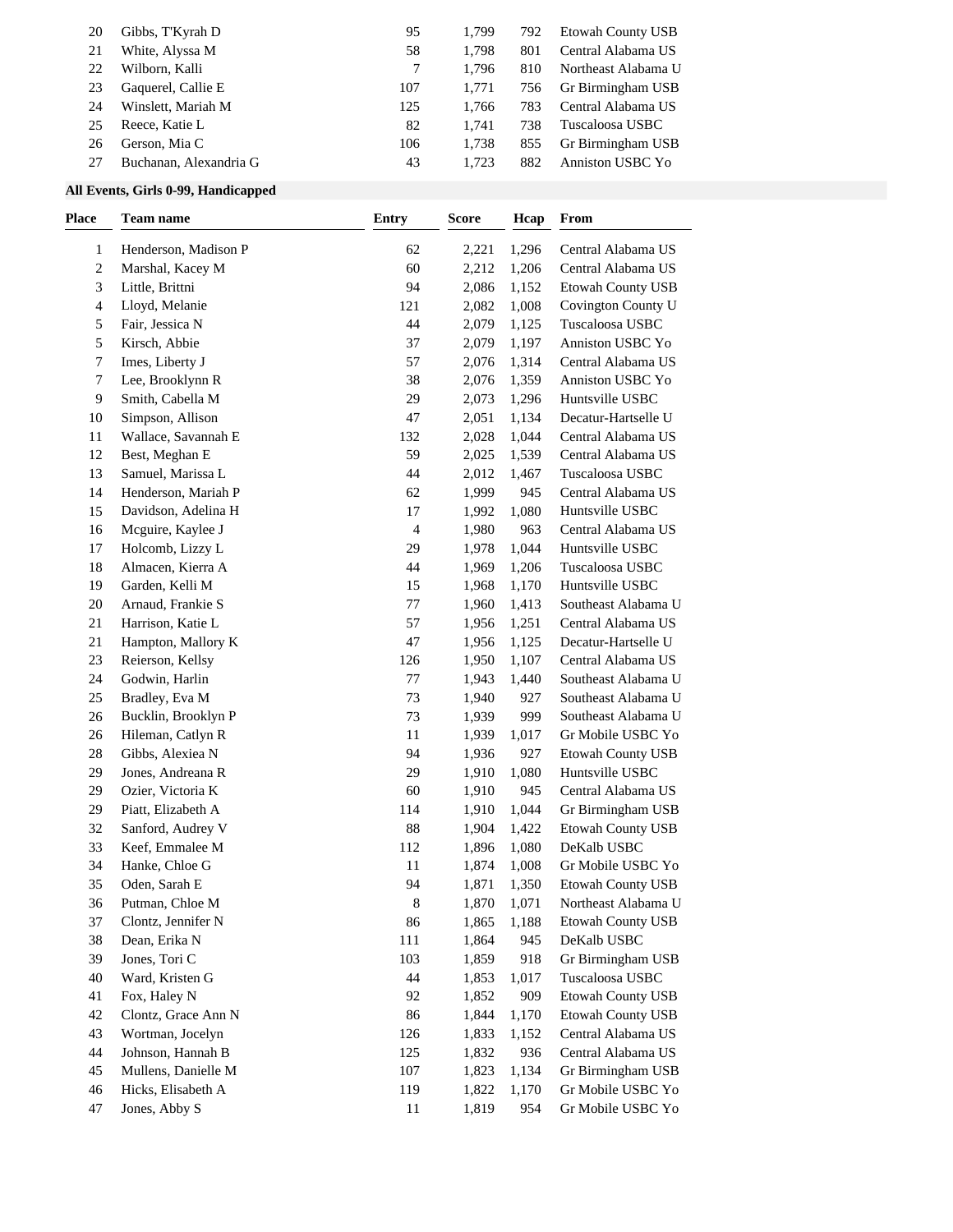| 48 | McKnight, Alyssa C | 55  | 1.818 | 990   | Central Alabama US       |
|----|--------------------|-----|-------|-------|--------------------------|
| 49 | White, Lindsey M   | 58  | 1,811 | 1,143 | Central Alabama US       |
| 50 | Smith, Selena N    | 94  | 1.803 | 1.008 | <b>Etowah County USB</b> |
| 51 | Gibbs, Shy'Ere K   | 95  | 1.791 | 927   | Etowah County USB        |
| 52 | Clontz, Jessica K  | 86  | 1.787 | 1,269 | Etowah County USB        |
| 53 | Mullinax, Morgan J | 100 | 1.779 | 981   | Gr Birmingham USB        |
| 54 | Gibbs, Kynzlon N   | 95  | 1.761 | 1,080 | <b>Etowah County USB</b> |
| 55 | Meguire, Ceara N   | 4   | 1.758 | 909   | Central Alabama US       |
| 56 | Bryant, Zoe I      | 38  | 1.728 | 1.017 | Anniston USBC Yo         |
| 57 | Coley, Elizabeth A | 37  | 1,689 | 954   | Anniston USBC Yo         |
|    |                    |     |       |       |                          |

## **All Events P & M, Boys, Handicapped**

| <b>Place</b><br><b>Team name</b><br>Hcap<br>Entry<br>From<br>Score |
|--------------------------------------------------------------------|
| Henagan, Dalton<br>122<br>768 Covington County U<br>1.401          |
| 492 Northeast Alabama U<br>1.238<br>Thompson, Lee                  |
| Bradley, Randall L<br>360 Chattahoochee Valle<br>1.078<br>3        |

## **Scholarship All Events, Boys 175 & Over, Handicapped**

| Place          | <b>Team name</b>        | Entry                       | <b>Score</b> | Hcap | From                |
|----------------|-------------------------|-----------------------------|--------------|------|---------------------|
| $\mathbf{1}$   | Matthews, James W       | 64                          | 2,005        |      | Central Alabama US  |
| 2              | Nottingham, Charles K   | 20                          | 1,978        | 135  | Huntsville USBC     |
| 3              | Martin, Daniel C        | 123                         | 1,968        | 207  | Central Alabama US  |
| $\overline{4}$ | Stockard, Christopher R | 97                          | 1,918        |      | Gr Birmingham USB   |
| 5              | Smith, Joseph C         | 79                          | 1,883        | 216  | Tuscaloosa USBC     |
| 6              | Roos, Jonathan E        | 33                          | 1,846        | 54   | Huntsville USBC     |
| 7              | Grondin, Joseph A       | 67                          | 1,838        | 126  | Central Alabama US  |
| 8              | McCormick, Braydenton S | 40                          | 1,832        | 126  | Anniston USBC Yo    |
| 9              | Marlow, Zachary R       | $\ensuremath{\mathfrak{Z}}$ | 1,824        | 198  | Central Alabama US  |
| 10             | Huffman, Adonus D       | $\mathfrak{Z}$              | 1,818        | 117  | Central Alabama US  |
| 11             | Mullins, Billy J, III   | 31                          | 1,813        | 27   | Huntsville USBC     |
| 12             | Dirksen, Bryan A        | 72                          | 1,804        | 90   | Southeast Alabama U |
| 13             | Nguyen, Alpha T         | $20\,$                      | 1,794        | 117  | Huntsville USBC     |
| 14             | Conforti, Nicholas M    | 21                          | 1,792        | 9    | Huntsville USBC     |
| 15             | Garrett, Omario         | 121                         | 1,786        | 216  | Covington County U  |
| 16             | Crews, Blake            | 26                          | 1,781        | 153  | Huntsville USBC     |
| 17             | Ferraz, Blake A         | 63                          | 1,773        | 108  | Central Alabama US  |
| 18             | Hicks, Jarrod           | 104                         | 1,753        | 108  | Gr Birmingham USB   |
| 19             | Davis, Parker           | 13                          | 1,752        | 180  | Gr Mobile USBC Yo   |
| 20             | Perry, Mitchell A       | 21                          | 1,748        | 108  | Huntsville USBC     |
| $21\,$         | Mckenzie, Logan A       | 113                         | 1,747        | 126  | DeKalb USBC         |
| 22             | Potter, Travis L        | 20                          | 1,746        | 99   | Huntsville USBC     |
| 23             | Hicks, Michael C, II    | 40                          | 1,724        | 198  | Anniston USBC Yo    |
| 24             | Kendall, Ryan           | 128                         | 1,722        | 135  | Gr Birmingham USB   |
| 24             | Jeffries, Stanley       | 97                          | 1,722        | 72   | Gr Birmingham USB   |
| 26             | Prewitt, Shane          | 49                          | 1,718        | 225  | Decatur-Hartselle U |
| 27             | Hicks, Justin N         | 113                         | 1,709        | 180  | DeKalb USBC         |
| 28             | Adrian, David R         | 124                         | 1,700        | 171  | Central Alabama US  |
| 29             | Haddock, Eli B          | 123                         | 1,695        | 27   | Central Alabama US  |
| 30             | Nguyen, Aaron T         | $21\,$                      | 1,688        | 144  | Huntsville USBC     |
| 31             | Traylor, O'Dell J       | 97                          | 1,669        |      | Gr Birmingham USB   |
| 32             | Goodman, Sean K         | 49                          | 1,662        | 126  | Decatur-Hartselle U |
| 33             | LaRue, Richard A        | 123                         | 1,655        | 189  | Central Alabama US  |
| 34             | Wright, Jared A         | 25                          | 1,654        | 216  | Huntsville USBC     |
| 35             | Stricklin, Brett A, Sr  | 50                          | 1,650        |      | Lauderdale USBC Y   |
| 36             | Garton, William "Cody"  | 31                          | 1,649        |      | Huntsville USBC     |
| 37             | Carriker, David A       | 63                          | 1,648        | 99   | Central Alabama US  |
| 38             | Prewitt, Derrick W      | 48                          | 1,645        | 225  | Decatur-Hartselle U |
| 39             | Folks, Tavares D        | 80                          | 1,615        | 189  | Tuscaloosa USBC     |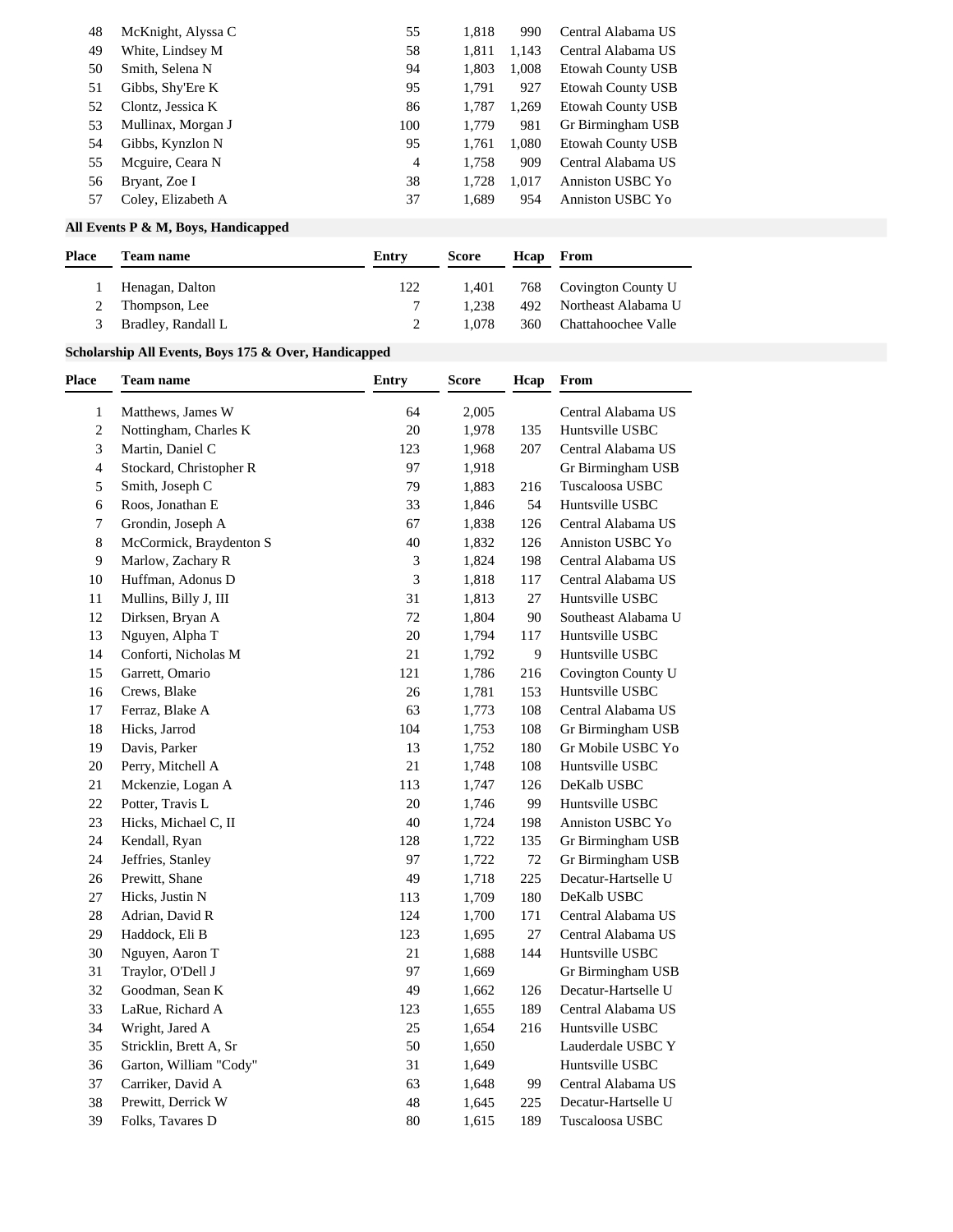| Hollander, Michael J<br>Lauderdale USBC Y<br>1.595<br>207<br>51<br>41<br>Rodgers, Luke<br>Central Alabama US<br>132<br>1.590<br>153<br>42<br>43 Stricklin, Johnny C<br>Lauderdale USBC Y<br>1.506<br>117<br>51 |
|----------------------------------------------------------------------------------------------------------------------------------------------------------------------------------------------------------------|
|                                                                                                                                                                                                                |
|                                                                                                                                                                                                                |
|                                                                                                                                                                                                                |
| Stephan, Alex D<br>Huntsville USBC<br>34<br>1.430<br>54<br>44                                                                                                                                                  |
| Muhammad, Zakir<br>Central Alabama US<br>1.407<br>63<br>162<br>45                                                                                                                                              |

### **Scholarship All Events, Boys 140-174, Handicapped**

| Place        | <b>Team name</b>                      | <b>Entry</b> | <b>Score</b>   | Hcap       | From                     |
|--------------|---------------------------------------|--------------|----------------|------------|--------------------------|
| $\mathbf{1}$ | Gibbs, Raheem M                       | 89           | 2,110          | 288        | Etowah County USB        |
| 2            | Hutchins, Brent D                     | 102          | 2,070          | 369        | Gr Birmingham USB        |
| 3            | Vickers, Bryant D                     | 76           | 2,056          | 477        | Southeast Alabama U      |
| 4            | Perry, Jody D                         | 19           | 2,039          | 315        | Huntsville USBC          |
| 5            | Conforti, Daniel J                    | 19           | 1,985          | 324        | Huntsville USBC          |
| 6            | Finch, Adam                           | 19           | 1,972          | 432        | Huntsville USBC          |
| 7            | Hamilton, Corderius L                 | 98           | 1,966          | 441        | Gr Birmingham USB        |
| 8            | Duncan, Dylan P                       | 91           | 1,958          | 495        | Etowah County USB        |
| 9            | Gibbs, Austin T                       | 89           | 1,953          | 477        | <b>Etowah County USB</b> |
| 10           | Echols, William K                     | 67           | 1,931          | 234        | Central Alabama US       |
| 11           | Lewis, Deon J                         | 33           | 1,928          | 405        | Huntsville USBC          |
| 12           | Page, Steven T                        | 67           | 1,917          | 477        | Central Alabama US       |
| 13           | Birch, William (Andrew)               | 69           | 1,906          | 432        | Central Alabama US       |
| 13           | Jones, Gregory J, Jr                  | 101          | 1,906          | 441        | Gr Birmingham USB        |
| 15           | Knight, Tre                           | 98           | 1,905          | 288        | Gr Birmingham USB        |
|              |                                       |              |                |            | Decatur-Hartselle U      |
| 16           | Hamilton, Matthew W<br>Myers, Alton W | 49<br>9      | 1,903<br>1,898 | 387<br>486 | Gr Mobile USBC Yo        |
| 17           |                                       |              |                |            |                          |
| 18           | Saunders, Travis C                    | 100          | 1,894          | 450        | Gr Birmingham USB        |
| 19           | Gomez, Anthony E<br>Howard, Jacob T   | 9            | 1,864          | 423        | Gr Mobile USBC Yo        |
| 20           |                                       | 9            | 1,861          | 531        | Gr Mobile USBC Yo        |
| 21           | Simersky, Mikal H                     | 66           | 1,860          | 495        | Central Alabama US       |
| 21           | Gibson, Johnathan B                   | 79           | 1,860          | 315        | Tuscaloosa USBC          |
| 23           | King, Michael R                       | 65           | 1,857          | 477        | Central Alabama US       |
| 24           | Windham, Austin D                     | $70\,$       | 1,850          | 504        | Central Alabama US       |
| 25           | Perez, Brandon                        | 46           | 1,849          | 387        | Decatur-Hartselle U      |
| 26           | Mann, Buddy                           | 46           | 1,847          | 459        | Decatur-Hartselle U      |
| $27\,$       | Stewart, Shelton M                    | 46           | 1,837          | 450        | Decatur-Hartselle U      |
| 28           | Van, Andrew                           | 104          | 1,836          | 270        | Gr Birmingham USB        |
| 29           | Hooper, Derek H                       | 74           | 1,831          | 306        | Southeast Alabama U      |
| 30           | Clark, Christopher D                  | 74           | 1,830          | 459        | Southeast Alabama U      |
| 31           | Demas, Tristen E                      | 66           | 1,828          | 531        | Central Alabama US       |
| 32           | Green, Joshua C                       | 35           | 1,827          | 486        | Anniston USBC Yo         |
| 33           | Kendall, Greg                         | 128          | 1,823          | 327        | Gr Birmingham USB        |
| 34           | Preston, Stephen P                    | 33           | 1,818          | 261        | Huntsville USBC          |
| 35           | Kramer, Ryan                          | 65           | 1,807          | 297        | Central Alabama US       |
| 36           | Shepherd, Jarret S                    | $27\,$       | 1,800          | 513        | Huntsville USBC          |
| 37           | King, Toquan                          | 25           | 1,799          | 522        | Huntsville USBC          |
| 38           | Malysse, Cameron M                    | 76           | 1,798          | 261        | Southeast Alabama U      |
| 39           | Moore, Tyler M                        | 133          | 1,796          | 414        | Central Alabama US       |
| 40           | Franks, Dakota M                      | 37           | 1,792          | 495        | Anniston USBC Yo         |
| 41           | Headrick, Spencer S                   | 7            | 1,789          | 279        | Northeast Alabama U      |
| 42           | Ginn, Matt                            | 40           | 1,784          | 450        | Anniston USBC Yo         |
| 42           | Wicks, Jacob A                        | 90           | 1,784          | 531        | Etowah County USB        |
| 44           | Echols, Joshua B                      | 69           | 1,780          | 261        | Central Alabama US       |
| 45           | Pearson, Ricardo J, III               | 18           | 1,779          | 351        | Huntsville USBC          |
| 46           | Smith, Dakota W                       | 35           | 1,778          | 513        | Anniston USBC Yo         |
| 47           | Bailey, Keelin                        | 80           | 1,774          | 342        | Tuscaloosa USBC          |
| 48           | Hicks, Charles A                      | $46\,$       | 1,773          | 333        | Decatur-Hartselle U      |
| 49           | Franks, Carson L                      | 42           | 1,770          | 531        | Anniston USBC Yo         |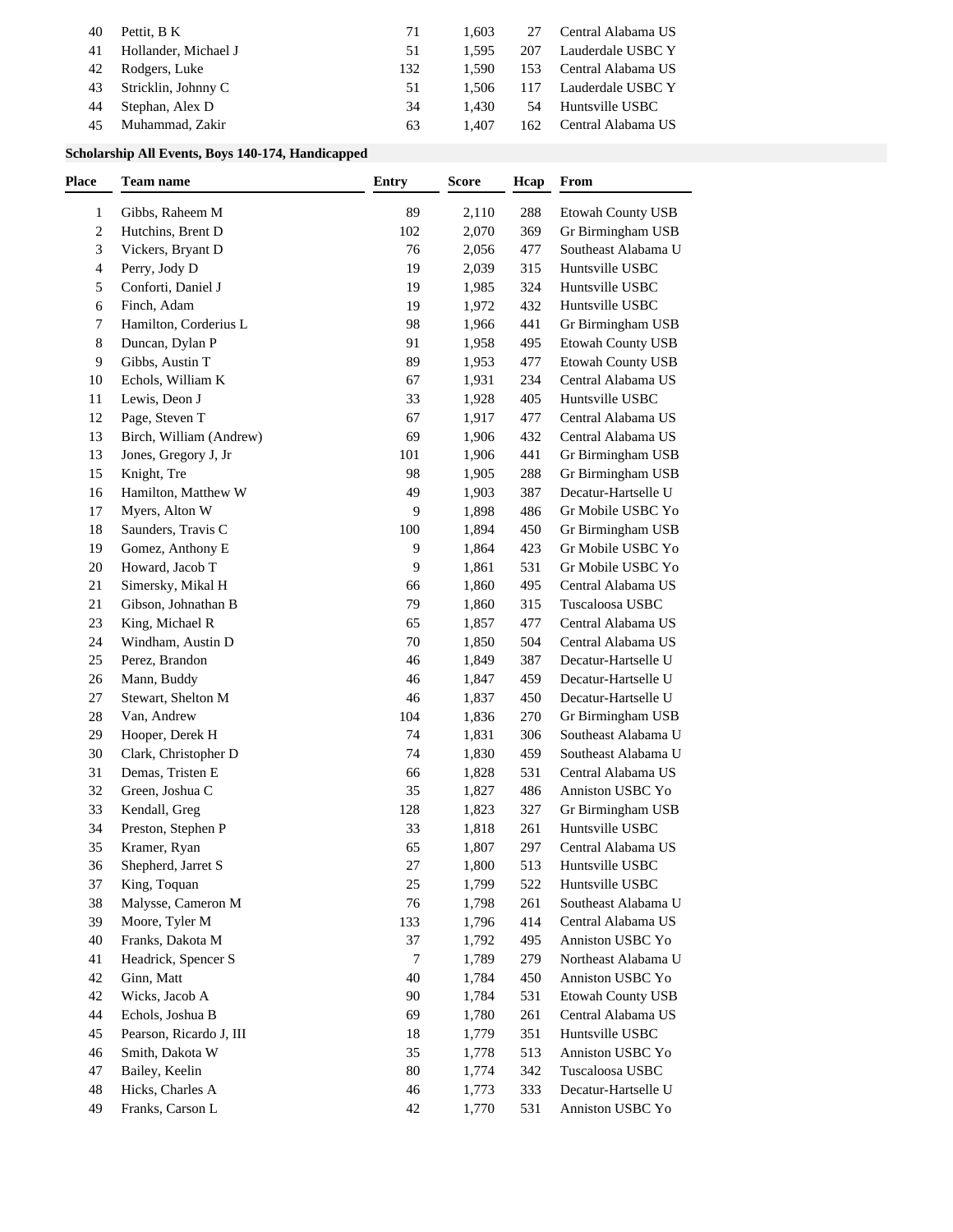| 50 | Rowser, Michael     | 99  | 1,764 | 504 | Gr Birmingham USB        |
|----|---------------------|-----|-------|-----|--------------------------|
| 51 | Turner, Qu'Tarius T | 32  | 1,755 | 378 | Huntsville USBC          |
| 52 | Fell, Will          | 104 | 1,753 | 234 | Gr Birmingham USB        |
| 53 | McCall, Justin E    | 64  | 1,750 | 288 | Central Alabama US       |
| 53 | Mason, James E      | 20  | 1,750 | 477 | Huntsville USBC          |
| 55 | Tillery, Hunter     | 132 | 1,748 | 396 | Central Alabama US       |
| 56 | Grubbs, Trevor M    | 39  | 1,747 | 351 | Anniston USBC Yo         |
| 57 | Hahn, Craig A       | 76  | 1,739 | 486 | Southeast Alabama U      |
| 58 | Desselle, Timothy C | 65  | 1,730 | 423 | Central Alabama US       |
| 59 | Goss, Mitchell J    | 98  | 1,725 | 315 | Gr Birmingham USB        |
| 60 | Latham, John E      | 102 | 1,723 | 414 | Gr Birmingham USB        |
| 61 | Allen, Douglas H    | 39  | 1,716 | 360 | Anniston USBC Yo         |
| 62 | Towry, Chris D      | 31  | 1,715 | 378 | Huntsville USBC          |
| 63 | Putman, Race J      | 8   | 1,713 | 513 | Northeast Alabama U      |
| 64 | Hamm, Sherman W     | 71  | 1,709 | 369 | Central Alabama US       |
| 65 | McKay, Kyle         | 13  | 1,704 | 495 | Gr Mobile USBC Yo        |
| 66 | Elkins, Trevor A    | 50  | 1,703 | 378 | Lauderdale USBC Y        |
| 67 | Hill, Payton R      | 90  | 1,702 | 459 | <b>Etowah County USB</b> |
| 68 | Foote, Michael J    | 43  | 1,700 | 351 | Anniston USBC Yo         |
| 69 | Cahoon, Tyler       | 65  | 1,696 | 288 | Central Alabama US       |
| 70 | Falk, Austin S      | 35  | 1,687 | 306 | Anniston USBC Yo         |
| 71 | Garrett, Timothy S  | 87  | 1,683 | 243 | <b>Etowah County USB</b> |
| 72 | Bass, Caleb J       | 124 | 1,679 | 369 | Central Alabama US       |
| 73 | Despres, Jordan M   | 72  | 1,678 | 477 | Southeast Alabama U      |
| 73 | Williams, Tyler G   | 93  | 1,678 | 306 | <b>Etowah County USB</b> |
| 75 | Chynoweth, Jon A    | 129 | 1,676 | 504 | Huntsville USBC          |
| 76 | Pugh, Charles C     | 102 | 1,674 | 324 | Gr Birmingham USB        |
| 77 | Henry, Ned          | 131 | 1,645 | 315 | Huntsville USBC          |
| 78 | Fulghum, Justin P   | 49  | 1,636 | 342 | Decatur-Hartselle U      |
| 79 | Milner, Austin C    | 64  | 1,632 | 360 | Central Alabama US       |
| 79 | Garrett, Brian P    | 87  | 1,632 | 234 | Etowah County USB        |
| 81 | Carpenter, Seth     | 71  | 1,594 | 387 | Central Alabama US       |
| 82 | Adams, Ross E       | 127 | 1,308 | 246 | Central Alabama US       |
| 83 | Scott, Andrew B     | 103 | 1,137 | 246 | Gr Birmingham USB        |

### **Scholarship All Events, Boys 101-139, Handicapped**

| Place | <b>Team name</b>      | <b>Entry</b> | Score | Hcap | From                     |
|-------|-----------------------|--------------|-------|------|--------------------------|
| 1     | Mc Willie, Xavier C   | 103          | 2,170 | 711  | Gr Birmingham USB        |
| 2     | Humphryes, Garrett E  | 81           | 2,167 | 855  | Tuscaloosa USBC          |
| 3     | Bates, William M      | 70           | 2,091 | 702  | Central Alabama US       |
| 4     | Seivers, Wayne M      | 34           | 2,048 | 549  | Huntsville USBC          |
| 4     | McNeeley, Christian T | 9            | 2,048 | 693  | Gr Mobile USBC Yo        |
| 6     | McGough, William T    | 71           | 2,046 | 684  | Central Alabama US       |
| 7     | Cazalas, Steven C     | 13           | 2,042 | 819  | Gr Mobile USBC Yo        |
| 8     | Latner, John D        | 5            | 2,041 | 873  | Central Alabama US       |
| 9     | Parker, Cody          | 111          | 2,040 | 684  | DeKalb USBC              |
| 10    | Lundy, Matt A         | 34           | 2,028 | 648  | Huntsville USBC          |
| 11    | Belletete, Conner J   | 47           | 2,026 | 891  | Decatur-Hartselle U      |
| 12    | Pruka, Brian O        | 16           | 2,016 | 774  | Huntsville USBC          |
| 13    | Dennis, Vaughn        | 99           | 2,005 | 612  | Gr Birmingham USB        |
| 14    | Carroll, Tanner       | 90           | 1,993 | 639  | <b>Etowah County USB</b> |
| 15    | Till, Austin P        | 66           | 1,987 | 702  | Central Alabama US       |
| 16    | Carriker, Joshua A    | 60           | 1,985 | 765  | Central Alabama US       |
| 17    | Lightfoot, Jason M    | 124          | 1,977 | 720  | Central Alabama US       |
| 18    | Clarkson, Michael W   | 45           | 1,971 | 891  | Tuscaloosa USBC          |
| 19    | Barnes, Terrence      | 101          | 1,970 | 666  | Gr Birmingham USB        |
| 20    | Cox, Daniel           | 13           | 1,952 | 684  | Gr Mobile USBC Yo        |
| 21    | Patterson, Collin A   | 125          | 1,948 | 819  | Central Alabama US       |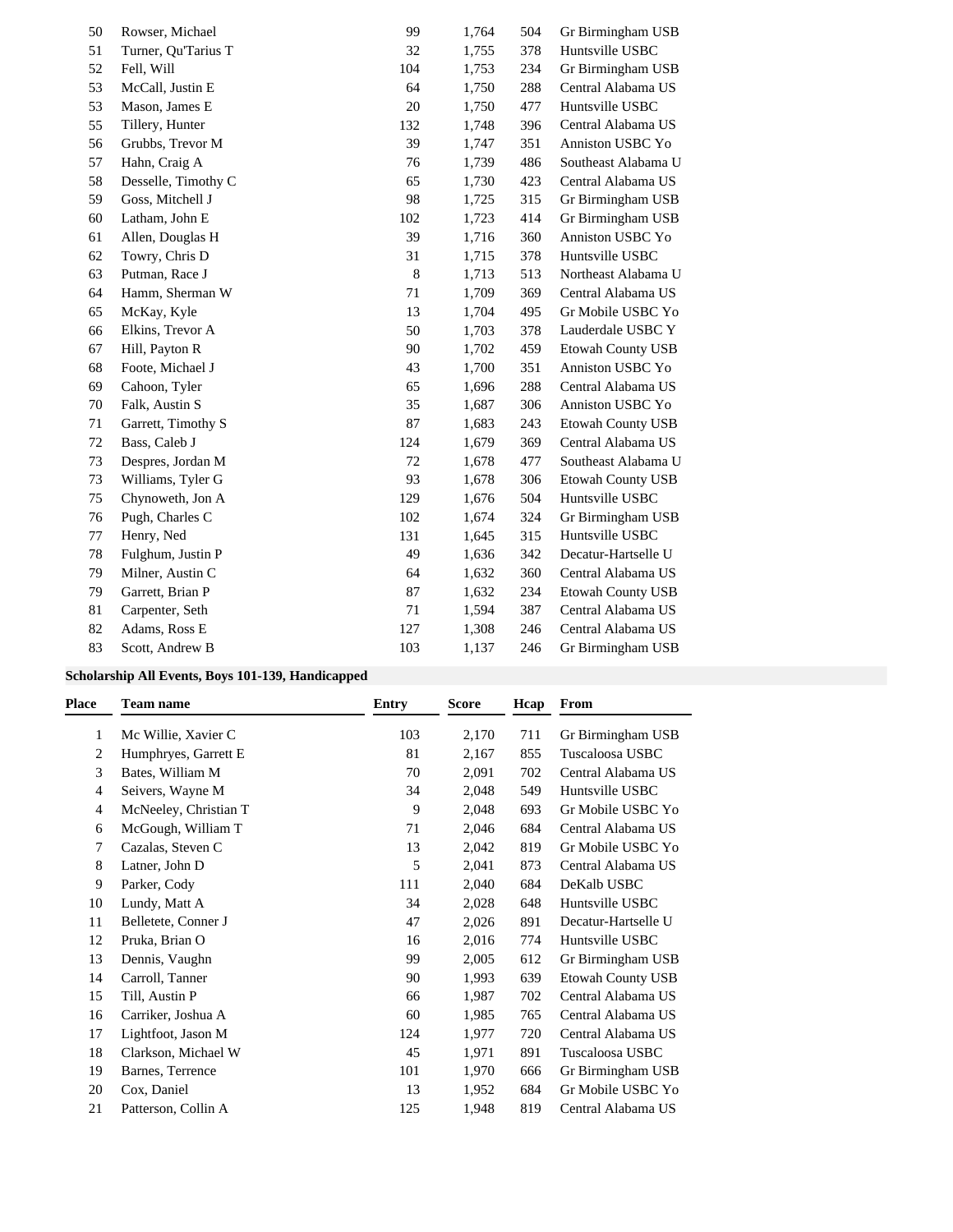| 22 | Reboul, Joshua T       | 18                       | 1,935 | 891 | Huntsville USBC          |
|----|------------------------|--------------------------|-------|-----|--------------------------|
| 23 | Wilcher, Austin T      | 124                      | 1,930 | 675 | Central Alabama US       |
| 24 | Ozier, Kyle            | 69                       | 1,926 | 549 | Central Alabama US       |
| 25 | Kenon, Maurice A       | 16                       | 1,924 | 729 | Huntsville USBC          |
| 26 | Watkins, Garrett       | $81\,$                   | 1,923 | 738 | Tuscaloosa USBC          |
| 26 | Carmack, Chandler A    | 55                       | 1,923 | 828 | Central Alabama US       |
| 28 | Ajoloko, Thaddeus O    | 83                       | 1,921 | 729 | Tuscaloosa USBC          |
| 28 | Coleman, Charles L     | 80                       | 1,921 | 666 | Tuscaloosa USBC          |
| 30 | Rocha, Joel N          | 72                       | 1,916 | 621 | Southeast Alabama U      |
| 31 | Hughes, Mark A         | 51                       | 1,906 | 585 | Lauderdale USBC Y        |
| 32 | Roos, Timothy A        | 30                       | 1,903 | 594 | Huntsville USBC          |
|    | Ferris, Brendan A      | 19                       |       |     | Huntsville USBC          |
| 33 | Osburn, Anthony        |                          | 1,898 | 558 |                          |
| 34 |                        | 10                       | 1,897 | 891 | Gr Mobile USBC Yo        |
| 35 | Jennings, Dakota B     | 93                       | 1,895 | 729 | <b>Etowah County USB</b> |
| 36 | Kelley, Blake          | 68                       | 1,894 | 729 | Central Alabama US       |
| 37 | Coleman, Christopher R | 103                      | 1,891 | 711 | Gr Birmingham USB        |
| 38 | Towns, Jeremy          | 5                        | 1,885 | 612 | Central Alabama US       |
| 39 | Taylor, Aaron J        | 101                      | 1,883 | 621 | Gr Birmingham USB        |
| 39 | Thomas, Zac            | 27                       | 1,883 | 846 | Huntsville USBC          |
| 41 | Williams, Kolter M     | 15                       | 1,882 | 729 | Huntsville USBC          |
| 42 | Steyer, Christian J    | $\overline{\mathcal{A}}$ | 1,879 | 882 | Central Alabama US       |
| 42 | Toole, Alex C          | 106                      | 1,879 | 801 | Gr Birmingham USB        |
| 44 | Hayes, Jordan D        | 61                       | 1,874 | 774 | Central Alabama US       |
| 45 | Gibbs, Kevin D         | 89                       | 1,873 | 783 | <b>Etowah County USB</b> |
| 46 | Cox, Simeon A          | 84                       | 1,870 | 837 | Tuscaloosa USBC          |
| 47 | Putman, Bradley S      | 32                       | 1,866 | 567 | Huntsville USBC          |
| 48 | Hill, Taylor           | 92                       | 1,865 | 567 | <b>Etowah County USB</b> |
| 49 | Broyles, Isaiah A      | 111                      | 1,862 | 756 | DeKalb USBC              |
| 49 | Gilmore, Warren T      | 66                       | 1,862 | 729 | Central Alabama US       |
| 51 | Wall, Michael          | 129                      | 1,860 | 558 | Huntsville USBC          |
| 52 | Blake, William A       | 84                       | 1,859 | 576 | Tuscaloosa USBC          |
| 52 | Glover, Logan G        | 75                       | 1,859 | 729 | Southeast Alabama U      |
| 54 | Emerson, Lucus M       | 130                      | 1,856 | 639 | Huntsville USBC          |
| 55 | Brown, Darrien         | 32                       | 1,854 | 558 | Huntsville USBC          |
| 56 | Nguyen, Abraham T      | 16                       | 1,853 | 837 | Huntsville USBC          |
| 57 | Beavers, Alex          | 50                       | 1,847 | 603 | Lauderdale USBC Y        |
| 57 | Conway, Lane           | 79                       | 1,847 | 693 | Tuscaloosa USBC          |
| 57 | Patterson, Ethan S     | 125                      | 1,847 | 810 | Central Alabama US       |
| 60 | Pritchett, Brandon C   | 81                       | 1,846 | 576 | Tuscaloosa USBC          |
| 61 | Levasseur, Nathaniel   | 100                      | 1,844 | 837 | Gr Birmingham USB        |
| 62 | Garmon, Dakota B       | 92                       | 1,843 | 585 | Etowah County USB        |
| 63 | Hyde, Nicholas J       | 75                       | 1,835 | 792 | Southeast Alabama U      |
| 64 | Wilcher, Sean          | 126                      | 1,834 | 792 | Central Alabama US       |
|    | Ward, Joseph C         | 7                        |       | 549 | Northeast Alabama U      |
| 65 | Grondin, Don           |                          | 1,825 |     | Central Alabama US       |
| 66 |                        | 70                       | 1,824 | 612 |                          |
| 67 | Shaw, Thomas A         | 83                       | 1,823 | 792 | Tuscaloosa USBC          |
| 67 | Duke, Jeffery S        | 27                       | 1,823 | 585 | Huntsville USBC          |
| 69 | Goens, Logan C         | 130                      | 1,822 | 792 | Huntsville USBC          |
| 70 | McCormick, Jack S      | 43                       | 1,818 | 765 | Anniston USBC Yo         |
| 71 | Kimbril, Andrew        | 91                       | 1,815 | 747 | <b>Etowah County USB</b> |
| 72 | Hanson, Andrew R       | 93                       | 1,814 | 747 | <b>Etowah County USB</b> |
| 73 | Pippen, Adam           | 58                       | 1,812 | 693 | Central Alabama US       |
| 74 | Roos, Gregory J        | 28                       | 1,810 | 873 | Huntsville USBC          |
| 75 | Reaves, Jacob B        | 36                       | 1,809 | 738 | Anniston USBC Yo         |
| 76 | Nottingham, Aaron J    | 21                       | 1,808 | 585 | Huntsville USBC          |
| 77 | Schultz, Ben J         | 5                        | 1,804 | 801 | Central Alabama US       |
| 78 | Stiles, Jackson        | 28                       | 1,803 | 657 | Huntsville USBC          |
| 79 | Brown, Gavin E         | 12                       | 1,802 | 720 | Gr Mobile USBC Yo        |
| 80 | Poe, Alexander M       | 82                       | 1,801 | 855 | Tuscaloosa USBC          |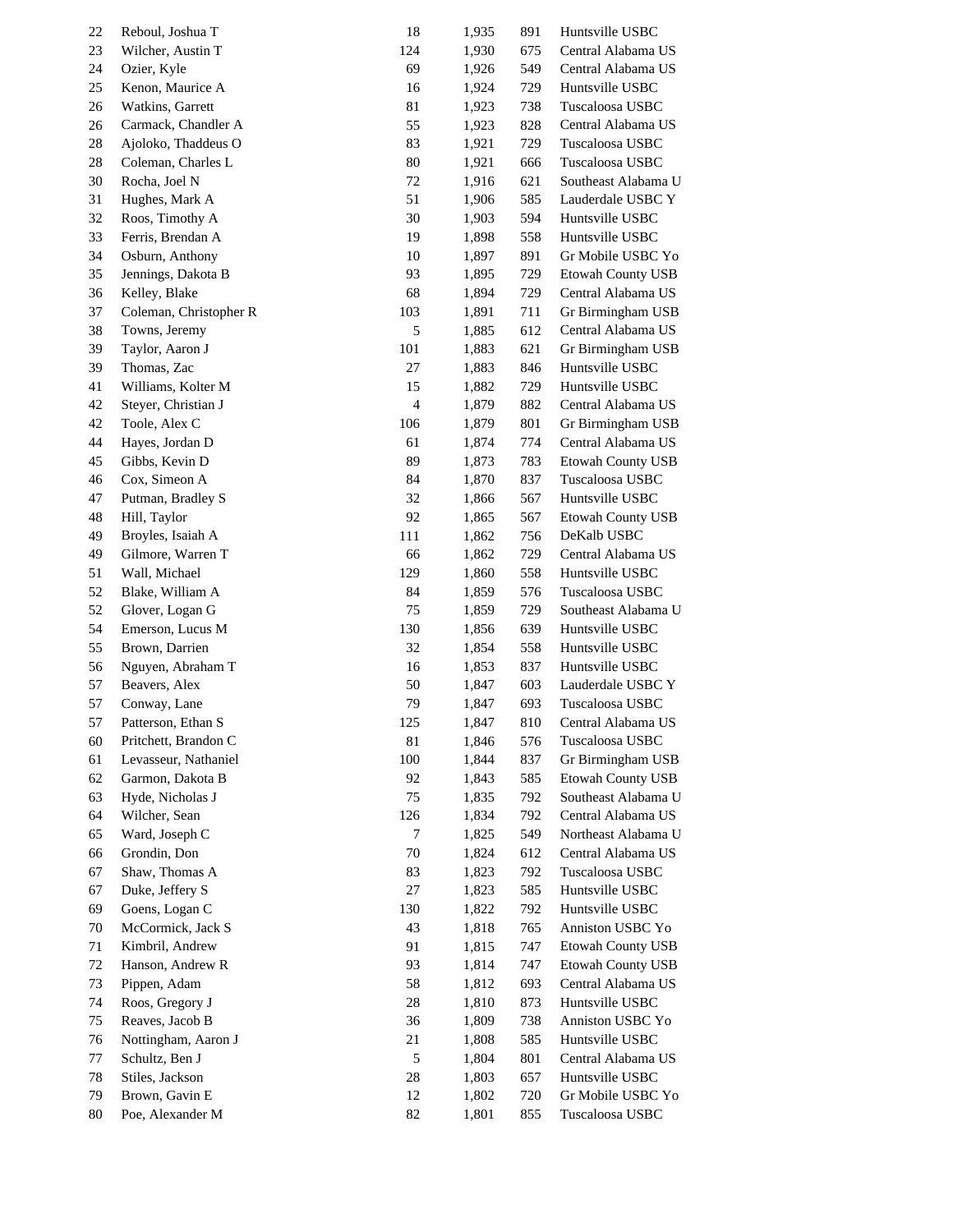| 81 | Stinson, Thomas C    | 75  | 1,800 | 729 | Southeast Alabama U      |
|----|----------------------|-----|-------|-----|--------------------------|
| 82 | Brown, Bowen D       | 112 | 1,798 | 891 | DeKalb USBC              |
| 83 | Harris, Kenneth T    | 32  | 1.791 | 612 | Huntsville USBC          |
| 84 | Manuel, Blake P      | 68  | 1,790 | 657 | Central Alabama US       |
| 85 | McNish, Logan A      | 72  | 1.789 | 594 | Southeast Alabama U      |
| 86 | Crumpton, Marshall M | 5   | 1,766 | 585 | Central Alabama US       |
| 87 | Burt, Sebastian C    | 113 | 1.756 | 693 | DeKalb USBC              |
| 87 | Godfrey, Cody J      | 91  | 1,756 | 576 | <b>Etowah County USB</b> |
| 89 | Davis, Myliq         | 28  | 1,751 | 828 | Huntsville USBC          |
| 90 | McDill, Ryan M       | 42  | 1,745 | 603 | Anniston USBC Yo         |
| 91 | Foote, Nathan W      | 43  | 1.718 | 576 | Anniston USBC Yo         |
| 92 | Crews, Brandon K     | 27  | 1,681 | 801 | Huntsville USBC          |
| 93 | Stroup, Taylor B     | 45  | 1.626 | 522 | Tuscaloosa USBC          |
| 94 | Colotario, Michael   | 70  | 1,599 | 612 | Central Alabama US       |
| 95 | Beggs, Matt          | 91  | 1,271 | 528 | <b>Etowah County USB</b> |

## **Scholarship All Events, Boys 0-100, Handicapped**

| Place          | <b>Team name</b>         | Entry       | <b>Score</b> | Hcap  | From                     |
|----------------|--------------------------|-------------|--------------|-------|--------------------------|
| 1              | Lloyd, Parker            | 121         | 2,192        | 918   | Covington County U       |
| $\overline{c}$ | Blair, Brayden A         | 88          | 2,161        | 1,350 | Etowah County USB        |
| 3              | Simms, Hunter J          | 10          | 2,152        | 1,080 | Gr Mobile USBC Yo        |
| 4              | Griggs, Cameron R        | 6           | 2,145        | 945   | Central Alabama US       |
| 5              | Woodham, Brady           | 122         | 2,089        | 1,116 | Covington County U       |
| 6              | Winters, Derrian Z       | 45          | 2,081        | 1,242 | Tuscaloosa USBC          |
| 7              | Henagan, Dalton          | 122         | 1,692        | 768   | Covington County U       |
| 8              | Davis, Caleb N           | 15          | 2,071        | 1,089 | Huntsville USBC          |
| 9              | Betker, Jonathan B       | 62          | 2,068        | 1,044 | Central Alabama US       |
| 10             | Plott, D'Andre J         | 36          | 2,052        | 1,170 | Anniston USBC Yo         |
| 11             | Cyree, Julian D          | 14          | 2,051        | 1,341 | Huntsville USBC          |
| 12             | Gajda, Anthony L         | 87          | 2,050        | 999   | <b>Etowah County USB</b> |
| 13             | Goodwin, Tanner J        | 10          | 2,047        | 1,143 | Gr Mobile USBC Yo        |
| 14             | Bolton, James R          | 68          | 2,041        | 1,260 | Central Alabama US       |
| 15             | Hobbie, Arlend           | $\epsilon$  | 2,033        | 999   | Central Alabama US       |
| 16             | Guess, Nickolas W        | $\,$ 8 $\,$ | 2,028        | 909   | Northeast Alabama U      |
| 17             | Humphryes, Collin M      | $81\,$      | 2,026        | 909   | Tuscaloosa USBC          |
| 18             | Cowart, Andrew T         | 61          | 2,025        | 990   | Central Alabama US       |
| 19             | Bryant, Nathaniel John H | 38          | 2,022        | 1,359 | Anniston USBC Yo         |
| 20             | Doyle, Nick D            | 93          | 2,019        | 918   | Etowah County USB        |
| $21\,$         | Lloyd, Grant             | 121         | 2,016        | 963   | Covington County U       |
| 21             | Boykin, Andre D, Jr      | 36          | 2,016        | 1,314 | Anniston USBC Yo         |
| 23             | Titus, Damon D           | 6           | 2,003        | 1,107 | Central Alabama US       |
| 24             | Farris, William A        | 58          | 2,002        | 1,260 | Central Alabama US       |
| 25             | Pasquarella, Andrew W    | 78          | 1,990        | 1,350 | Southeast Alabama U      |
| 26             | Carter, Logan M          | 62          | 1,988        | 1,341 | Central Alabama US       |
| $27\,$         | Clarkson, Christopher J  | 45          | 1,987        | 1,314 | Tuscaloosa USBC          |
| 28             | Guettler, Leo            | 30          | 1,984        | 1,098 | Huntsville USBC          |
| 29             | Smith, Colton L          | 35          | 1,976        | 999   | Anniston USBC Yo         |
| 30             | Trudeau, Nathaniel S     | 129         | 1,971        | 1,053 | Huntsville USBC          |
| 31             | Titus, Dezmond D         | 6           | 1,964        | 1,143 | Central Alabama US       |
| 32             | Nichols, Clay J          | 57          | 1,963        | 1,089 | Central Alabama US       |
| 32             | Taylor, Matthew R        | 88          | 1,963        | 1,116 | Etowah County USB        |
| 34             | Poe, Carson M            | 82          | 1,955        | 1,089 | Tuscaloosa USBC          |
| 35             | East, Jared              | 86          | 1,948        | 1,296 | Etowah County USB        |
| 36             | Moore, Devin T           | 56          | 1,947        | 1,017 | Central Alabama US       |
| 37             | Jacks, Joshua C          | 106         | 1,945        | 1,251 | Gr Birmingham USB        |
| 38             | Kuhn, Corey R            | 57          | 1,941        | 1,098 | Central Alabama US       |
| 39             | Whitman, Brendan W       | 55          | 1,917        | 909   | Central Alabama US       |
| 39             | Medlock, Austin S        | 112         | 1,917        | 945   | DeKalb USBC              |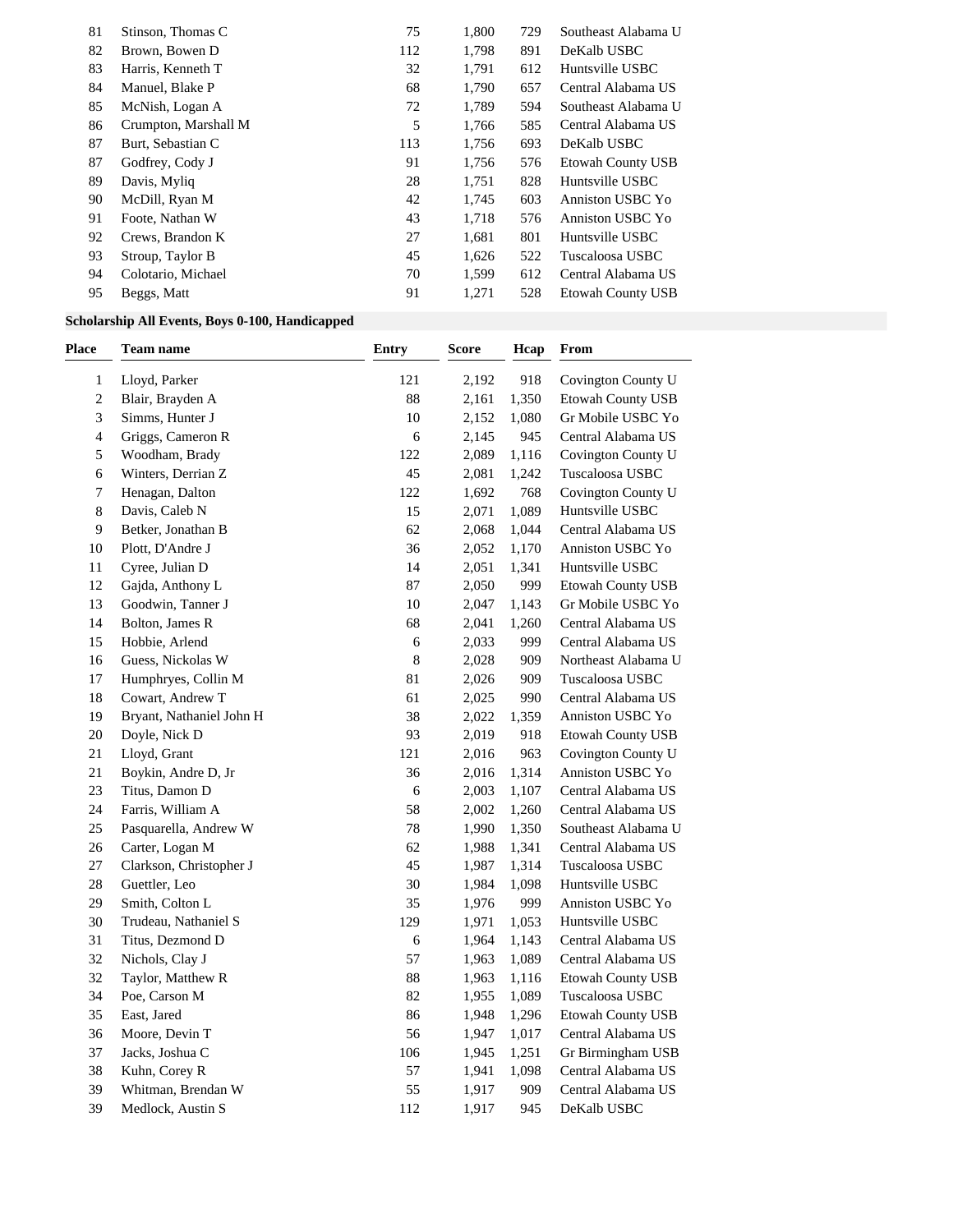| 41 | Estes, Zachary E     | 73  | 1,910 | 1,008 | Southeast Alabama U      |
|----|----------------------|-----|-------|-------|--------------------------|
| 42 | Cahoon, Nicholas K   | 56  | 1,902 | 1,044 | Central Alabama US       |
| 43 | Lawshe, Matt K       | 12  | 1,901 | 954   | Gr Mobile USBC Yo        |
| 44 | Reynolds, Austin C   | 78  | 1,895 | 972   | Southeast Alabama U      |
| 45 | Jones, Alex M        | 130 | 1,888 | 1,053 | Huntsville USBC          |
| 46 | Keef, Joshua L       | 112 | 1,884 | 1,341 | DeKalb USBC              |
| 46 | Schieffer, Charles S | 78  | 1,884 | 1,116 | Southeast Alabama U      |
| 48 | Haight, Matthew S    | 12  | 1,883 | 999   | Gr Mobile USBC Yo        |
| 49 | Roberts, James R     | 16  | 1,882 | 1,116 | Huntsville USBC          |
| 50 | Cowart, Zachary T    | 61  | 1,880 | 1,134 | Central Alabama US       |
| 51 | Durden, Shane        | 61  | 1,877 | 963   | Central Alabama US       |
| 52 | Lambros, Nicholas A  | 83  | 1,869 | 1,044 | Tuscaloosa USBC          |
| 53 | Wright, Jacob        | 60  | 1,868 | 1,026 | Central Alabama US       |
| 54 | Hayes, Lane          | 100 | 1,866 | 1,125 | Gr Birmingham USB        |
| 55 | Davis, Stephen D     | 107 | 1,844 | 1,035 | Gr Birmingham USB        |
| 56 | Albritton, Woodie A  | 12  | 1,843 | 1,242 | Gr Mobile USBC Yo        |
| 57 | Thorniley, Preston E | 131 | 1,838 | 963   | Huntsville USBC          |
| 58 | Bishop, William A    | 73  | 1,837 | 999   | Southeast Alabama U      |
| 59 | Durden, Adam         | 59  | 1,835 | 1,044 | Central Alabama US       |
| 60 | Trammel, Cameron     | 59  | 1,831 | 1,017 | Central Alabama US       |
| 60 | Cash, Christopher    | 88  | 1,831 | 1,251 | <b>Etowah County USB</b> |
| 62 | Dempsey, Dylan C     | 106 | 1,821 | 954   | Gr Birmingham USB        |
| 63 | Lee, Jordan D        | 36  | 1,817 | 954   | Anniston USBC Yo         |
| 64 | Cornelius, Joshua L  | 89  | 1,810 | 1,062 | <b>Etowah County USB</b> |
| 65 | Dismukes, Bryson A   | 10  | 1,801 | 900   | Gr Mobile USBC Yo        |
| 66 | Wildes, Jeremiah A   | 37  | 1,788 | 909   | Anniston USBC Yo         |
| 67 | Collier, Joseph      | 14  | 1,787 | 1,107 | Huntsville USBC          |
| 68 | Kilgore, Brett C     | 130 | 1,776 | 999   | Huntsville USBC          |
| 69 | Grooms, Zachary      | 122 | 1,763 | 936   | Covington County U       |
| 70 | Harper, Garett       | 109 | 1,751 | 1,053 | Gr Birmingham USB        |
| 71 | Bradley, Daultyn A   | 75  | 1,749 | 1,062 | Southeast Alabama U      |
| 72 | Goldstein, Marc S    | 109 | 1,728 | 1,170 | Gr Birmingham USB        |
| 73 | Burgess, Blake R     | 28  | 1,685 | 963   | Huntsville USBC          |
| 74 | Martin, Zachary A    | 56  | 1,678 | 1,017 | Central Alabama US       |

### **Scholarship All Events, Girls 140 and Over, Handicapped**

| Place | Team name             | <b>Entry</b> | <b>Score</b> | Hcap | From                     |
|-------|-----------------------|--------------|--------------|------|--------------------------|
| 1     | Cutter, Amy           | 129          | 1,962        | 531  | Huntsville USBC          |
| 2     | Derico, Olivia C      | 3            | 1,947        | 207  | Central Alabama US       |
| 3     | Easterling, Katherine | 102          | 1,938        | 486  | Gr Birmingham USB        |
| 4     | Long, Rachael N       | 31           | 1,937        | 225  | Huntsville USBC          |
| 5     | Pair, Tasha M         | 26           | 1,882        | 459  | Huntsville USBC          |
| 6     | Duke, Sydney          | 122          | 1,867        | 441  | Covington County U       |
| 7     | Thomas, Emily D       | 113          | 1,857        | 261  | DeKalb USBC              |
| 8     | De Ramus, Chelsea D   | 101          | 1,849        | 450  | Gr Birmingham USB        |
| 9     | Elkins, Rachel L      | 90           | 1,842        | 513  | <b>Etowah County USB</b> |
| 10    | Clanton, Megan L      | 79           | 1,801        | 423  | Tuscaloosa USBC          |
| 11    | Traylor, Jazmine M    | 98           | 1,800        | 315  | Gr Birmingham USB        |
| 12    | Mason, Charlene M     | 18           | 1,793        | 540  | Huntsville USBC          |
| 13    | Scott, Danielle N     | 133          | 1,790        | 306  | Central Alabama US       |
| 14    | Washington, Emily     | 3            | 1,787        | 504  | Central Alabama US       |
| 15    | McGathy, Darla D, II  | 39           | 1,786        | 441  | Anniston USBC Yo         |
| 16    | Dickerson, Christa M  | 84           | 1,762        | 369  | Tuscaloosa USBC          |
| 17    | Stephens, Stormy D    | 69           | 1,742        | 414  | Central Alabama US       |
| 18    | Swaim, Michelle A     | 18           | 1,735        | 351  | Huntsville USBC          |
| 19    | Hahn, Christi Jo C    | 74           | 1,734        | 540  | Southeast Alabama U      |
| 20    | Stage, Tiffany N      | 30           | 1,713        | 234  | Huntsville USBC          |
| 21    | Goldsby, Ariana M     | 63           | 1,709        | 414  | Central Alabama US       |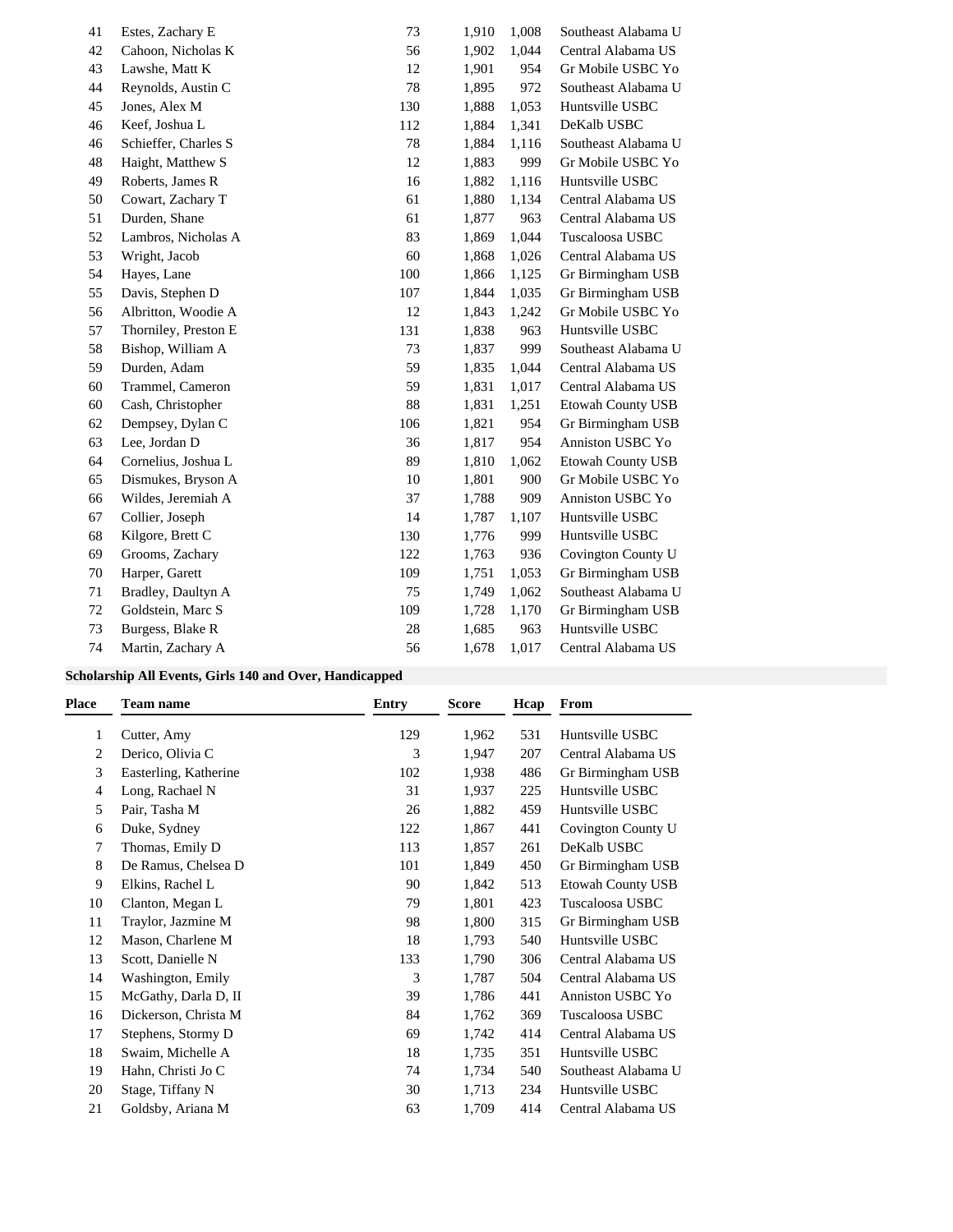| 22 | Waggoner-Ross, Connie D   | 67  | 1.693 |     | 432 Central Alabama US |
|----|---------------------------|-----|-------|-----|------------------------|
|    | 23 Arkuszeski, Destinee R | 68  | 1.690 |     | 540 Central Alabama US |
|    | 24 Sanderson, Hayley O    | 33  | 1.628 | 486 | Huntsville USBC        |
| 25 | Vinson, Catherine L       | 123 | 1.599 |     | 279 Central Alabama US |

### **Scholarship All Events, Girls 120-139, Handicapped**

| Place | <b>Team name</b>      | <b>Entry</b> | <b>Score</b> | Hcap | From                     |
|-------|-----------------------|--------------|--------------|------|--------------------------|
| 1     | Walp, Kerry E         | 132          | 1,985        | 675  | Central Alabama US       |
| 2     | Lewis, Sierra T       | 26           | 1,966        | 549  | Huntsville USBC          |
| 3     | Aericko, Karrington   | 26           | 1,893        | 675  | Huntsville USBC          |
| 4     | Stanbridge, Julie E   | 80           | 1,876        | 594  | Tuscaloosa USBC          |
| 5     | Layman, Rachel A      | 64           | 1,873        | 594  | Central Alabama US       |
| 6     | Russell, Stefanie M   | 41           | 1,868        | 639  | Anniston USBC Yo         |
| 6     | Thompson, Courtney K  | 17           | 1.868        | 666  | Huntsville USBC          |
| 6     | Parrish, Olivia J     | 25           | 1,868        | 657  | Huntsville USBC          |
| 9     | Nguyen, Sharon M      | 17           | 1.862        | 684  | Huntsville USBC          |
| 10    | Cleckler, Courtney    | 107          | 1,846        | 576  | Gr Birmingham USB        |
| 11    | Peacock, Courtney L   | 76           | 1,845        | 576  | Southeast Alabama U      |
| 12    | Cox, Danielle         | 11           | 1,838        | 675  | Gr Mobile USBC Yo        |
| 13    | Barnes, Kimberlee D   | 74           | 1,835        | 621  | Southeast Alabama U      |
| 14    | Farber, Jackie D      | 131          | 1,823        | 657  | Huntsville USBC          |
| 15    | McCormick, McKenzie M | 41           | 1,810        | 594  | Anniston USBC Yo         |
| 16    | Alexander, Caree J    | 48           | 1,772        | 720  | Decatur-Hartselle U      |
| 17    | Blake, Carla N        | 84           | 1,731        | 720  | Tuscaloosa USBC          |
| 18    | Hollaway, Elizabeth N | $\,8\,$      | 1,716        | 675  | Northeast Alabama U      |
| 19    | Nguyen, Sarah M       | 17           | 1,712        | 558  | Huntsville USBC          |
| 20    | Roos, Alexandra R     | 34           | 1,683        | 657  | Huntsville USBC          |
| 21    | Meader, Beth E        | 87           | 1,663        | 612  | <b>Etowah County USB</b> |
| 22    | Anders, Savannah G    | 30           | 1,587        | 603  | Huntsville USBC          |
| 23    | Jones, Autumn S       | 42           | 1,247        | 213  | Anniston USBC Yo         |
| 24    | Adams, Ruth C         | 127          | 1,194        | 438  | Central Alabama US       |

### **Scholarship All Events, Girls 100-119, Handicapped**

| Place | <b>Team name</b>     | <b>Entry</b> | <b>Score</b> | Hcap | From                     |
|-------|----------------------|--------------|--------------|------|--------------------------|
| 1     | McGowan, Sydney R    | 59           | 1,977        | 882  | Central Alabama US       |
| 2     | Lawrence, Amanda N   | 50           | 1,943        | 792  | Lauderdale USBC Y        |
| 3     | Overby, April        | 111          | 1,935        | 828  | DeKalb USBC              |
| 4     | Godwin, Taylor M     | 77           | 1,904        | 873  | Southeast Alabama U      |
| 5     | Burnham, Emri L      | 29           | 1,894        | 855  | Huntsville USBC          |
| 6     | Dilbeck, Michelle N  | 104          | 1,892        | 729  | Gr Birmingham USB        |
| 7     | Parker, Rachael M    | 92           | 1,890        | 855  | Etowah County USB        |
| 8     | Schultz, Shelby T    | 4            | 1,889        | 855  | Central Alabama US       |
| 9     | Garmon, Emily A      | 95           | 1,879        | 873  | <b>Etowah County USB</b> |
| 10    | Nash, Dazohnna       | 25           | 1,872        | 846  | Huntsville USBC          |
| 11    | Mckeon, Madisyn K    | 15           | 1,855        | 828  | Huntsville USBC          |
| 12    | Potter, Rhiannon N   | 131          | 1,853        | 900  | Huntsville USBC          |
| 13    | Boggs, Courtney L    | 41           | 1,847        | 846  | Anniston USBC Yo         |
| 14    | Carmack, Elizabeth E | 55           | 1,837        | 864  | Central Alabama US       |
| 15    | McCormick, Mandy A   | 41           | 1,831        | 756  | Anniston USBC Yo         |
| 16    | Martin, Shelby V     | 56           | 1,804        | 792  | Central Alabama US       |
| 16    | Walker, Hannah N     | 82           | 1,804        | 864  | Tuscaloosa USBC          |
| 18    | Gibbs, T'Kyrah D     | 95           | 1,799        | 792  | <b>Etowah County USB</b> |
| 19    | White, Alyssa M      | 58           | 1,798        | 801  | Central Alabama US       |
| 20    | Wilborn, Kalli       | 7            | 1,796        | 810  | Northeast Alabama U      |
| 21    | Gaquerel, Callie E   | 107          | 1,771        | 756  | Gr Birmingham USB        |
| 22    | Winslett, Mariah M   | 125          | 1,766        | 783  | Central Alabama US       |
| 23    | Reece, Katie L       | 82           | 1,741        | 738  | Tuscaloosa USBC          |
| 24    | Gerson, Mia C        | 106          | 1,738        | 855  | Gr Birmingham USB        |